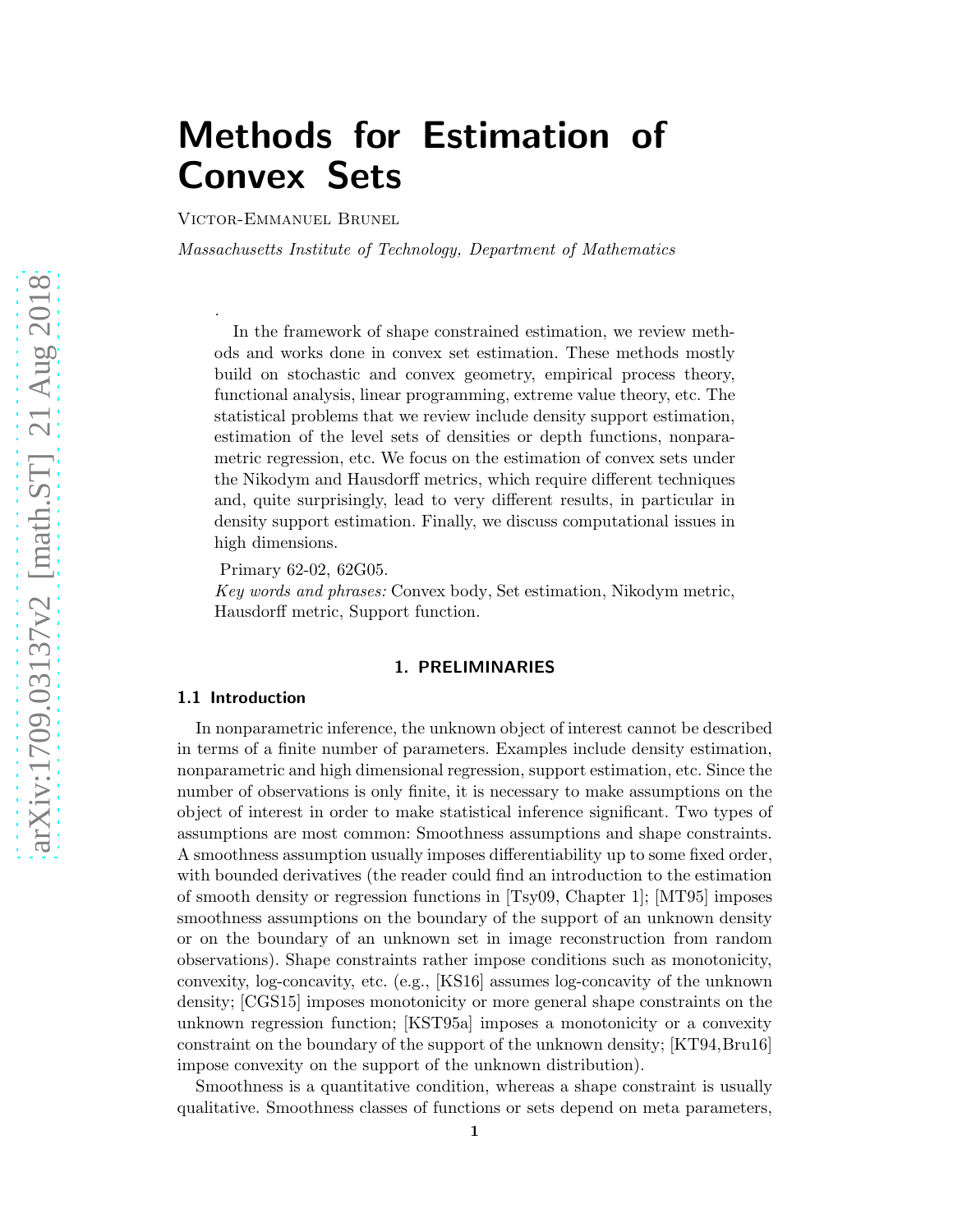#### 2 V.-E. BRUNEL

such as the number of existing derivatives or upper bounds on some functional norms. However, in statistical applications, these meta parameters are unlikely to be known to the practitioner. Yet, statistical inference usually requires to choose tuning parameters that depend on these meta parameters. One way to overcome this issue is to randomize the tuning parameters and apply data driven adaptive procedures such as cross validation. However, such procedures are often technical and computationally costly. On the opposite, shape constraints usually do not introduce extra parameters, which makes them particularly attractive.

Many different shape constraints can be imposed on sets. For instance, [\[Tsy94,](#page-27-1) [KST95b,](#page-26-4)[KST95a\]](#page-26-2) consider boundary fragments, which are the subgraphs of positive functions defined on a hypercube (or, more generally, on a metric space). Shape constraints on such sets directly translate into shape constraints on their edge functions. For general sets, convexity is probably the most simple shape constraint, even though it leads to a very rich field in geometry. Convexity can be extended to the notion of r-convexity, where an r-convex set is the complement of the union of open Euclidan balls of radius  $r, r > 0$  (see, e.g., [\[ML93\]](#page-26-5) and [\[RC07,](#page-26-6) [PL08\]](#page-26-7) for set estimation under r-convexity and, more generally, [\[Cue09,](#page-24-2)[CFPL12\]](#page-24-3) for broader shape constraints in set estimation). Informally, convexity is the limit of r-convexity as r goes to  $\infty$ . In set estimation, if it is assumed that the unknown set is r-convex for some  $r > 0$ , the meta parameter r may also be unknown to the practitioner and [\[RCSN16\]](#page-26-8) defines a data-driven procedure that adapts to  $r$ . In the present article, we only focus on convexity, which is a widely treated shape constraint in statistics. On top of convexity, two additional constraints are common in statistics: the rolling ball condition and standardness. A convex set G is said to satisfy the r-rolling ball condition  $(r > 0)$  if, for all x on the boundary of G, there is a Euclidean ball  $B(a, r)$  such that  $x \in B(a, r) \subseteq G$ , where G is the closure of G (see [\[Wal97,](#page-27-2) [Wal99\]](#page-27-3) for characterizations of the rolling ball condition, connections with  $r$ -convexity and statistical applications in set estimation). An equivalent condition is that the complement of  $G$  has reach at least r. The reach of a set is the supremum of all positive numbers  $\varepsilon$  such that any point within a distance  $\varepsilon$  of that set has a unique metric projection onto the closure of that set (see [Thä08, Definition 11]). A convex set G is called  $\nu$ -standard  $(\nu \in (0,1))$  if for all x on its boundary,  $\text{Vol}(G \cap B(x,\varepsilon)) \geq \nu \text{Vol}(B(x,\varepsilon))$ , for all  $\varepsilon > 0$  small enough. This roughly means that the set G does not have peaks.

In general, two main types of convex bodies are distinguished in the literature.

- Convex bodies with smooth boundary: The boundary  $\partial G$  of a convex body G is smooth if for all  $x \in \partial G$ , G has a unique supporting hyperplane that contains x. In that case, let  $H_x$  be the unique supporting hyperplane containing x and let  $\eta_x$  be the unit vector orthogonal to  $H_x$  and pointing towards the inside of G. Identify the  $(d-1)$ -dimensional linear subspace  $H_x - x = \{z - x : z \in H_x\}$  with  $\mathbb{R}^{d-1}$ ; Then, every  $y \in \partial G$  that is in some neighborhood of x can be written uniquely as  $y = x + t + f_x(t)\eta_x$ , where  $t \in H_x - x$  and  $f_x$  is a nonnegative convex function defined in a neighborhood of 0 in  $H_x - x$ . If the Hessian of  $f_x$  at 0 is positive definite,  $\partial G$  is said to have *positive curvature* at x. Otherwise,  $\partial G$  has zero curvature at x.
- Convex polytopes: A convex polytope (in short, a polytope) is the convex hull of finitely many points in  $\mathbb{R}^d$ . By the Minkowski–Weyl theorem, a polytope can also be represented as the intersection of finitely many closed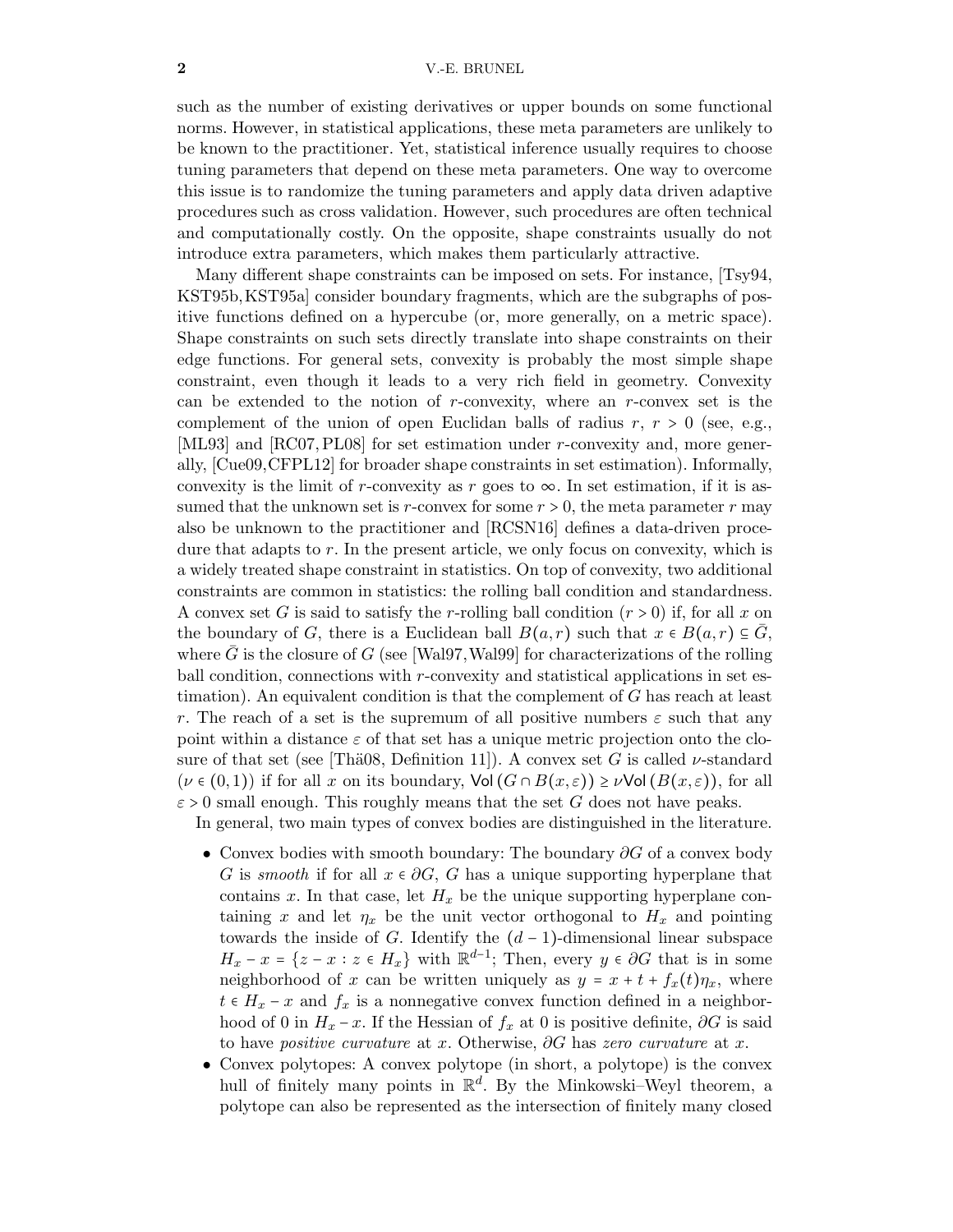halfspaces. The supporting hyperplane of a polytope P containing  $x \in \partial P$ is unique if x is not in a k-dimensional face of P for some  $k \leq d-2$ , and P has zero curvature at all such boundary points  $x$ .

We refer the readers who are interested in learning more about convex bodies to [\[Sch93\]](#page-27-5), and to [\[Zie95\]](#page-28-0) for a comprehensive study of convex polytopes.

In the field of nonparametric statistics, the problem of set estimation arose essentially with the works  $[Gef64]$  (On a geometric estimation problem) and [\[Che76\]](#page-24-4), which deal with the estimation of the support of a density in a general setup. A simple and natural estimator of the support of an unknown density was introduced in [\[DW80\]](#page-24-5), where the estimator is defined as the union of small Euclidean balls centered around the data points. In fact, this estimator is equal to the support of a kernel density estimator for the kernel that is the indicator function of the Euclidean unit ball.

The scope of this survey is the estimation of convex sets. We aim to give an exposition of several methods that build on stochastic and convex geometry, empirical process theory, functional analysis, linear programming, order statistics and extreme value theory, etc. Different models associated with the estimation of convex sets include density support estimation [\[KT93a,](#page-26-9)[KST95b,](#page-26-4)[KST95a,](#page-26-2)[Bru16,](#page-24-1) [Bru18b,](#page-24-6)[Bru\]](#page-23-0), density level set estimation [\[Har87,](#page-25-1)[Pol95,](#page-26-10)[Tsy97\]](#page-27-6), inverse problems in density support estimation [\[BKY\]](#page-23-1), estimation of the support of a regression function [\[KT93b,](#page-26-11) [Tsy94,](#page-27-1) [Bru13\]](#page-23-2), estimation of the level sets of the Tukey depth function [\[Bru18a\]](#page-24-7), estimation of support functions [\[GKM06,](#page-25-2)[Gun12\]](#page-25-3), etc.

Throughout this survey, a set estimator is a set-valued statistic, i.e., a set which depends on the observed random variables. A precise definition would be necessary in order to rule out measurability issues. However, in order to keep the focus on convex set estimation, we rather choose not to mention these issues, and all probabilities (resp. expectations) should be understood as outer probabilities (resp. expectations). For detailed accounts on set-valued random variables, we refer to [\[Mol05\]](#page-26-12).

Before going more into the details, let us introduce some notation and definitions.

#### 1.2 Notation and Definitions

In the sequel, d is a positive integer, standing for the ambient dimension. For a positive integer p, the closed p-dimensional Euclidean ball with center  $a \in \mathbb{R}^p$ and radius  $r \geq 0$  is denoted by  $B_p(a, r)$ . If  $p = d$ , we may omit the subscript p. The  $(p-1)$ -dimensional unit sphere is denoted by  $\mathbb{S}^{p-1}$  and the volume of the *p*-dimensional unit Euclidean ball is denoted by  $\beta_p$ . The Euclidean norm in  $\mathbb{R}^d$  is denoted by  $\|\cdot\|$ , the Euclidean distance is  $\rho$  and we write  $\langle\cdot,\cdot\rangle$  for the canonical dot product.

A convex body  $G \subseteq \mathbb{R}^d$  is a compact and convex set with nonempty interior. We denote by  $\mathcal{K}_d$  the collection of all convex bodies and by  $\mathcal{K}_d^{(1)}$  $\frac{d^{(1)}}{d}$  the collection of all convex bodies included in  $B(0,1)$ . The support function  $h_G$  of a convex body G is defined as  $h_G(u) = \max\{(u, x) : x \in G\}$ , for all  $u \in \mathbb{S}^{d-1}$ : It is the signed distance of tangent hyperplanes to the origin.

The volume of a measurable set  $A \subseteq \mathbb{R}^d$  is denoted by |A|.

The Nikodym distance between two measurable sets  $K, L \subseteq \mathbb{R}^d$  is the volume of their symmetric difference:  $d_{\Delta}(K, L) = |K \Delta L|$ . The Hausdorff distance between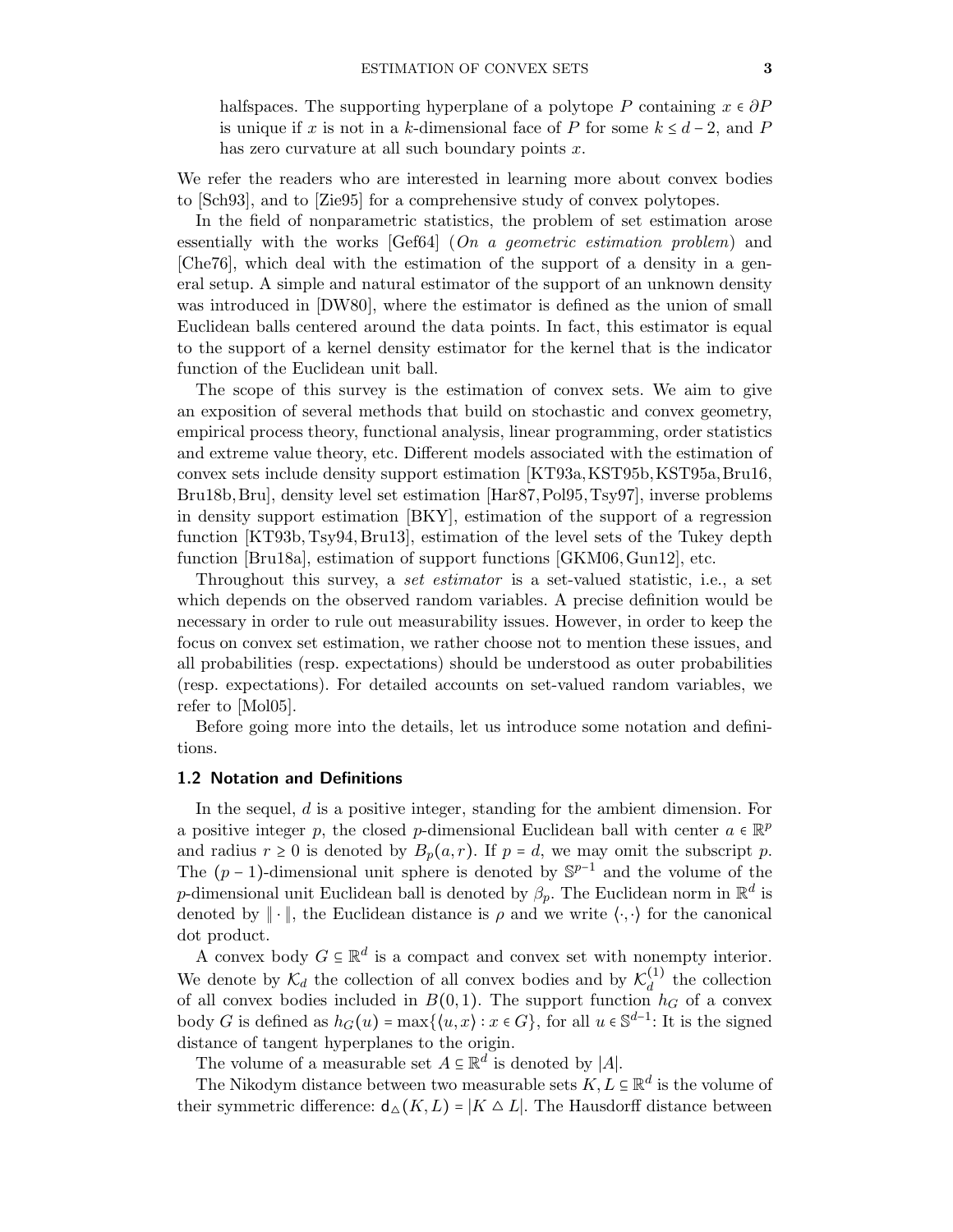any two sets  $K, L \subseteq \mathbb{R}^d$  is defined as  $d_H(K, L) = \inf \{ \varepsilon \geq 0 : K \subseteq L + \varepsilon B(0, 1), L \subseteq L \}$  $K + \varepsilon B(0,1)$ .

The cardinality of a finite set A is denoted by  $#A$ .

When i.i.d. random points  $X_1, \ldots, X_n \in \mathbb{R}^d$  have a density f with respect to the Lebesgue measure, we denote by  $\mathbb{P}_f$  their joint distribution and by  $\mathbb{E}_f$  the corresponding expectation operator, where we omit the dependency on  $n$  for simplicity. When  $f$  is the uniform density on a compact set  $G$ , we simply write  $\mathbb{P}_G$  and  $\mathbb{E}_G$ . The convex hull of  $X_1, \ldots, X_n$  is denoted by  $\hat{K}_n$ .

In this article, most, if not all, set-valued estimators are polytopes that depend on a finite random sample. Nonetheless, in order to be consistent with the literature, we reserve the name *random polytope* for  $\hat{K}_n$  only.

#### 1.3 Outline

In order to assess the quality of a set estimator, the Nikodym and the Hausdorff metrics are most commonly used. Depending on which of these two metrics is to be used, the techniques in estimation of convex sets may differ a lot.

Section [2](#page-3-0) is devoted to the estimation of convex sets under Nikodym-type metrics, especially in density support estimation. We first review essential properties of random polytopes and we relate them to the problem of support estimation under the Nikodym metric. We also recall well known results on the covering numbers of classes of convex bodies and show how these can be used in order to obtain deviation inequalities in convex support estimation. Then, we review extensions of these results to the estimation of density level sets under convexity and we discuss other convex set estimation problems under the Nikodym metric.

In Section [3,](#page-15-0) we switch to the estimation of convex bodies under the Hausdorff metric. An elementary, yet essential result, stated in Lemma [2,](#page-15-1) shows that the Hausdorff distance between two convex bodies can be computed through their respective support functions. We review important properties related to the support functions of convex bodies and we show how they apply to the estimation of convex sets under the Hausdorff metric.

Finally, in Section [4,](#page-21-0) we briefly discuss the computational aspects of convex set estimation in high dimensions. We show, through two examples, how to reduce the computational cost without affecting the rate of convergence of convex set estimators.

#### <span id="page-3-1"></span><span id="page-3-0"></span>2. ESTIMATION OF CONVEX SETS UNDER THE NIKODYM METRIC

#### 2.1 Random polytopes and density support estimation

The most common representation of random polytopes consists of taking the convex hull of i.i.d. random points in  $\mathbb{R}^d$ . Stochastic and convex geometry have provided powerful tools to understand the properties of random polytopes, since the seminal works [\[RS63,](#page-27-7) [RS64\]](#page-27-8). In these two papers,  $d = 2$  and the random polygon is the convex hull of  $n$  i.i.d. random points with the uniform distribution in a planar convex body. The expectation of the missing area and of the number of vertices of the random polygon are computed, up to negligible terms as  $n$  goes to infinity. The results substantially depend on the structure of the boundary of the support. Namely, the expected missing area decreases significantly faster when the support is itself a polygon than when its boundary has positive curvature everywhere. The missing area is exactly the Nikodym distance between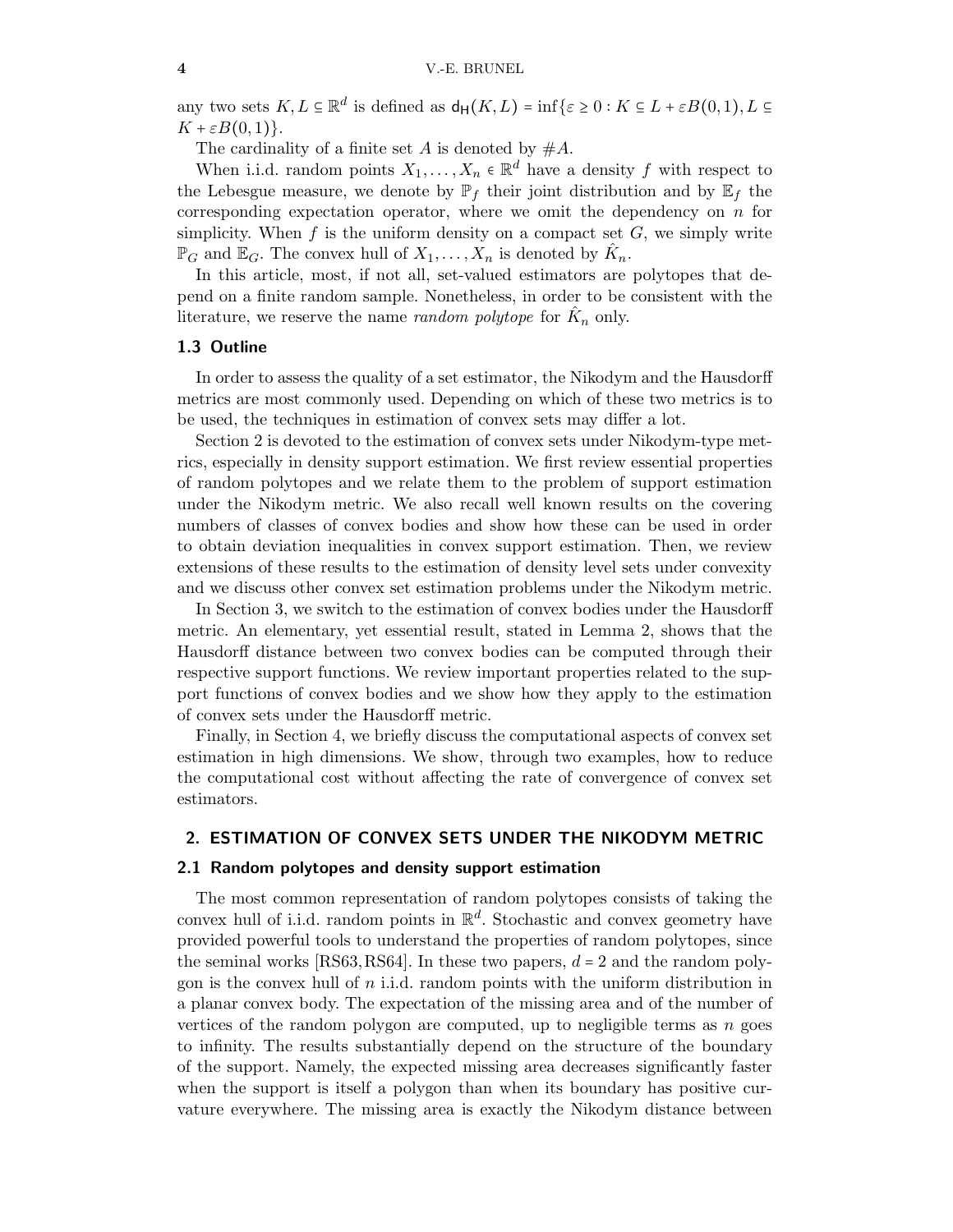the random polygon and the support of the random points. Hence, [\[RS63,](#page-27-7)[RS64\]](#page-27-8) give an approximate value of the risk of the random polygon as an estimator of the convex support. Later, much effort has been devoted to extend these results to higher dimensions, starting with [\[Efr65\]](#page-24-8), that proves integral formulas for the expected missing volume, surface area, number of vertices, etc. in dimension 3. Among most general results, a ground breaking one is due to [\[BL88\]](#page-23-3). Define the  $\varepsilon$ -floating body of a convex body  $G \in \mathcal{K}_d$  as the set of points  $x \in G$  such that any closed halfspace  $H \subseteq \mathbb{R}^d$  containing x has an intersection with G whose volume is at least a fraction  $\varepsilon$  of the total volume of G, i.e., satisfies  $|G \cap H| \geq \varepsilon |G|$ , where  $\varepsilon \in (0,1)$  (see [\[Dup22,](#page-24-9) [Bla23,](#page-23-4) [SW90\]](#page-27-9)). The  $\varepsilon$ -wet part of G, denoted by  $G(\varepsilon)$ , is the complement of the  $\varepsilon$ -floating body of G in G. If one thinks of G as an iceberg seen from above, the floating body is the part of  $G$  that is above the surface of the water, whereas the wet part is the immersed part of the iceberg.

<span id="page-4-1"></span>THEOREM 1 (  $[BL88]$ ). Let  $G \in \mathcal{K}_d$  have volume one. Then,

$$
c_1|G(1/n)| \leq \mathbb{E}_G[[G \setminus \hat{K}_n]] \leq c_2(d)|G(1/n)|, \quad \forall n \geq n_0(d),
$$

where  $c_1$  is a universal positive constant,  $c_2(d)$  is a positive constant that depends on d only and  $n_0(d)$  is a positive integer that depends on d only.

As a consequence, computing the expected missing volume of  $\hat{K}_n$  asymptotically reduces to computing the volume of the  $(1/n)$ -wet part of G, which is no longer a probabilistic question. In addition, it is also known [\[BL88\]](#page-23-3) that if G has volume one and  $\varepsilon$  goes to zero,  $|G(\varepsilon)|$  is of the order at least  $\varepsilon \ln(1/\varepsilon)$  and at most  $\varepsilon^{2/d+1}$  [\[BL88\]](#page-23-3). The former rate is achieved when G is a polytope whereas the latter rate is achieved when  $G$  has a smooth boundary with positive curvature everywhere.

In fact, when  $G$  is a smooth convex body with positive curvature everywhere, it is shown in [\[Sch94\]](#page-27-10) that

<span id="page-4-0"></span>(1) 
$$
n^{2/(d+1)} \mathbb{E}_G \left[ \frac{|G \setminus \hat{K}_n|}{|G|} \right] \longrightarrow c(d, G), \quad n \to \infty,
$$

where  $c(d, G)$  is an explicit positive constant that depends on d and G and that is affine invariant in G, i.e.,  $c(d, G) = c(d, T(G))$  for all invertible affine transormations T. [\[Sch94\]](#page-27-10) actually shows that this convergence holds for all convex bodies G, by noting that all convex bodies have a unique supporting hyperplane at almost all their boundary points (e.g., almost all boundary points of a polytope lie on a  $(d-1)$ -dimensional face), and where  $c(d, G)$  is equal to zero if and only if  $\partial G$  has zero curvature almost everywhere (e.g., if G is a polytope).

An interesting result, due to [\[Gro74\]](#page-25-4), shows that the quantity  $\mathbb{E}_G\left[\frac{|G \setminus \hat{K}_n|}{|G|}\right]$  $\frac{n_1}{|G|}$ is maximum when G is an ellipsoid. In that case, it can be derived from  $\lceil \text{Sch}94 \rceil$ that the constant  $c(d, G)$  in [\(1\)](#page-4-0) is of the order  $d^{d+o(d)}$ , as d becomes large. As a consequence, when the dimension d becomes too large, the random polytope  $\hat{K}_n$  performs poorly as an estimator of G in the worst case, because it suffers the curse of dimensionality, both in the rate  $n^{-2/(d+1)}$  and in the constant factor  $d^{d+o(d)}$ . Yet, it is known that the rate  $n^{-2/(d+1)}$  cannot be improved in a minimax sense. The following result is proven in [\[Bru16\]](#page-24-1) where, for two sequences  $a_n$  and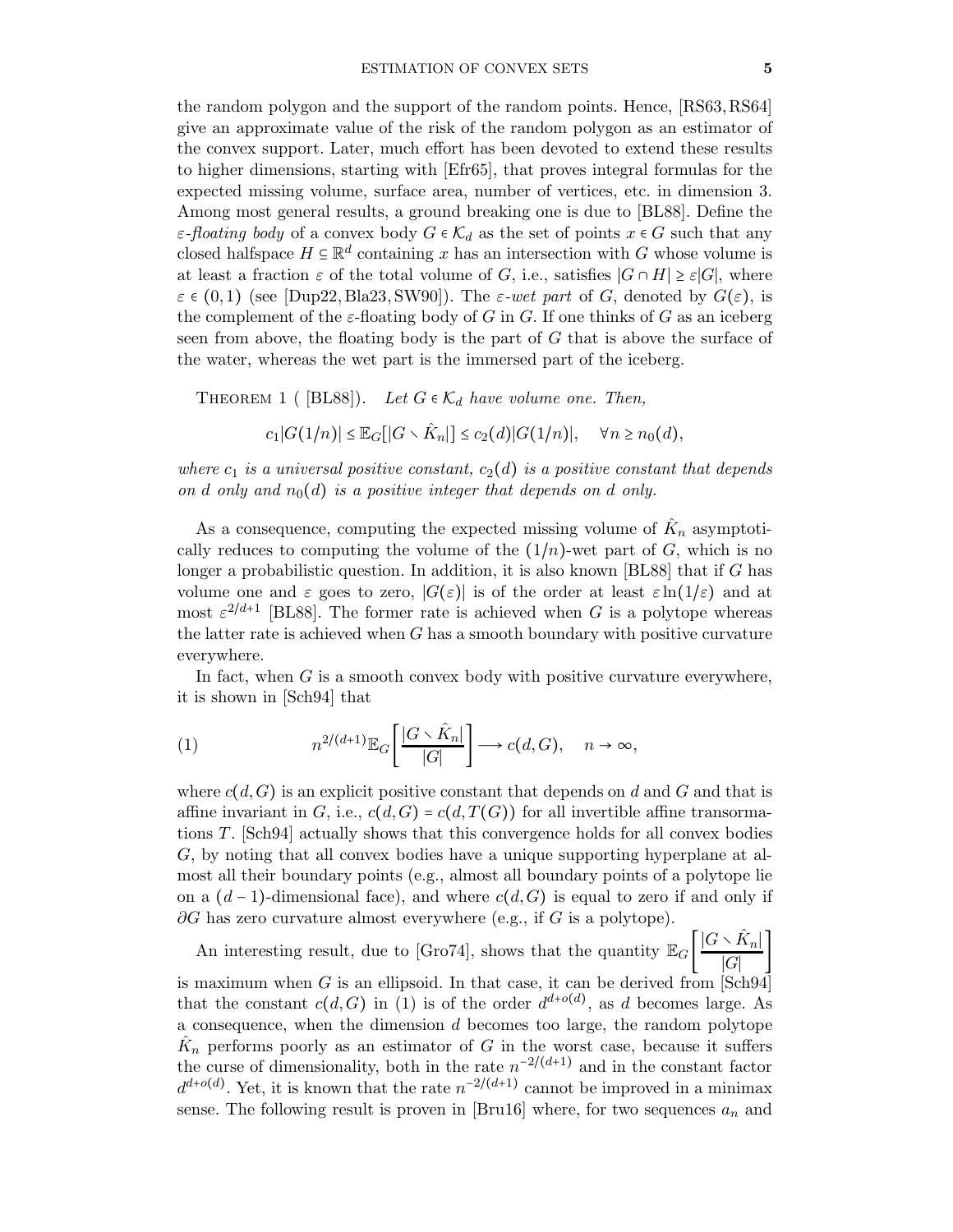<span id="page-5-0"></span> $b_n$  of positive numbers, we write  $a_n \leq \theta b_n$  if  $a_n \leq c(\theta)b_n$ ,  $\forall n \geq 1$ , for some positive constant  $c(\theta)$  that depends on a parameter  $\theta$ . In the sequel, we also write  $\leq$  with no subscript if the involved constant is universal.

THEOREM 2 ( $\text{[Bru16]}$ ). The following inequalities hold:

$$
n^{-\frac{2}{d+1}}\lesssim_d\inf_{\tilde{G}_n}\sup_{G\in\mathcal{K}^d}\mathbb{E}_G\Bigg[\frac{|G\mathbin{\triangle} \tilde{G}_n|}{|G|}\Bigg]\leq \sup_{G\in\mathcal{K}^d}\mathbb{E}_G\Bigg[\frac{|G\mathbin{\triangle} \hat{K}_n|}{|G|}\Bigg]\lesssim_d n^{-\frac{2}{d+1}},
$$

where the infimum is taken over all estimators  $\tilde{G}_n$  based on n i.i.d. observations.

As a consequence, the random polytope  $\hat{K}_n$  is rate optimal over the class  $\mathcal{K}_d$ in a minimax sense, with respect to the Nikodym metric. The upper bound in Theorem [2](#page-5-0) is a direct consequence of Theorem [1,](#page-4-1) together with Groemer's result [\[Gro74\]](#page-25-4): It suffices to evaluate the volume of the  $(1/n)$ -wet part of a Euclidean ball of volume one. However, it is not clear that  $\hat{K}_n$  is optimal in terms of the constant factors that become exponentially large with the dimension. Note that  $\hat{K}_n \subseteq G$  with probability one, hence,  $\hat{K}_n$  always underestimates the support G. This is why the estimation of G through a dilation of  $\hat{K}_n$  could be appealing. It has been considered, e.g., [\[RR77\]](#page-27-11) in the planar case for Poisson polytopes, and in [\[Moo84\]](#page-26-13) for  $d \leq 2$ , but only heuristics are given in the general case, except for the estimation of the volume of G in  $[BR16]$ .  $[BR16]$  poses the question of the performance of a dilated version of  $\hat{K}_n$  compared to that of  $\hat{K}_n$  itself, but the question remains open.

Note that the lower bound in Theorem [2](#page-5-0) is also used in log-concave density estimation. The uniform density on any convex body is log-concave, and for any two convex bodies G and G' of volume 1, the corresponding uniform densities  $f_G$ and  $f_{G'}$  satisfy  $||f_G - f_{G'}||_2^2 = |G \triangle G'||$ , where  $|| \cdot ||$  stands for the  $L^2$  norm with respect to the Lebesgue measure in  $\mathbb{R}^d$ . Hence, some proof techniques for lower bounds on minimax risks in [\[KS16\]](#page-26-1) are based on similar arguments as those used to prove the lower bound in Theorem [2.](#page-5-0)

### <span id="page-5-1"></span>2.2 Adaptation to polytopal supports

As we already mentioned earlier, an attractive feature of most shape constraints is that no meta parameters are needed to describe the objects of interest, unlike in smoothness classes. Nonetheless, classes of functions or sets with a shape constraint usually contain parametric subclasses that correspond to simpler structures, which may depend on meta parameters. For instance, classes of monotone (resp. convex) functions contain piecewise constant (resp. affine) functions. A desirable property of an estimator is adaptation to these simpler structures: If the unknown object belongs to a subparametric class, then the rate of convergence of the estimator should be nearly as good as that of an estimator that would not be agnostic to that simpler structure. In recent years, there have been considerable efforts put in understanding this automatic adaptive features in shape constrained estimators [\[KGS17,](#page-25-5) [CL15,](#page-24-10) [Zha02,](#page-28-1) [CGS15,](#page-24-0) [Bel18,](#page-23-6)[HWCS17,](#page-25-6) [HW16\]](#page-25-7).

Turning to the case of convex set estimation, the class  $\mathcal{K}_d$  contains subclasses of polytopes with bounded number of vertices, hence, whose support functions are piecewise linear with a bounded number of pieces, each piece corresponding to a vertex.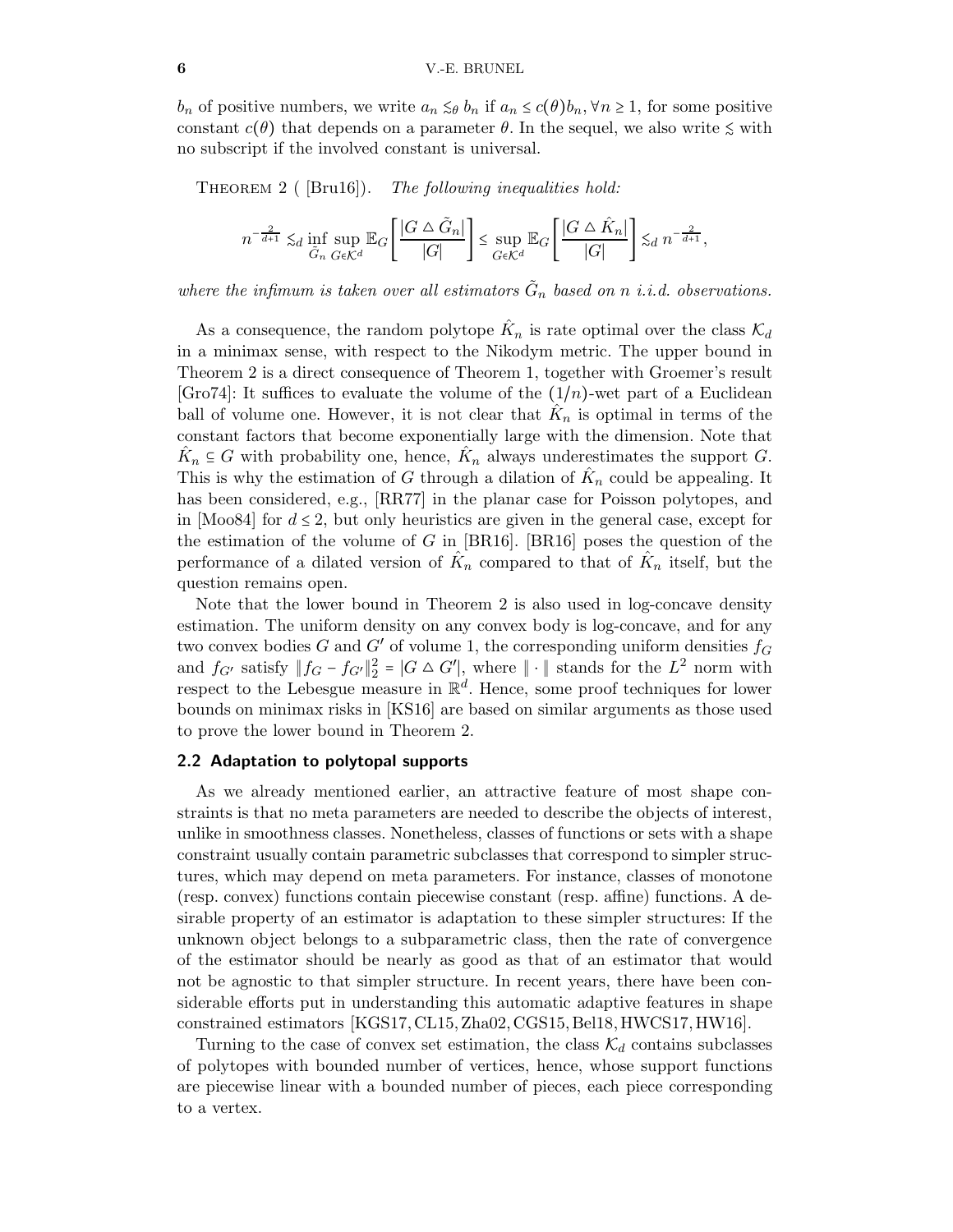For the estimation of the convex support of a uniform distribution, the random polytope  $\hat{K}_n$  is the maximum likelihood estimator on the class  $\mathcal{K}_d$ . Indeed, the likelihood function is given by  $L_n(C) = |C|^{-n} \prod_{i=1}^n$  $\prod_{i=1}$  $1_{X_i \in C} = |C|^{-n} 1_{\hat{K}_n \subseteq C}$ , for all  $C \in \mathcal{K}_d$  which is maximized when  $C = \hat{K}_n$  (note that  $\hat{K}_n \in \mathcal{K}_d$  with probability 1 as long as  $n \geq d + 1$ ). Recall that, as a consequence of Theorem [2,](#page-5-0) in the Nikodym metric,  $\hat{K}_n$  estimates G at the speed  $n^{-2/(d+1)}$  in the worst case, i.e., when  $G$  has a smooth boundary. When  $G$  is a polytope, Theorem [1](#page-4-1) implies that  $\hat{K}_n$  estimates G at a much faster speed, namely,  $n^{-1}(\ln n)^{d-1}$ . A more refined (but not uniform in G) result was proven in [\[BB93\]](#page-23-7). For a polytope  $P \subseteq \mathbb{R}^d$ , let  $T(P)$  be the number of flags of P, i.e., the number of increasing sequences  $F_0 \subseteq F_1 \subseteq \ldots \subseteq F_{d-1} \subseteq F_d = P$  of faces of P where  $F_k$  is a k-dimensional face of  $P, k = 0, \ldots, d$ . For example,  $F(P) = 2^d d!$  if P is the d-dimensional hypercube, or  $F(P) = d!$  if P is the  $(d-1)$ -dimensional simplex.

THEOREM 3 (  $[BB93]$ ). Let  $G = P$  be a polytope. Then,

$$
\lim_{n\to\infty}\frac{n}{(\ln n)^{d-1}}\mathbb{E}_P\left[\frac{|P\setminus\hat{K}_n|}{|P|}\right]=\frac{T(P)}{(d+1)^{d-1}(d-1)!}.
$$

In particular, if  $G$  is a polytope, then there is a significant gain in the speed of convergence of  $\hat{K}_n$ , which becomes nearly parametric up to logarithmic factors. In other words,  $\hat{K}_n$  adapts to polytopal supports. However, its rate still suffers the curse of dimensionality because of the  $(\ln n)^{d-1}$  factor. In [\[Bru16\]](#page-24-1), it is shown that this rate is not optimal over subclasses of polytopes with given number of vertices in a minimax sense. The idea is that  $\hat{K}_n$  maximizes the likelihood function over the class of all convex bodies, which would too rich if it was known in advance that  $G$  is a polytope with a given number of vertices. If  $G$  has at most  $r$  vertices, where  $r \geq d+1$  is known a priori, [\[Bru16\]](#page-24-1) considers the maximum likelihood estimator over the corresponding subclass of polytopes. Namely, denote by  $\mathcal{P}_r$  the class of all polytopes with at most  $r$  vertices. The maximum likelihood estimator of  $P$  in the class  $\mathcal{P}_r$  is defined as  $\hat{P}_n^{(r)} \in \operatorname{argmax} |P|^{-n} \mathbb{1}_{X_i \in P, \forall i=1,\dots,n}$ : It is a polytope with  $Q \epsilon \mathcal{P}_r$ at most r vertices that contains  $X_1, \ldots, X_n$  and has minimum volume. Note that, unlike  $\hat{K}_n$ , the maximum likelihood estimator  $\hat{P}_n^{(r)}$  may not be uniquely defined. However, the rate of this estimator no longer suffers the curse of dimensionality when  $G \in \mathcal{P}_r$ .

<span id="page-6-0"></span>THEOREM 4 ( [\[Bru16\]](#page-24-1)). Let  $r \geq d+1$ . Then,

$$
\frac{1}{n} \lesssim_d \inf_{\tilde{G}_n} \sup_{P \in \mathcal{P}_n^{(r)}} \mathbb{E}_P \left[ \frac{|P \wedge \tilde{G}_n|}{|P|} \right] \leq \sup_{P \in \mathcal{P}_n^{(r)}} \mathbb{E}_P \left[ \frac{|P \wedge \hat{P}_n^{(r)}|}{|P|} \right] \lesssim_d \frac{r \ln n}{n},
$$

where the infimum is taken over all estimators  $\tilde{G}_n$  based on n i.i.d. observations.

In [\[Bru16\]](#page-24-1), a better lower bound is proven when  $d = 2$ , namely,

$$
\inf_{\tilde{G}_n} \sup_{P \in \mathcal{P}_n^{(r)}} \mathbb{E}_P \left[ \frac{|P \bigtriangleup \tilde{G}_n|}{|P|} \right] \gtrsim \frac{r}{n}.
$$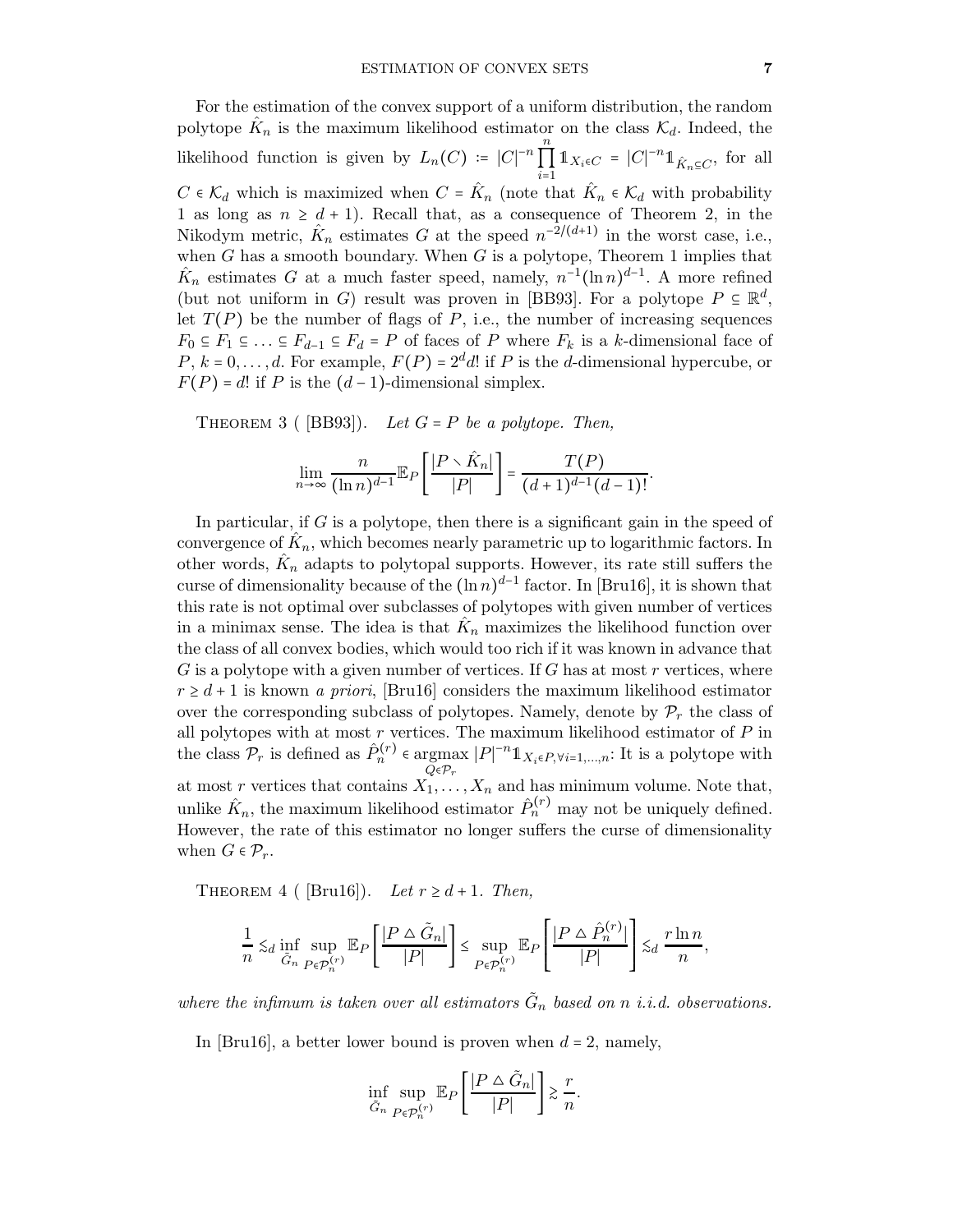The proof of the upper bound in Theorem [4](#page-6-0) builds on a simple discretization of the class  $\mathcal{P}_n^{(r)}$ , obtained by considering polytopes with vertices on a finite grid in  $[0,1]^d$ , and applying similar methods to those presented in Section [2.4.](#page-8-0)

The estimator  $\hat{P}_n^{(r)}$  is not computable in practice, but it gives a benchmark for the optimal rate in estimation of  $P \in \mathcal{P}_r$ , under the Nikodym metric. It is still not clear whether the logarithmic factor could be dropped in the upper bound (see [\[Bru16,](#page-24-1) Section 3.2]). A drawback of  $\hat{P}_n^{(r)}$  is that it requires the knowledge of r, whereas  $\hat{K}_n$  is completely agnostic to the facial structure of G. In order to fix this issue, [\[Bru16\]](#page-24-1) proposes a fully adaptive procedure and defines an estimator  $\hat{P}_n^{\text{adapt}}$  that is agnostic of the facial structure of G and yet performs at the same rate as  $\hat{P}_n^{(r)}$  when  $G \in \mathcal{P}_r$  for some integer  $r \geq d+1$ , and as  $\hat{K}_n$  for general supports G (see [\[Bru16\]](#page-24-1) and [\[Bru14\]](#page-23-8) for more details). However, the estimators  $\hat{P}_n^{(r)}$  and  $\hat{P}_n^{\text{adapt}}$  are not computationally tractable, and when the dimension d is not too large, the convex hull  $\hat{K}_n$  is a more realistic estimator of G.

## 2.3 More results on Random Polytopes

Even though this survey focuses on the statistical aspects of random polytopes, it is worth mentioning many works that have tackled other probabilistic and geometric properties, which are indirectly related to the statistical estimation of the support and pose new statistical challenges.

In [\[RS63,](#page-27-7) [RS64\]](#page-27-8), the expected number of vertices of  $\hat{K}_n$  is computed in the planar case, up to some negligible terms as  $n \to \infty$ . [\[Efr65\]](#page-24-8) shows a very elegant identity which relates the missing volume of  $\hat{K}_n$  and its number of vertices. It can be stated in a very general setup as follows. Given a sequence of i.i.d. random points  $X_1, X_2, \ldots$  from some arbitrary probability measure  $\mu$  in  $\mathbb{R}^d$ , let  $\hat{K}_n$  be the convex hull of  $X_1, \ldots, X_n$  and  $N_n$  be the number of vertices of  $\hat{K}_n$ , for  $n \geq 1$ . Then, for all  $n \geq 1$ ,

$$
\mathbb{E}\left[1-\mu(\hat{K}_n)\right]=\frac{\mathbb{E}[N_{n+1}]}{n+1}.
$$

When  $\mu$  is the uniform probability measure on a convex body  $G \in \mathcal{K}_d$ , this identity becomes  $\mathbb{E}_G\left[\frac{|G \setminus \hat{K}_n|}{|G|}\right]$  $\frac{\widehat{\mathcal{K}}_n}{|G|}$  =  $\frac{\mathbb{E}_G[N_{n+1}]}{n+1}$  $\frac{n_1 + n_2 + n_3}{n_1 + 1}$ . Extensions of this inequality to higher moments of  $|G \setminus \hat{K}_n|$  can be found in [\[Buc05\]](#page-24-11).

In [\[Rei03\]](#page-27-12), more results about the random polytope  $\hat{K}_n$ , involving variance bounds, are proven using Efron–Stein jackknife inequalities [\[ES81\]](#page-25-8). Very impor-tantly, [\[Rei03\]](#page-27-12) compares the random polytope  $\hat{K}_n$  to best polytopal approximations of smooth convex bodies. Let  $G \in \mathcal{K}_d$  be a smooth convex body and let  $G_N^*$ be a polytope with at most  $N$  vertices, included in  $G$ , with minimum missing volume  $|G \setminus G_N^*|$ . With probability one,

$$
\frac{|G \setminus G^*_{N_n}|}{|G \setminus \hat{K}_n|} \longrightarrow c_d, \quad n \to \infty,
$$

where  $c_d \leq 1$  is a positive constant that only depends on the dimension d. More-over, [\[Rei03\]](#page-27-12) shows that  $c_d \rightarrow 1$  as  $d \rightarrow \infty$ . This shows that in high dimensions, with probability 1,  $\hat{K}_n$  performs nearly as well as the best approximating inscribed polytope with same number of vertices, as n becomes large.

Central limit theorems for the volume, number of vertices, or, more generally, number of k-dimensional faces for  $k \leq d-1$ , of random polytopes are proven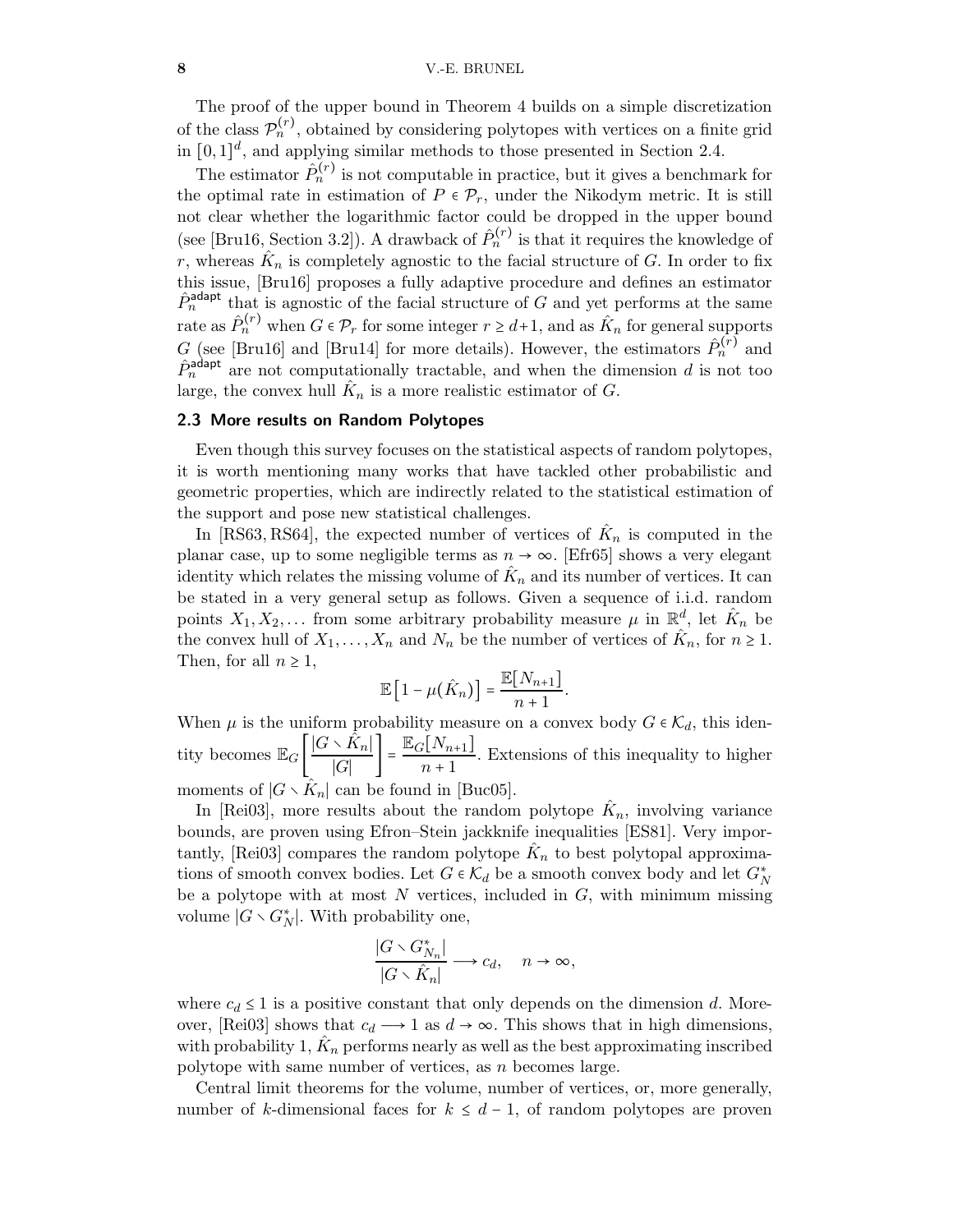in [\[Rei05,](#page-27-13)[Par11,](#page-26-14)[Par12\]](#page-26-15). A worth mentioning technique that is used in the proofs of these central limit theorems could be called Poissonization-depoissonization. The idea is to first consider a Poisson polytope, defined as the convex hull of a Poisson point process [\[BR10\]](#page-23-9) supported on a convex body, with growing intensity. These are somewhat easier to work with, and it is shown that their behavior is close enough to that of the random polytope  $\hat{K}_n.$  Hence, the central limit theorems are first proven for the Poisson polytope, and the results are transferred to the random polytope by a *depoissonization step*. At a high level, this idea relies on the fact that if  $G \in \mathcal{K}_d$  has volume one and if  $\mathcal{X} = \{X_1, \ldots, X_N\}$  is a Poisson point process with constant intensity n supported on  $G$ , then  $N$  is a Poisson random variable with parameter n, hence,  $\mathbb{E}[N] = \text{Var}(N) = n$  and  $N \approx n$  with high probability, and conditional on  $N = n$ ,  $X_1, \ldots, X_N$  are n i.i.d. random points uniformly distributed in G.

Asymptotic properties of the intrinsic volumes of the random polytope are studied in [\[B92,](#page-23-10) [Rei04,](#page-27-14) [BHH08\]](#page-23-11) under different assumptions on the boundary of the underlying convex body. The intrinsic volumes of a convex body can be defined through Steiner formula [\[Sch93,](#page-27-5) Section 4.1]. For  $G \in \mathcal{K}_d$  and  $\varepsilon > 0$ , let  $G^{\varepsilon} = G + \varepsilon B(0, 1)$  be the set of all points  $x \in \mathbb{R}^d$  that are within a distance at most  $\varepsilon$  of G. Steiner formula states that  $|G^{\varepsilon}|$  is a degree d polynomial in  $\varepsilon$ . Namely, one can write, for all  $\varepsilon > 0$ ,

<span id="page-8-1"></span>(2) 
$$
|G^{\varepsilon}| = \sum_{j=0}^{d} \beta_{d-j} v_j(G) \varepsilon^j,
$$

where  $v_i(G) \geq 0$  is called the *j*-th intrinsic volume of G, for  $j = 0, \ldots, d$ . For instance,  $v_0(G) = |G|$  is the volume of G,  $v_1(G)$  is its surface area,  $v_2(G)$  is its mean width and  $v_d(G) = 1$ . In [\[BHH08\]](#page-23-11), it is shown that if G is a smooth convex body satisfying the r-rolling ball condition, then for all  $j = 0, \ldots, d - 1$ ,  $n^{2/(d+1)} \mathbb{E}_G[v_j(G) - v_j(\hat{K}_n)] \longrightarrow c(d, G)$  as  $n \to \infty$ , where  $c(d, G)$  is a positive constant that depends on both the dimension and  $G$ . In particular, the plugin estimator  $v_j(\hat{K}_n)$  is a consistent estimator of  $v_j(G)$ , and it converges at the same rate as the rate of convergence of  $\hat{K}_n$  in the Nikodym metric. Whether the plug-in estimator  $v_j(\hat{K}_n)$  is an optimal estimator of  $v_j(G)$  in a minimax sense is not known in general, except when  $j = 0$ , when the answer is negative. [\[Gay97\]](#page-25-9) considers the general problem of minimax estimation of the volume of the support of an unknown density, not necessarily uniform. In the particular case of the uniform density on an unknown convex body  $G \in \mathcal{K}_d$ , a sample splitting procedure is applied in order to correct the plug-in estimator  $|\hat{K}_{n/2}|$ . It is shown that the minimax risk for the estimation of the volume of  $G \in \mathcal{K}_d^{(1)}$  $\frac{d^{(1)}}{d}$  is of order  $n^{-\frac{d+3}{2d+2}}$ , and this rate of convergence is attained by the explicit estimator given in [\[Gay97\]](#page-25-9). The estimation of the volume of G is also tackled in  $[BR16]$ , where the same Poissonization-depoissonization procedure as mentioned above is used in order to obtain an estimator of |G| based on a dilation of the random polytope  $\hat{K}_n$ .

#### <span id="page-8-0"></span>2.4 Convex bodies and covering numbers

Covering numbers provide a powerful tool to describe the complexity of a class. In empirical process theory, they are often used in order to bound the statistical performance of an estimator in expectation or with high probability, when the estimator is obtained by optimizing a criterion, such as the likelihood function.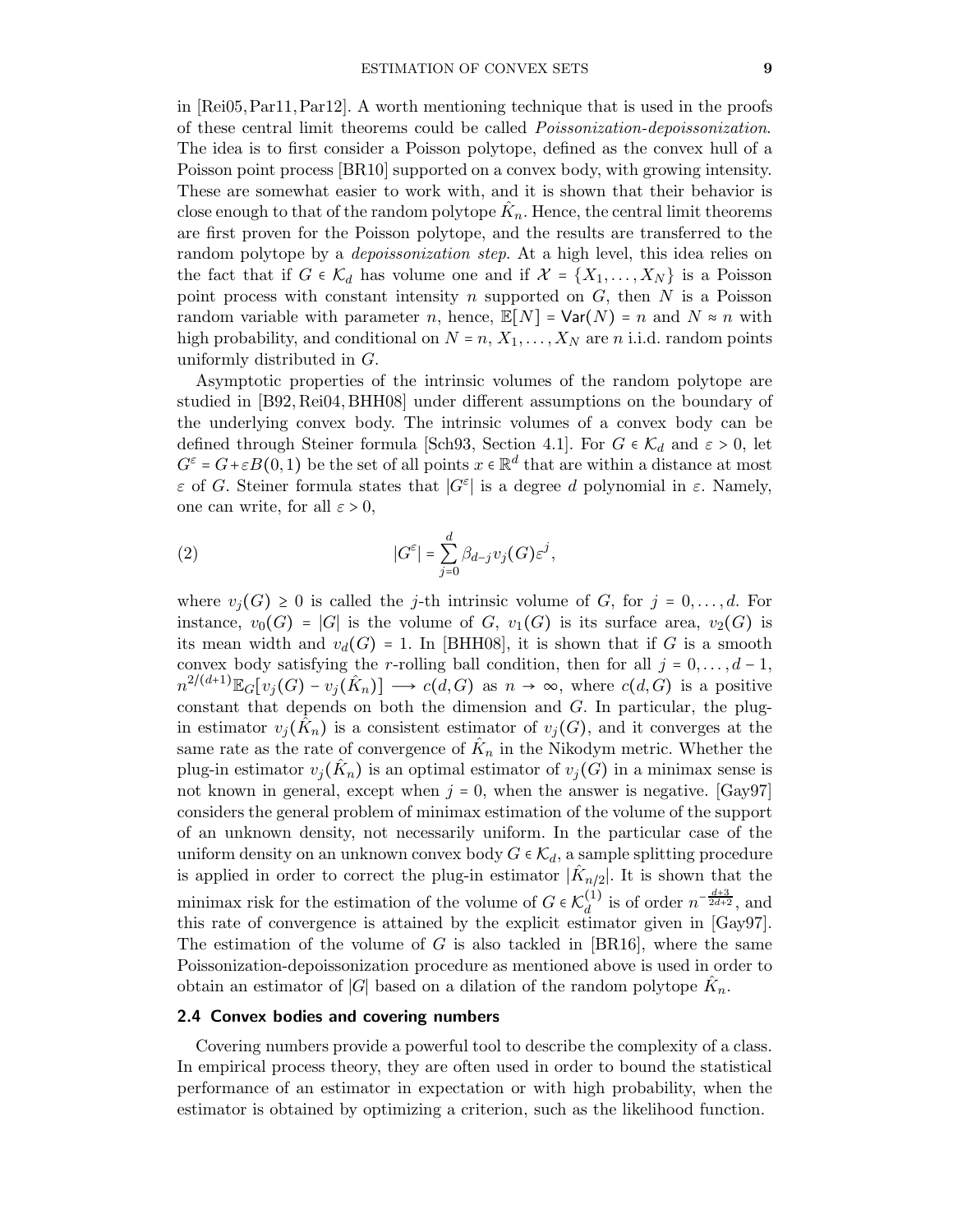Consider the problem of estimating the support  $G$  of a uniform distribution, with  $G \in \mathcal{K}_d$ . Because the support of the likelihood function (see Section [2.2\)](#page-5-1) depends on the unknown parameter itself, it is not valid to take its logarithm and it cannot be approached through the lens of empirical process theory. However, tools such as covering numbers can still be borrowed from that theory in order to prove deviation inequalities for  $\hat{K}_n$ .

Without loss of generality, one can assume that  $B(a, d^{-1}) \subseteq G \subseteq B(0, 1)$  for some  $a \in B(0,1)$ . This guarantees that  $G \in \mathcal{K}_d^{(1)}$  $\frac{d^{(1)}}{d}$ , which is a bounded class of convex bodies, and that ∣G∣ is uniformly bounded from below. This is due to John's theorem (e.g., see [\[Bal92\]](#page-23-12)) and affine equivariance of  $\hat{K}_n$ . John's theorem (e.g., see [\[Bal92\]](#page-23-12)) implies the existence an invertible affine transformation  $T: \mathbb{R}^d \to \mathbb{R}^d$  and a point  $a \in B(0,1)$  with  $B(a, d^{-1}) \subseteq TG \subseteq B(0,1)$ . Moreover, if we rather denote by  $\hat{K}_n(X_1,\ldots,X_n)$  the convex hull of  $X_1,\ldots,X_n$ , then,  $\hat{K}_n(X_1,\ldots,X_n) = T^{-1}\hat{K}_n(TX_1,\ldots,TX_n)$ . Since  $X_1,\ldots,X_n$  are i.i.d. uniform random points in  $G, TX_1, \ldots, TX_n$  are i.i.d. uniform random points in  $TG$ , and  $\frac{|G \setminus \hat{K}_n(X_1,\ldots,X_n)|}{|G|}$  $\frac{|X_1,\ldots,X_n)|}{|G|} = \frac{|TG \setminus \hat{K}_n(TX_1,\ldots,TX_n)|}{|TG|}$  $\frac{[TG]}{[TG]}$ . As a consequence, the rescaled risk  $\frac{|G \setminus \hat{K}_n|}{|G|}$ ∣G∣ is bounded from above by  $\frac{|G \setminus \hat{K}_n|}{\rho}$  $\frac{\partial^2 \mathbf{H}_l}{\partial d}$  and we only need to bound  $|G \times \hat{K}_n|$  uniformly on  $\mathcal{K}_d^{(1)}$  $\mathcal{L}_d^{(1)}$  instead of the whole unbounded class  $\mathcal{K}_d$ .

Let  $\varepsilon > 0$  and let  $d(\cdot, \cdot)$  be a metric on  $\mathcal{K}_d^{(1)}$  $d \choose d$  (e.g., Nikodym or Hausdorff distance). An  $\varepsilon$ -net of  $\mathcal{K}_d^{(1)}$  with respect to the metric  $d(\cdot, \cdot)$  is a set  $\mathcal{N} \subseteq \mathcal{K}_d^{(1)}$ d such that for all  $G \in \mathcal{K}_d^{(\tilde{1})}$ <sup>(1)</sup>, there is  $G^* \in \mathcal{N}$  with  $d(G, G^*) \leq \varepsilon$ . The  $\varepsilon$ -covering number of  $\mathcal{K}_d^{(1)}$  with respect to  $d(\cdot, \cdot)$  is the minimum cardinality of an  $\varepsilon$ -net of  $\mathcal{K}_d^{(1)}$  $\frac{d^{(1)}}{d}$ . The following theorem is an upper bound for the *ε*-covering number of  $\mathcal{K}_d^{(1)}$  with respect to the Hausdorff distance. By [\[Bru,](#page-23-0) Lemma 2], the Nikodym distance is dominated by the Hausdorff distance uniformly on  $\mathcal{K}_d^{(1)}$  $\frac{(1)}{d}$ : d $\Delta(G_1, G_2)$  ≤  $\alpha$ d<sub>H</sub> $(G_1, G_2)$ , for all  $G_1, G_2 \in \mathcal{K}_d^{(1)}$  $\alpha_d^{(1)}$ , where  $\alpha$  is a positive constant that depends on d only. This result is a direct consequence of Steiner formula for convex bodies (see Lemma [2\)](#page-8-1). Hence, the following theorem also implies an upper bound for the  $\varepsilon$ -covering number of  $\mathcal{K}_d^{(1)}$  with respect to the Nikodym metric.

THEOREM 5 (  $[\text{Bro76}]$ ). Let  $\varepsilon \in (0,1)$ . The  $\varepsilon$ -covering number of  $\mathcal{K}_d^{(1)}$  $\int_{d}^{(1)}$  with respect to the Hausdorff distance is at most  $c_1e^{c_2\varepsilon^{-(d-1)/2}}$ , for some positive constants  $c_1$  and  $c_2$  that depend on d.

We also refer to Section 8.4 in [\[Dud14\]](#page-24-12) for more details on metric entropy for classes of convex sets. Building on this theorem combined with standard techniques from M-estimation and empirical processes, (see, e.g., [\[VdV00,](#page-27-15) [VdG98\]](#page-27-16)), [\[Bru\]](#page-23-0) proves the following deviation inequality for  $\hat{K}_n$ , which holds uniformly for all  $G \in \mathcal{K}_d$ .

THEOREM 6 ( [\[Bru\]](#page-23-0)). There exist positive constants  $a_1, a_2$  and  $a_3$  such that the following holds. Let  $x \geq 0$  and  $n \geq 2$  be an integer. For all  $G \in \mathcal{K}_d$ ,

$$
\frac{|G\smallsetminus \hat{K}_n|}{|G|}\leq a_1 n^{-\frac{2}{d+1}}+\frac{x}{n}
$$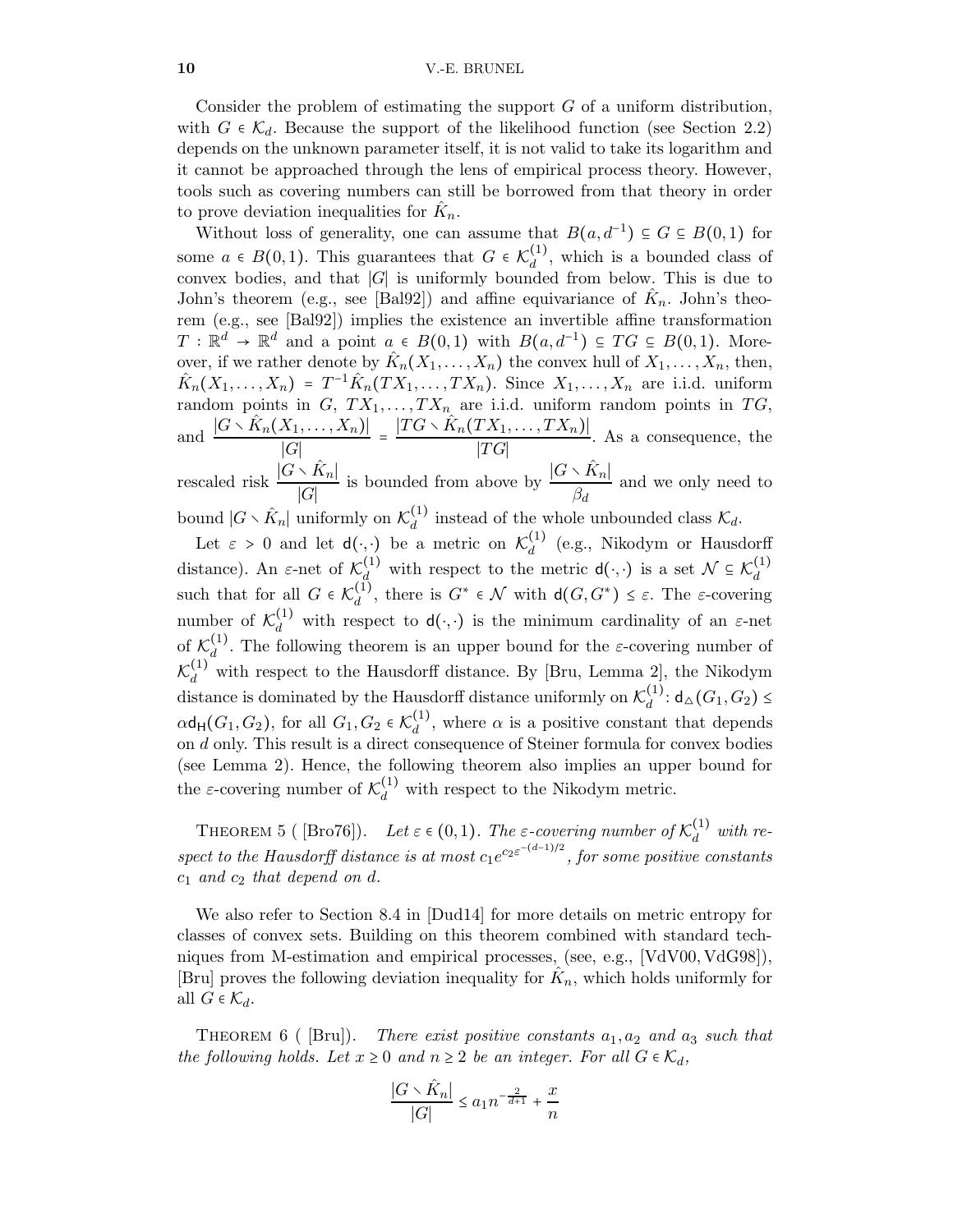with  $\mathbb{P}_G$ -probability at least  $1 - a_2e^{-a_3x}$ .

Using the same techniques, more general deviation inequalities are proven in [\[Bru\]](#page-23-0), when the density of the  $X_i$ 's is not uniform, but only supported on a convex body G. For all measurable sets  $G, G' \subseteq \mathbb{R}^d$  and all densities f on  $\mathbb{R}^d$ , denote by  $d_f(G, G') = \int_{G \setminus G'} f(x) dx$ . Note that  $d_f(G, G') = \frac{|G \setminus G'|}{|G|}$  $\frac{|G|}{|G|}$  when f is the uniform density on G.

THEOREM 7 (  $[Bru]$ ). There exist positive constants  $C_1$  and  $C_2$ , that depend on d only, such that the following holds. Let  $x \geq 0$  and  $n \geq 2$  be an integer. Let  $G \in \mathcal{K}_d^{(1)}$  and f be a density supported in G, with  $f \leq M$  almost everywhere, for  $G \in \mathcal{K}_d$  and f be a density supported in  $G$ , with  $f \leq M$  almost everywhere, for<br>some positive number M. Let  $X_1, \ldots, X_n$  be i.i.d. random points with density f and  $\hat{K}_n$  be their convex hull. Then,

$$
d_f(G,\hat{K}_n) \leq C_1 (M+1) n^{-2/(d+1)} + \frac{x}{n}
$$

with probability at least  $1 - C_2 e^{-x}$ .

It is not known whether a similar upper bound would hold without the assumption that  $f \leq M$  almost everywhere. This open problem amounts to the following open question. Let  $\mu$  be any probability measure supported in a convex body  $G \in \mathcal{K}_d^{(1)}$  $d<sub>d</sub>$ . Do there exist positive constants  $c_1$  and  $c_2$  that only depend on d, such that the  $\varepsilon$ -covering of  $\mathcal{K}_d^{(1)}$  with respect to the metric  $d(G_1, G_2)$  =  $\mu(G_1 \Delta G_2), G_1, G_2 \in \mathcal{K}_d^{(1)}$ <sup>(1)</sup> is bounded from above by  $c_1 e^{c_2 \varepsilon^{-(d-1)/2}}$ , for all  $\varepsilon \in (0,1)$ ? If  $\mu$  has a bounded density  $f$  with respect to the Lebesgue measure, the answer is positive, and it is a consequence of Theorem [8](#page-11-0) below.

In the uniform case, concentration inequalities for  $\hat{K}_n$  were proven in [\[Vu05\]](#page-27-17), using geometric techniques. However, constants were not explicit and depended on the support G, hence, could not be used in a minimax approach.

## 2.5 Application of empirical process theory to the estimation of density level sets

In this section, we show how similar ideas as in Section [2.4](#page-8-0) can be used to estimate density level sets under a convexity restriction, in the Nikodym metric. The level sets of a density f in  $\mathbb{R}^d$  are the sets  $G_\lambda = \{x \in \mathbb{R}^d : f(x) \ge \lambda\}$ , for  $\lambda > 0$ . Estimation of density level sets and, more specifically, of convex level sets, has been tackled, e.g., in [\[Har87,](#page-25-1)[Pol95,](#page-26-10) [Tsy97\]](#page-27-6). As pointed by [\[Har87\]](#page-25-1), estimation of density level sets may be useful in cluster analysis. It arises as a natural tool in testing for multimodality [\[MS91\]](#page-26-16) and, more recently, it has been explored under the lens of topological data analysis [\[Was16,](#page-28-2) [CM17\]](#page-24-13). Notice that the 0-level set of a density  $f$  is its support, so support estimation is a particular case of density level set estimation. However, in this section we only treat the case of positive levels  $\lambda$ , where empirical process theory has proven to be a successful tool.

Let  $\lambda > 0$  such that  $G_{\lambda} \neq \emptyset$ . The excess mass of a measurable set  $C \subseteq \mathbb{R}^d$ is defined as  $\mathcal{M}_{\lambda}(C) = \int_C f(x) dx - \lambda |C|$ . Simple algebra shows that  $\mathcal{M}_{\lambda}(C) \leq$  $\mathcal{M}_{\lambda}(G_{\lambda})$ , for all measurable sets  $C \subseteq \mathbb{R}^{d}$ . The empirical excess mass of a set C, given a sample  $X_1, \ldots, X_n$ , is naturally defined as  $\widehat{\mathcal{M}}_{\lambda}(C) = \frac{1}{n} \sum_{i=1}^n \mathbb{1}_{X_i \in C} - \lambda |C|$ . Hence, the main idea to estimate  $G_{\lambda}$  is to maximize  $\mathcal{M}_{\lambda}(C)$  over  $C \in \mathcal{C}$ , where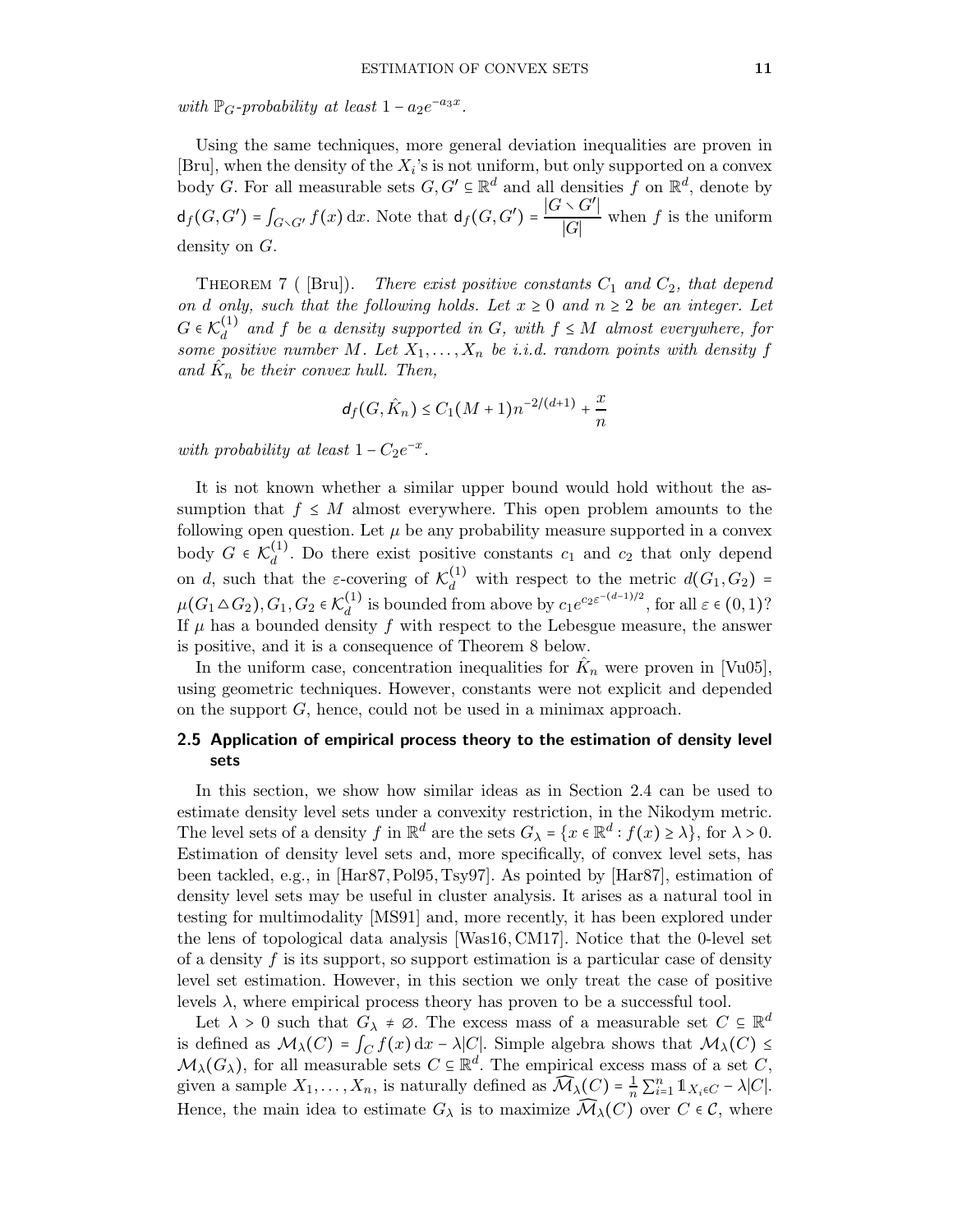#### 12 V.-E. BRUNEL

C is a given class of measurable sets. In this section, we assume that  $G_{\lambda} \in \mathcal{K}_d^{(1)}$ d and we take  $C = \mathcal{K}_d^{(1)}$  $\frac{d^{(1)}}{d}$ . For instance, convexity of  $G_{\lambda}$  is ensured if f is log-concave or, more generally, quasiconcave. If  $f$  is the uniform density on a convex body  $G \in \mathcal{K}_d^{(1)}$ <sup>(1)</sup>, then  $G = G_\lambda$  for all  $\lambda \in (0, \beta_d^{-1})$ : In that case, support estimation is equivalent to level set estimation, for small levels  $\lambda$  and the methods presented here could be applied to estimate G itself. In what follows,  $\lambda > 0$  is a fixed number and we define the estimator  $\hat{G}_n$   $\in$  argmax  $\widehat{\mathcal{M}}_{\lambda}(G)$ .

$$
G\!\!\in\!\! \mathcal{K}^{(1)}_d
$$

In order to achieve consistency, an assumption is usually made about the behavior of f around the boundary of its level set  $G_{\lambda}$ . Namely, f should not be too flat near the boundary of  $G_{\lambda}$ . The assumption proposed in [\[Pol95\]](#page-26-10) takes the following form, where  $\mu$  is the continuous probability measure on  $\mathbb{R}^d$  with density f.

<span id="page-11-1"></span>ASSUMPTION 1. There exist positive constants c and  $\gamma$  such that

$$
\mu\left(\left\{x\in\mathbb{R}^d:|f(x)-\lambda|<\eta\right\}\right)\leq c\eta^\gamma,
$$

for all  $\eta > 0$  small enough.

Assumption [1,](#page-11-1) also known as margin condition, is usually imposed for discriminant analysis [\[MT99,](#page-26-17) [LM15\]](#page-26-18), statistical learning [\[Tsy04\]](#page-27-18), level set estimation (a stronger assumption is proposed in [\[Tsy97\]](#page-27-6), see Assumption [2](#page-13-0) below) or density support estimation [\[Bru\]](#page-23-0).

In [\[Pol95\]](#page-26-10), the notion of covering number with inclusion, slightly different from that of covering number, is used to prove the main results.

DEFINITION 1 (Covering number with inclusion). Let  $\mathcal C$  be a class of measurable subsets of  $B(0,1)$ ,  $\mu$  a probability distribution in  $\mathbb{R}^d$  and  $\varepsilon > 0$ . The  $\varepsilon$ -covering number of C with inclusion with respect to  $\mu$  is the smallest integer N such that there exists a collection N of measurable sets, with  $\#\mathcal{N} = N$ , satisfying the following: For all  $C \in \mathcal{C}$ , there exist  $C_*, C^* \in \mathcal{N}$  with  $C_* \subseteq C \subseteq C^*$  and  $\mu(C^* \setminus C_*) \leq \varepsilon$ . It is denoted by  $N_I(\varepsilon,\mathcal{C},\mu)$  and  $\ln N_I(\varepsilon,\mathcal{C},\mu)$  is called the metric entropy with inclusion of the class  $\mathcal C$  with respect to  $\mu$ .

<span id="page-11-0"></span>Note that in this definition,  $\mathcal N$  need not be included in  $\mathcal C$ . Also note that a similar notion, called metric entropy with bracketing, is widely used in function estimation, especially in empirical process theory (e.g., see [\[VdV00,](#page-27-15) Section 19.2]). Let  $(\mathcal{E}, \|\cdot\|)$  be a normed space of real-valued functions defined on a set X and let  $\mathcal{F} \subseteq \mathcal{E}$ . For any two functions  $l, r \in \mathcal{E}$ , the bracket  $[l, r]$  is defined as the set of all functions  $f \in \mathcal{F}$  satisfying  $l(x) \leq f(x) \leq r(x)$  for all  $x \in X$ . For all  $\varepsilon > 0$ , the  $\varepsilon$ -bracketing number of F with respect to  $\|\cdot\|$  is the smallest numbers of brackets  $[l, r]$  with  $||r - l|| \leq \varepsilon$  needed to cover  $\mathcal{F}$ . It is denoted by  $N_{[]}(\varepsilon, \mathcal{F}, || \cdot ||)$ and  $\ln N_{\text{r}}(\varepsilon,\mathcal{F},\|\cdot\|)$  is called the *metric entropy with bracketing* of the class  $\mathcal F$ with respect to  $\|\cdot\|$ . It is easy to see that for all class of measurable sets  $\mathcal{C}$ , if we let  $\mathcal{F}_{\mathcal{C}} = \{\mathbb{1}_{C} : C \in \mathcal{C}\}\$ , then  $\ln N_I(\varepsilon, \mathcal{C}, \mu)$  and  $\ln N_{\Pi}(\varepsilon, \mathcal{F}_{\mathcal{C}}, \|\cdot\|_{1,\mu})$  differ by at most a factor 2, where  $\|\phi\|_{1,\mu} = \int_{\mathbb{R}^d} |\phi(x)| d\mu(x)$ , for all measurable, bounded functions  $\phi : \mathbb{R}^d \to \mathbb{R}$ . The following estimate is available for the class  $\mathcal{K}_d^{(1)}$  $\frac{1}{d}$ :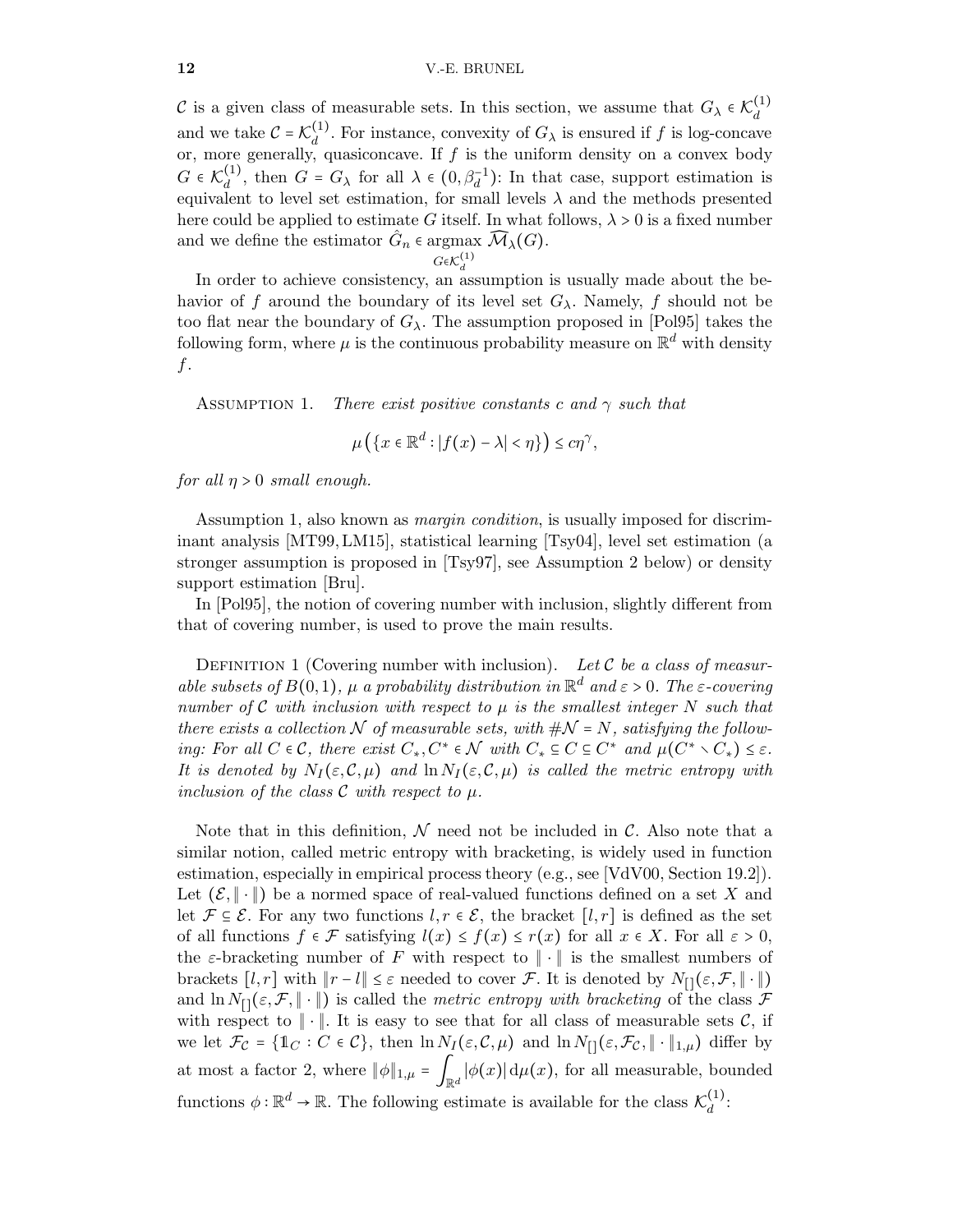THEOREM 8 ( $Dud14$ ). Let  $\mu$  be a continuous probability measure on  $B(0,1)$ with a density f with respect to the Lebesgue measure. Assume that  $f \leq M$  almost everywhere, where  $M > 0$  is a given number. Then, as  $\varepsilon \to 0$ ,

$$
\ln N_I(\varepsilon,\mathcal{K}_d^{(1)},\mu) \lesssim_{d,M} \varepsilon^{-\frac{d-1}{2}}.
$$

<span id="page-12-0"></span>Together with this estimate, [\[Pol95,](#page-26-10) Theorem 3.7] yields the following result.

THEOREM 9 (  $[Pol95]$ ). Assume that  $d \geq 2$ . There exists a constant c(d) such that the following holds with probability tending to one, as n goes to infinity. Let  $\mu$  be a probability measure on  $B(0,1)$  with a bounded density f with respect to the Lebesgue measure and let Assumption [1](#page-11-1) hold. Let  $\lambda > 0$  and let  $G_{\lambda} \in \mathcal{K}_d^{(1)}$  $\int_d^{(1)}$ . Then,

$$
\mu\left(\hat{G}_n \triangle G_\lambda\right) \le \begin{cases} c(2)n^{-\frac{2\gamma}{3\gamma+4}} & \text{if } d = 2, \\ c(3)n^{-\frac{\gamma}{2\gamma+2}} \ln n & \text{if } d = 3 \\ c(d)n^{-\frac{2\gamma}{(\gamma+1)(d+1)}} & \text{if } d \ge 4. \end{cases}
$$

In fact, this theorem is stated under more general assumptions than convexity of the level sets. If the level sets belong to a class of sets with metric entropy with inclusion of order  $\varepsilon^{-r}$ , for some exponent  $r > 0$  (e.g.,  $r = (d-1)/2$  for the class  $\mathcal{K}_d^{(1)}$  $\binom{1}{d}$ , the rates given in the theorem depend on d,  $\gamma$  and r. It is noticeable that the exponent  $r = (d-1)/2$  in the metric entropy with inclusion of the class  $\mathcal{K}_d^{(1)}$  matches that of the class of sets with twice differentiable boundaries in some sense (see [\[Dud14\]](#page-24-12)).

Note that the estimator  $\hat{G}_n$  defined in [\[Pol95\]](#page-26-10) is a polytope, and its vertices are sample points. Indeed, for all  $C \in \mathcal{K}_d^{(1)}$  $\bigotimes_d^{(1)}$ ,  $\widehat{\mathcal{M}}_{\lambda}(C) \leq \widehat{\mathcal{M}}_{\lambda}(C^*)$ , where  $C^*$  is the convex hull of the sample points contained in  $C$ . In the two dimensional case, [\[Har87\]](#page-25-1) designs an algorithm to compute  $\hat{G}_n$ . To the best of our knowledge, there is no algorithm to compute  $\hat{G}_n$  or an approximation of  $\hat{G}_n$  in higher dimensions.

Optimality of the upper bounds in the above theorem is not proven in [\[Pol95\]](#page-26-10). However, [\[Tsy97\]](#page-27-6) proves lower bounds for the minimax risk in both Nikodym and Hausdorff metrics. In the Nikodym metric, the lower bounds proven by [\[Tsy97\]](#page-27-6) match the upper bounds given in the above theorem only for  $d = 2, 3$  (up to a logarithmic factor when  $d = 3$ , and they are faster when  $d \geq 4$ . The estimation of convex level sets in the Hausdorff metric requires completely different techniques. It has been tackled in [\[Sag79,](#page-27-19)[Tsy97\]](#page-27-6). In [\[Sag79\]](#page-27-19), the author considers both level sets corresponding to a given level and level sets with given probability content (see also [\[CPP13\]](#page-24-14) for the estimation of level sets with given probability content); The results are then applied to the estimation of the mode of the density, by considering the smallest estimated level set. Note that a control of the estimated level sets in the Nikodym metric could not yield consistent estimation of the mode, since two sets can have a very small Nikodym distance if they both have very small volumes, even if they are far apart from each other in the space. Optimal rates in estimation of convex density level sets in both Nikodym and Hausdorff metrics are given in [\[Tsy97\]](#page-27-6) when  $d = 2$  and they are extended to higher dimensions. More generally, [\[Tsy97\]](#page-27-6) proves optimal rates for density level sets whose boundaries satisfy some smoothness condition. In fact, it is noticed that if  $G \in \mathcal{K}_d$  satisfies  $B(0,r) \subseteq G \subseteq B(0,R)$  for some  $0 \leq r \leq R$ , then the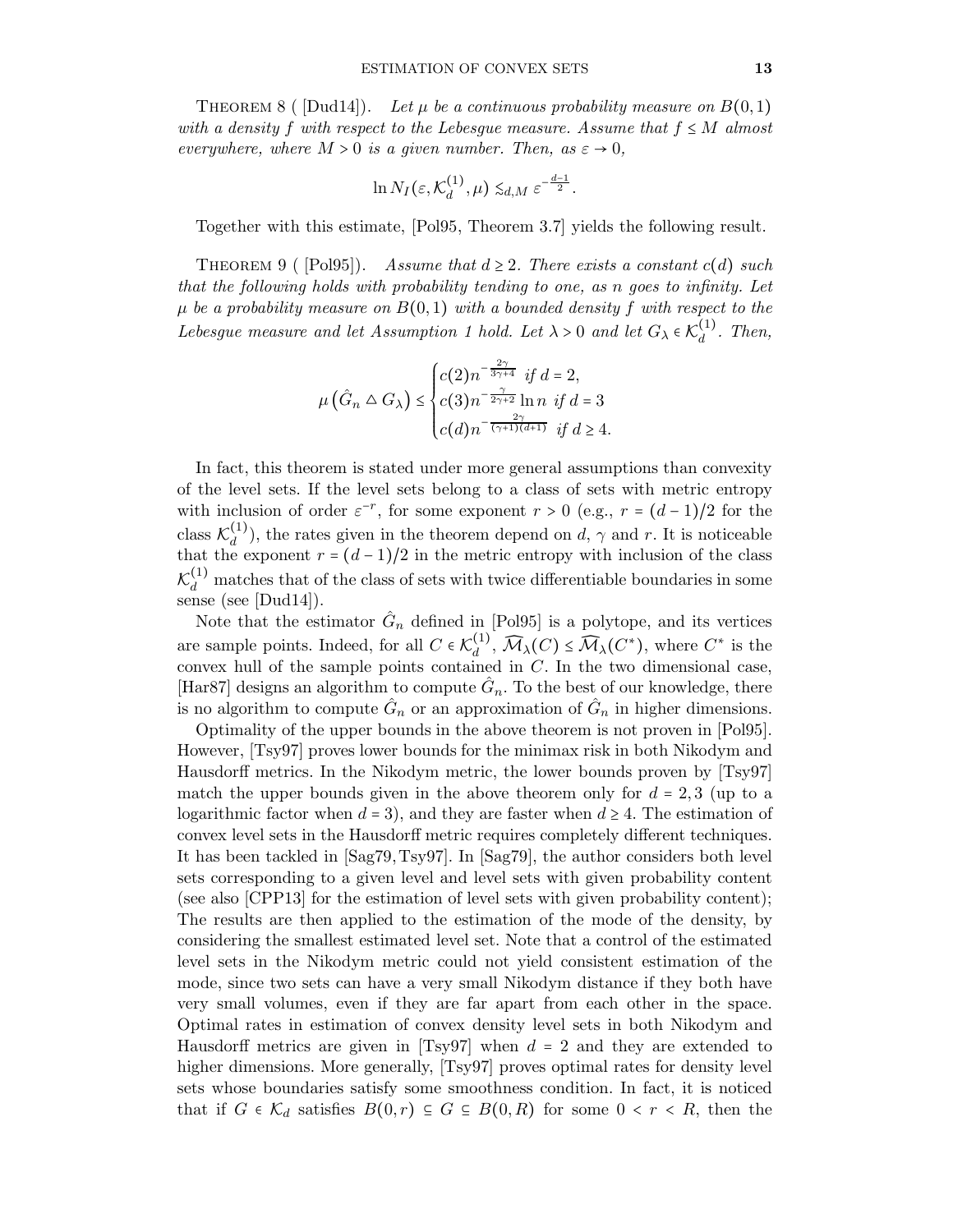<span id="page-13-1"></span>boundary of  $G$  is Lipschitz, in the sense that the radial function of  $G$ , defined as  $r_G(u) = \max\{\lambda \geq 0 : \lambda u \in G\}$ , is Lipschitz. For completeness, we include the precise statement and its proof here.

LEMMA 1. Let  $G \in \mathcal{K}_d$  satisfies  $B(0,r) \subseteq G \subseteq B(0,R)$  for some  $0 < r < R$ . Then, the radial function  $r_G$  satisfies  $|r_G(u) - r_G(u')| \leq R/(2r) ||u - u'||$ , for all  $u, u' \in \mathbb{S}^{d-1}$ .

PROOF. Let  $G^{\circ}$  be the polar body of  $G$ , defined as  $G^{\circ} = \{x \in \mathbb{R}^{d} : \langle x, y \rangle \leq \emptyset\}$  $1, \forall y \in K$ . By standard properties of polar bodies (see [\[Sch93,](#page-27-5) Chapter 1]), one has  $B(0, R^{-1}) \subseteq G^{\circ} \subseteq B(0, r^{-1})$  and the radial function  $r_G$  is the inverse of the support function of  $G^{\circ}$ :  $r_G(u) = (h_{G^{\circ}}(u))^{-1}$ , for all  $u \in \mathbb{S}^{d-1}$ . Subadditivity of support functions yield  $|h_{G^{\circ}}(u) - h_{G^{\circ}}(u')| \le \max(h_{G^{\circ}}(u-u'), h_{G^{\circ}}(u'-u)) =$  $||u - u'|| \max\left(h_{G^{\circ}}\left(\frac{u - u'}{\|u - u'\|}\right)\right)$  $\frac{u-u'}{\|u-u'\|}\bigg), h_{G^{\circ}}\bigg(\frac{u'-u}{\|u-u'\|}$  $\frac{u-u}{\|u-u'\|}\bigg)$ , for all  $u, u' \in \mathbb{S}^{d-1}$  with  $u \neq u'.$ Since  $G^{\circ} \subseteq B(0, r^{-1}), h_{G^{\circ}}(v) \leq r^{-1}$ , for all  $v \in \mathbb{S}^{d-1}$ . This proves that  $h_{G^{\circ}}$  is  $r^{-1}$ -Lipschitz. Now, since we also have that  $B(0, R^{-1}) \subseteq G^{\circ}$ ,  $h_{G^{\circ}}(v) \ge R^{-1}$ , for all  $v \in \mathbb{S}^{d-1}$ . Hence,  $(h_{G^{\circ}})^{-1}$  is  $(R/(2r))$ -Lipschitz.  $\Box$ 

First, [\[Tsy97\]](#page-27-6) computes the optimal rates for star shaped density level sets with smooth radial functions. Standard techniques from functional estimation are used, such as local polynomial approximations. Then, the author tackles the problem of estimating convex level sets. As shown in Lemma [1,](#page-13-1) the case of convex level sets is included in the case of star shaped level sets with Lipschitz radial functions. Hence, the optimal rates for convex sets are not larger than the ones corresponding to Lipschitz radial functions. Perhaps surprisingly, in the Hausdorff metric, convexity of the level set does not make the problem easier than just the Lipschitz property of its radial function, since [\[Tsy97\]](#page-27-6) shows that the optimal rate under convexity matches the optimal rate under just the Lipschitz assumption, up to logarithmic factors. In the Nikodym metric, the situation is very different: [\[Tsy97\]](#page-27-6) proves that at least in dimension 2, the optimal rate for convex sets is actually much faster than in the case of Lipschitz radial functions: This is a consequence of Theorem [9](#page-12-0) above. It can be seen easily that the same holds when  $d = 3$ , and  $[Tsy97]$  suggests that this holds in arbitrary dimension, without a giving proof. Hence, in the Nikodym metric, convexity does contribute and improve the optimal rate from the Lipschitz assumption.

[\[Tsy97\]](#page-27-6) does not exactly use the same margin condition as [\[Pol95\]](#page-26-10), but makes the following assumption. Let f be a density in  $\mathbb{R}^d$  and let  $G_\lambda$  be its level set with level  $\lambda > 0$ . Assume that  $G_{\lambda}$  is star shaped around the origin, and let  $r_{\lambda}$  be its radial function.

<span id="page-13-0"></span>ASSUMPTION 2. Let  $b_1, b_2 > 0$  with  $b_1 < b_2$ ,  $\nu, \delta_0 > 0$ . Then, for all  $u \in \mathbb{S}^{d-1}$ and  $r > 0$  such that  $|f(ru) - \lambda| \leq \delta_0$ ,

$$
b_1 \le \frac{|f(ru) - \lambda|}{|r - r_{\lambda}(u)|^{\nu}} \le b_2.
$$

Roughly, Assumption [2](#page-13-0) is stronger than Assumption [1](#page-11-1) if one takes  $\gamma = 1/\nu$ . Under Assumption [2,](#page-13-0) [\[Tsy97\]](#page-27-6) characterizes the optimal rates for the estimation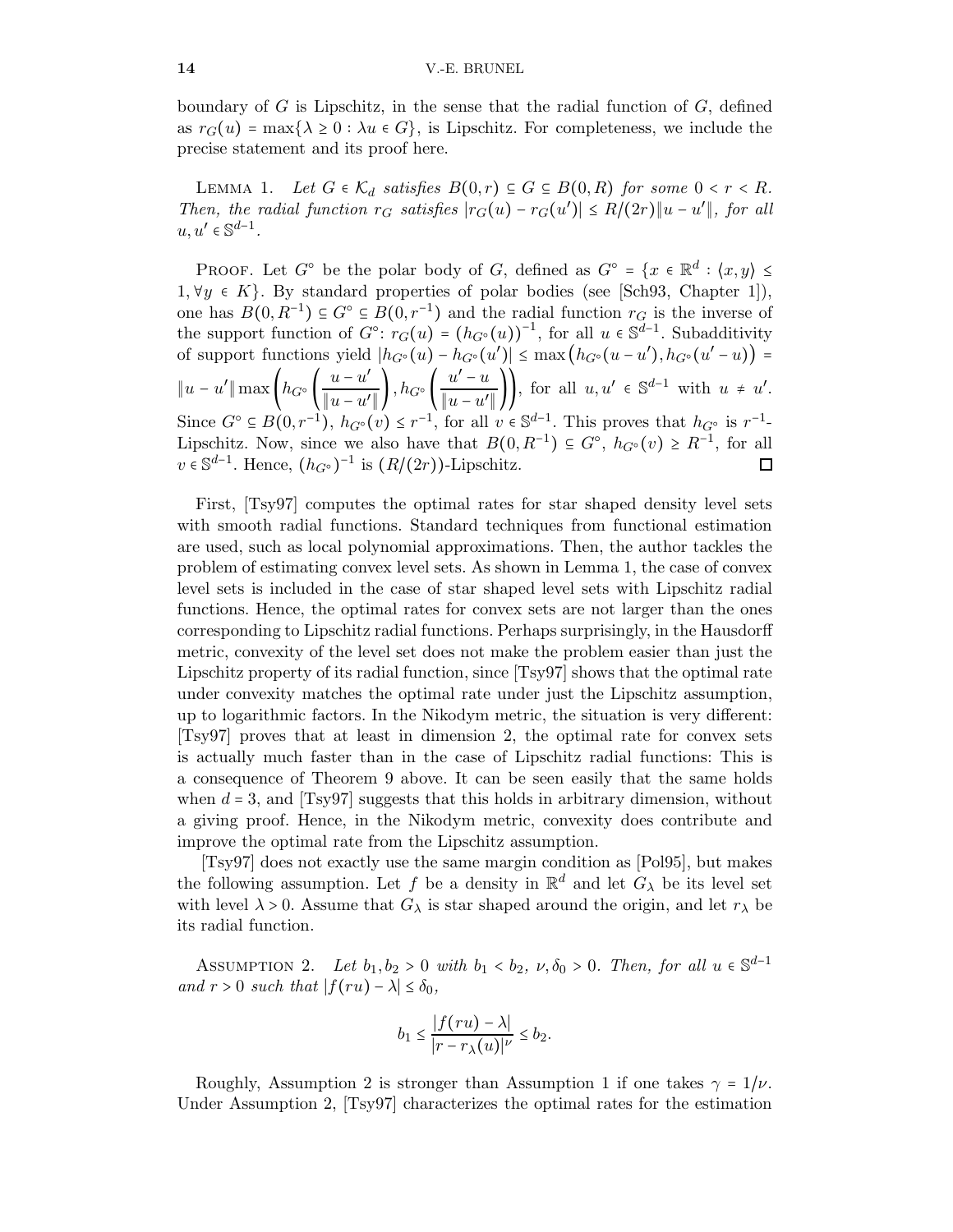of a convex level set  $G_{\lambda}$  that satisfies  $B(0, r) \subseteq G_{\lambda} \subseteq B(0, R)$  with  $0 < r < R$  when  $d = 2$  and suggest the following extensions to higher dimensions:  $n^{-2/(4\nu+d+1)}$  in the Nikodym metric and  $n^{-1/(2\nu+d)}$  (up to a logarithmic factor) in the Hausdorff metric. In the Nikodym metric, the upper bound follows directly from [\[Pol95\]](#page-26-10) when  $d = 2$  but [\[Tsy97\]](#page-27-6) does not give a proof for larger d. For arbitrary d, the rates suggested in [\[Tsy97\]](#page-27-6) are actually faster than the upper bounds given in [\[Pol95\]](#page-26-10). In the Hausdorff metric and for any  $d$ , as explained above, the upper bound follows directly from the Lipschitz case, by Lemma [1.](#page-13-1)

When dealing with level sets with smooth radial functions in arbitrary dimen-sion, [\[Tsy97\]](#page-27-6) proves that the minimax rates are exactly given by  $n^{-\beta/((2\nu+1)\beta+d-1)}$ in the Nikodym metric and  $(n/\ln n)^{-\beta/((2\nu+1)\beta+d-1)}$  in the Hausdorff metric, where  $\beta$  is a smoothness parameter that roughly corresponds to the number of bounded derivatives of the radial function (e.g.,  $\beta = 1$  corresponds to the Lipschitz case). It is noticeable that for convex level sets, the minimax rate  $n^{-1}$ ( $2\nu+d$ ) in the Hausdorff metric matches the one that corresponds to smoothness  $\beta = 1$ , as discussed above (and as predicted by Lemma [1\)](#page-13-1), whereas in the Nikodym metric, the minimax rate  $n^{-2}(\frac{4\nu+d+1}{\nu})$  for convex level sets matches the rate that corresponds to smoothness  $\beta = 2$ . This complements the remark we made earlier: The exponent  $r = (d-1)/2$  in the metric entropy with inclusion for convex bodies is the same as for sets with twice differentiable boundary (see [\[Pol95\]](#page-26-10) and [\[Dud14\]](#page-24-12) for more details), and the corresponding minimax rates match. However, note that even though the boundary of any convex body is twice differentiable almost everywhere, the class of convex bodies  $G \in \mathcal{K}_d$  with  $B(0,r) \subseteq G \subseteq B(0,R)$ , where  $0 \leq r \leq R$ , contains polytopes with arbitrarily many vertices, which have very non-smooth boundaries, together with convex bodies with smooth boundaries and positive curvature everywhere, which yet can take arbitrarily large values.

Finally, note that the rates  $n^{-2/(4\nu+d+1)}$  and  $n^{-1/(2\nu+d)}$  given in [\[Tsy97\]](#page-27-6) match (up to logarithmic factors) those obtained in the estimation of the support of a uniform distribution, i.e., at the limit  $\nu = 0$ . In the Nikodym metric, the minimax rate of estimation of convex bodies is  $n^{-2/(d+1)}$  (see Theorem [2](#page-5-0) above), whereas in the Hausdorff metric, it is  $(n/\ln n)^{-1/d}$ , as shown in Theorem [11](#page-18-0) (with  $\alpha = d$ ), see [\[Bru18b\]](#page-24-6).

#### 2.6 Convex support estimation in nonparametric regression

Let the following model hold:

$$
Y_i = f(X_i) + \xi_i, \quad i = 1, \ldots, n,
$$

where  $X_1, \ldots, X_n$  are deterministic or random points in  $[0,1]^d$ ,  $\xi_1, \ldots, \xi_n$  are i.i.d. random variables, with mean zero, independent of  $X_1, \ldots, X_n$  and  $f : [0,1] \rightarrow$  $[0, \infty)$ . In this section, we are interested in the estimation of the support G of f, i.e., the closure of the set  $\{x \in [0,1]^d : f(x) > 0\}$ . Throughout the section, we assume that G is a convex body included in  $[0,1]^d$ . In [\[Bru13\]](#page-23-2), the function f is the indicator function of G:  $f(x) = 1$  for  $x \in G$ ,  $f(x) = 0$  otherwise. The design points  $X_1, \ldots, X_n$  are i.i.d., uniformly distributed in  $[0,1]^d$  and the  $\xi_i$ 's are sub-Gaussian, i.e.,  $\mathbb{E}\left[e^{t\xi_1}\right] \leq e^{\frac{\sigma^2 t^2}{2}}$ , for all  $t \in \mathbb{R}$ , where  $\sigma > 0$  need not be known. [\[Bru13\]](#page-23-2) considers a least squares estimator  $\hat{G}_n$   $\in$  argmin  $\mathcal{A}(C)$ , where N is a  $n^{-2/(d+1)}$ -net of  $\mathcal{K}_d^{(1)}$  $\mathcal{A}(C)$  =  $\mathcal{A}(C)$  =  $\mathcal{A}(C)$  =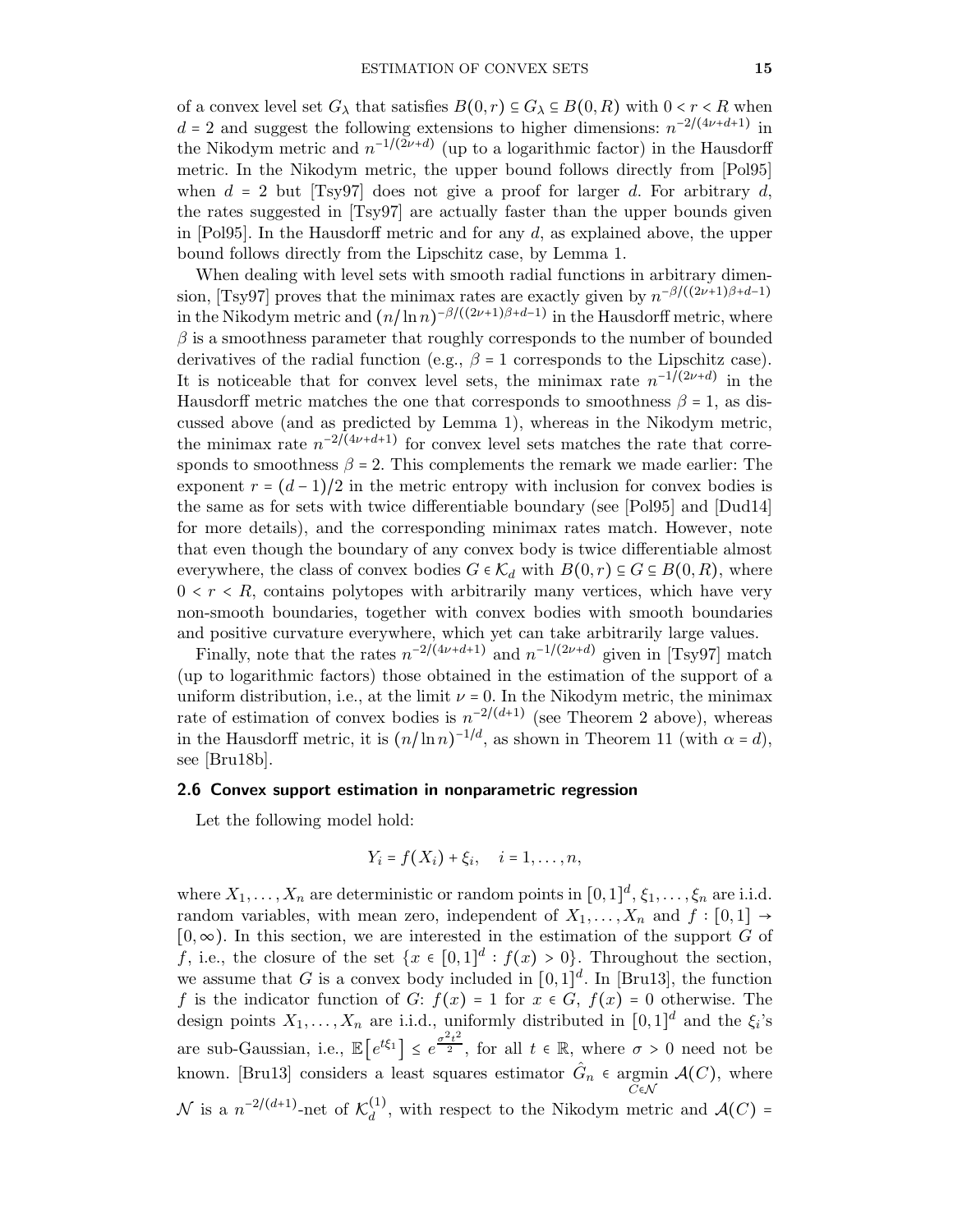n  $\sum_{i=1}$  $(1 - 2Y_i) \mathbb{1}_{X_i \in C}$ . The following upper bound is shown in [\[Bru13\]](#page-23-2), in which  $\mathbb{P}_G$ stands for the joint distribution of the sample with  $f(\cdot) = 1_{\cdot \in G}$ .

THEOREM 10 ([Bru13]). There exist three positive constants  $C_1, C_2, C_3$  that depend on d and  $\sigma^2$  and a positive integer  $n_0$  that depends on d only, such that the following holds:

For all  $G \in \mathcal{K}_d^{(1)}$  $\frac{d^{(1)}}{d}$ , all  $n \ge n_0$  and all  $x \ge 0$ ,

$$
|\hat{G}_n \triangle G| \le C_1 n^{-\frac{2}{d+1}} + \frac{x}{n}
$$

with  $\mathbb{P}_G$  probability at least  $1 - C_2 e^{-C_3 x}$ .

Of course, the estimator  $\hat{G}_n$  is not computable in practice, since  $\varepsilon$ -nets of  $\mathcal{K}_d^{(1)}$  $\frac{d}{d}$  are not available. We believe that maximizing the functional A over the whole class  $\mathcal{K}_d^{(1)}$  would yield a similar upper bound, whose rate is proven to be minimax optimal. However, it would remain unclear how to compute the resulting estimator  $\tilde{G}_n$ . Nonetheless, note that for all  $C \in \mathcal{K}_d^{(1)}$  $d_d^{(1)}$ ,  $\mathcal{A}(C)$  =  $\mathcal{A}(C^*)$ , where  $C^*$  is the convex hull of all the design points  $X_i \in C$ , implying that  $\tilde{G}_n$  can be chosen to be a polytope whose vertices are design points. Another open question is whether  $\hat{G}_n$  (or  $\tilde{G}_n$ ) is adaptive to polytopal supports. In [\[Bru13\]](#page-23-2), it is shown that the minimax rate on the class  $\mathcal{P}_r$  of polytopes with at most vertices is of the order  $(\ln n)/n$ : Like in density support estimation, is the error of  $\hat{G}_n$  (or  $\tilde{G}_n$ ) of that order when the true support  $G$  is a polytope, up to logarithmic factors?

Here, we have only discussed the case when  $f$  is an indicator function, but more general models for f are considered in  $[KT93b]$ . All these models, though, impose a sharp separation condition on  $f$ , e.g., boundedness away from zero on its support, which essentially reduces to the case of indicator functions. To the best of our knowledge, harder cases, e.g., when  $f$  satisfies a margin type condition, i.e.,  $|\{x \in [0,1]^d : f(x) \leq \eta\}| \leq c\eta^{\gamma}$  for all  $\eta > 0$  small enough, where c and  $\gamma$  are positive constants, have not been tackled in the literature.

#### <span id="page-15-0"></span>3. ESTIMATION OF CONVEX SETS UNDER THE HAUSDORFF METRIC

#### 3.1 Support functions and polyhedral representations of convex bodies

Support functions play a central role in estimation of convex bodies under the Hausdorff metric. Indeed, the Hausdorff distance between two convex bodies  $G_1$ and  $G_2$  can be written in terms of their support functions  $h_{G_1}$  and  $h_{G_2}$ :

<span id="page-15-1"></span>LEMMA 2. For all convex bodies  $G_1, G_2 \in \mathcal{K}_d$ ,

$$
d_H(G_1, G_2) = \sup_{u \in \mathbb{S}^{d-1}} |h_{G_1}(u) - h_{G_2}(u)|.
$$

Here, we state a few results about support functions that are useful in estimation of convex sets, and we refer to [\[Sch93\]](#page-27-5) for more details on their account.

Note that a convex body is completely determined by its support function and  $G = \{x \in \mathbb{R}^d : \langle u, x \rangle \leq h_G(u), \forall u \in \mathbb{S}^{d-1}\},\$ for all  $G \in \mathcal{K}_d$ .

A function  $h: \mathbb{S}^{d-1} \to \mathbb{R}$  is the support function of a convex set if and only if it is subadditive, in the following sense.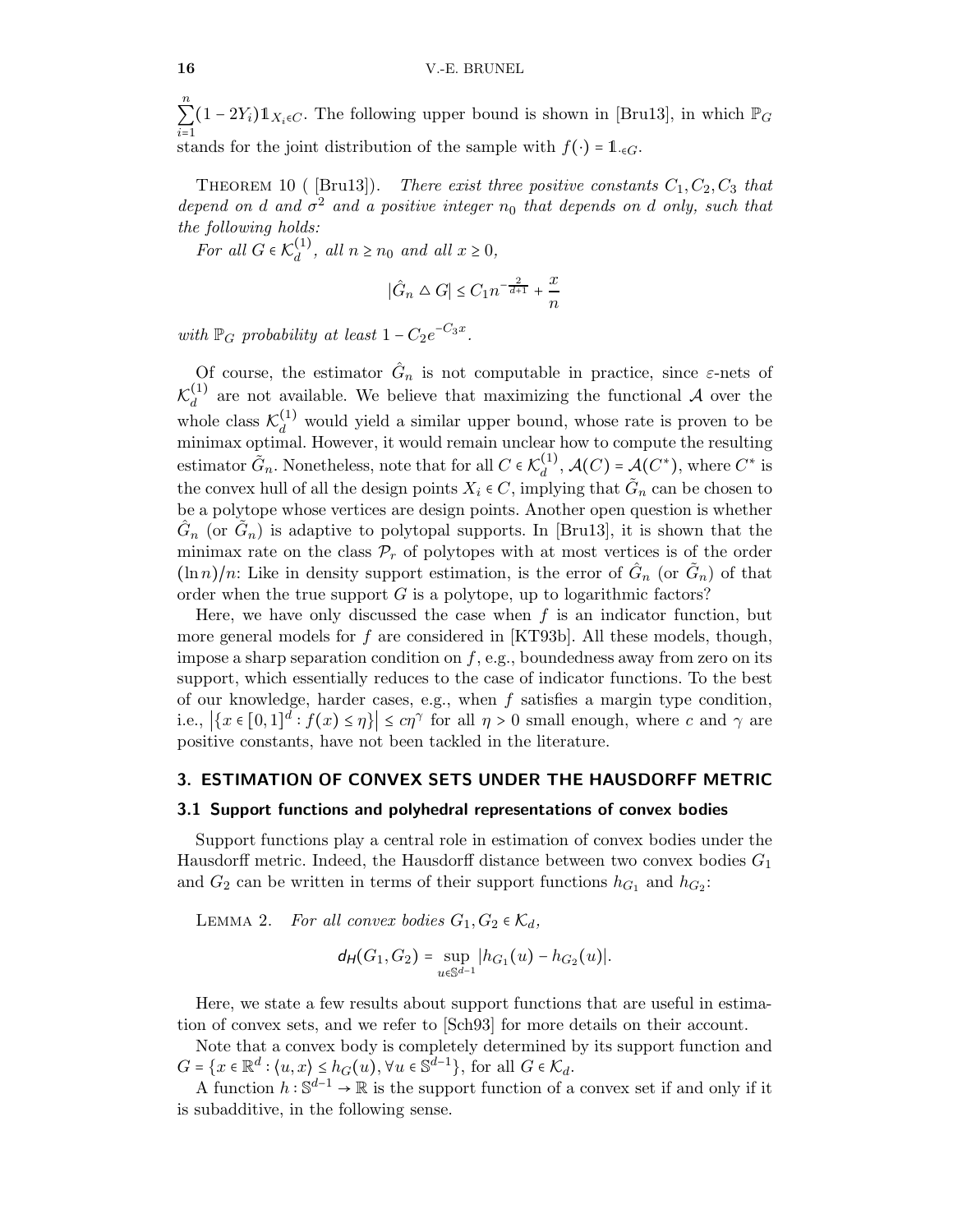DEFINITION 2. Let  $h : \mathbb{S}^{d-1} \to \mathbb{R}$ . Define the function  $\tilde{h}$  as  $\tilde{h}(v) = ||v|| h(v/||v||)$ if  $v \neq 0$ ,  $\tilde{h}(0) = 0$ . We say that h is subadditive if  $\tilde{h}$  is convex.

If  $h: \mathbb{S}^{d-1} \to \mathbb{R}$  is subadditive, then it is the support function of the convex set  ${x \in \mathbb{R}^d : (u, x) \leq h(u), \forall u \in \mathbb{S}^{d-1}}.$ 

A polyhedral representation of a convex body is a way of writing it as the intersection of closed halfspaces or, equivalently, as a collection of affine constraints. For  $\phi : \mathbb{S}^{d-1} \to \mathbb{R}$ , we let  $G_{\phi} = \{x \in \mathbb{R}^d : \langle u, x \rangle \leq \phi(u), \forall u \in \mathbb{S}^{d-1}\}$ . It is easy to see that  $h_{G_\phi}(u) \leq \phi(u)$ , for all  $u \in \mathbb{S}^{d-1}$ . In general, the two functions are not equal, since  $\phi$  is not necessarily subadditive. Subadditivity is actually a necessary and sufficient condition for  $\phi$  to be a support function (see [\[Bru18a,](#page-24-7) Proposition 1]):

<span id="page-16-0"></span>LEMMA 3. Let  $\phi : \mathbb{S}^{d-1} \to \mathbb{R}$ . Then,  $\phi = h_{G_{\phi}}$  if and only if  $\phi$  is subadditive.

Actually, an interesting consequence of this result is the following.

LEMMA 4. Let  $\phi : \mathbb{S}^{d-1} \to \mathbb{R}$ . Then,  $h_{G_{\phi}}$  is the largest subadditive function that is smaller or equal to  $\phi$ .

PROOF. Let  $g : \mathbb{S}^{d-1} \to \mathbb{R}$  be a subadditive function with  $g(u) \leq \phi(u)$ , for all  $u \in \mathbb{S}^{d-1}$ . Then,  $G_g \subseteq G_\phi$ . As a consequence,  $h_{G_g}(u) \leq h_{G_\phi}(u)$ , for all  $u \in \mathbb{S}^{d-1}$ . By Lemma [3,](#page-16-0) since g is subadditive,  $h_{G_g} = g$ , yielding  $g(u) \leq h_{G_\phi}(u)$  for all  $u \in \mathbb{S}^{d-1}$ .  $\Box$ 

By Lemma [2,](#page-15-1) the Hausdorff distance between two convex sets  $G_{\phi}$  and  $G_{\psi}$  can be written in terms of  $h_{G_{\phi}}$  and  $h_{G_{\psi}}$ . However, these support functions may not be easy to compute in terms of  $\phi$  and  $\psi$ . The following lemma provides a partial solution to this issue when both  $\phi$  and  $\psi$  are continuous.

<span id="page-16-1"></span>LEMMA 5 ([Bru18a]). Let  $\phi, \psi : \mathbb{S}^{d-1} \to \mathbb{R}$  be two continuous functions. Assume that  $G_{\phi}$  and  $G_{\psi}$  have nonempty interiors. Moreover, let  $R > r > 0$  and assume that  $B(a,r) \subseteq G_{\phi} \subseteq B(a,R)$ , for some  $a \in \mathbb{R}^d$ . Let  $\eta = \max_{u \in \mathbb{S}^{d-1}} |\psi(u) \phi(u)$ . If  $\eta < r$ , then  $d_H(G_\psi, G_\phi) \leq \frac{\eta R}{r}$ r  $1 + \eta/r$  $\frac{1 - \eta/r}{1 - \eta/r}$ .

In this lemma, the mapping  $\psi$  plays the role of an estimate of  $\phi$ . Moreover, a control of the estimation error of  $\phi$  in sup-norm yields a control of the estimation error of  $G_{\phi}$  in the Hausdorff metric. However, in certain cases, it may not be easy to control the accuracy of the estimation of  $\phi(u)$  for all  $u \in \mathbb{S}^{d-1}$  simultaneously, but instead, only on a finite subset of  $\mathbb{S}^{d-1}$ . Recall that for  $\varepsilon \in (0,1)$ , an  $\varepsilon$ -net of  $\mathbb{S}^{d-1}$  is a subset N of  $\mathbb{S}^{d-1}$  such that for all  $u \in \mathbb{S}^{d-1}$ , there is  $u^* \in \mathcal{N}$  with  $||u - u^*||$  ≤  $\varepsilon$ . For a subset  $\mathcal N$  of  $\mathbb S^{d-1}$  and a function  $\psi : \mathcal N \to \mathbb R$ , let  $G_{\psi}^{\mathcal N} = \{x \in$  $\mathbb{R}^d$ :  $\langle u, x \rangle \leq \psi(u)$ ,  $\forall u \in \mathcal{N}$ . Then, the following result is complementary to the previous lemma, when  $\phi = h_{G_{\phi}}$  (i.e., by Lemma [3,](#page-16-0) when  $\phi$  is subadditive) and when  $\psi$  is only defined on a (fine enough) discretization of  $\mathbb{S}^{d-1}$ .

<span id="page-16-2"></span>LEMMA 6 ( [\[Bru18a\]](#page-24-7)). Let  $G \in \mathcal{K}_d$  and  $\psi : \mathbb{S}^{d-1} \to \mathbb{R}$ . Let  $\varepsilon \in (0,1)$  and N be an  $\varepsilon$ -net of  $\mathbb{S}^{d-1}$ . Let  $R > r > 0$  and assume that  $B(a,r) \subseteq G \subseteq B(a,R)$ , for some  $a \in \mathbb{R}^d$ . Let  $\eta = \max_{u \in \mathcal{N}} |\psi(u) - h_G(u)|$ . Then, if  $\eta < r$ ,  $d_H(G_{\psi}^{\mathcal{N}}, G) \leq$ ηR r  $1 + \eta/r$  $\frac{1 + \eta/r}{1 - \eta/r} + \frac{2R\varepsilon}{1 - \varepsilon}$  $\frac{2100}{1-\varepsilon}$ .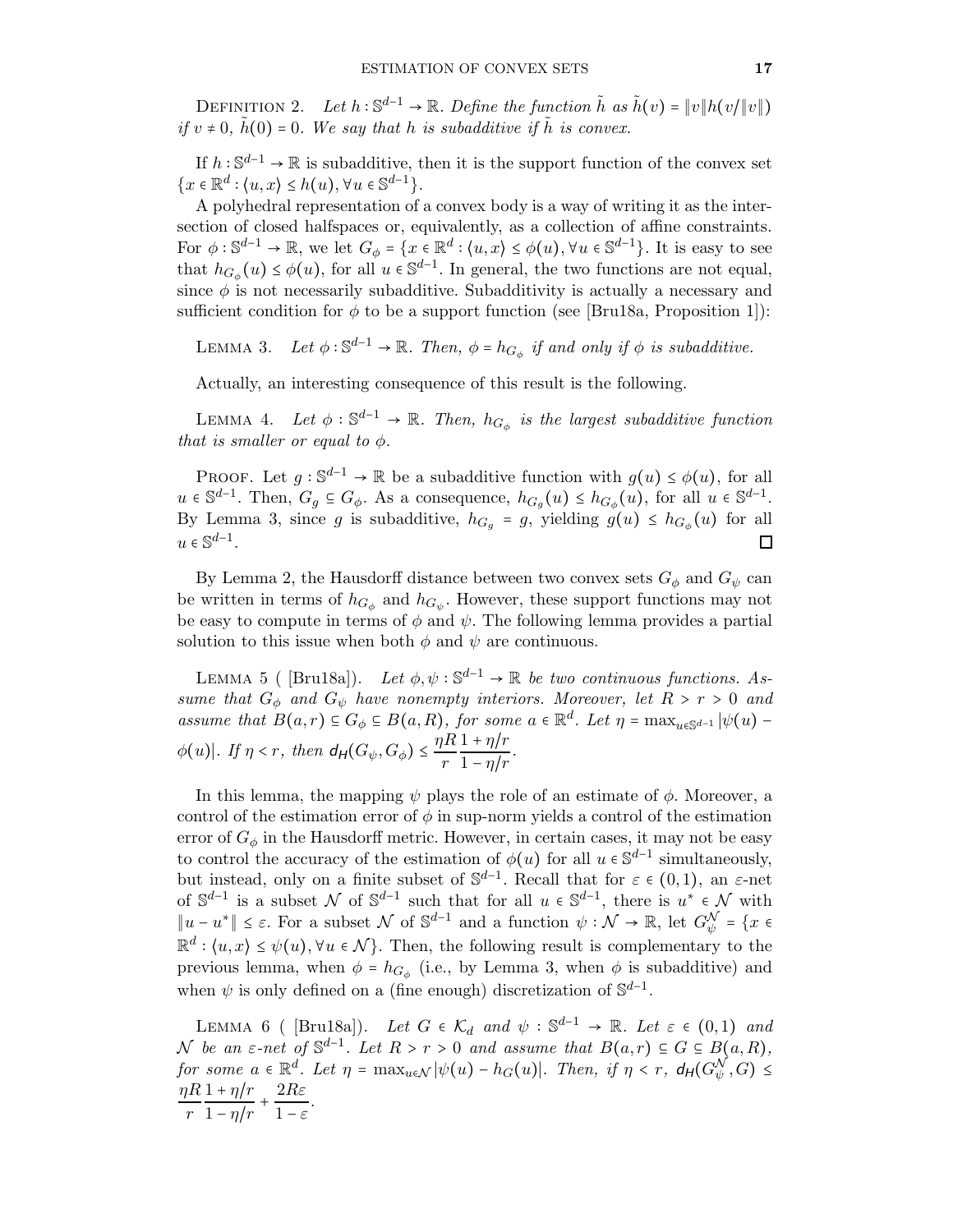Finally, the next lemma provides a polyhedral representation of the convex hull of a finite collection of points in the space. It is straightforward, given that a linear function defined on a convex body is necessarily maximized at an extreme point, but it yields a useful representation of random polytopes.

<span id="page-17-0"></span>LEMMA 7. Let  $x_1, \ldots, x_n \in \mathbb{R}^d$  and let  $K_n$  be their convex hull. Then,  $h_{K_n}(u) = \max_{1 \le i \le n} \langle u, x_i \rangle, \quad \forall u \in \mathbb{S}^{d-1}.$ In particular,  $K_n = \{x \in \mathbb{R}^d : \langle u, x \rangle \le \max_{1 \le i \le n} \langle u, x_i \rangle, \forall u \in \mathbb{S}^{d-1}\}.$ 

Of course, this polyhedral representation is not optimal: since  $K_n$  is a polytope, Minkowski–Weyl theorem for polyhedra states that only a finite number of affine constraints should be sufficient to describe the set  $K_n$ . Moreover, these constraints correspond to the normal vectors of the  $(d-1)$ -dimensional faces of  $K_n$ : All other affine constraints are redundant. However, in practice, finding the  $(d-1)$ dimensional faces of the convex hull of a given finite collection of points is a hard problem (see, e.g., [\[BFM98\]](#page-23-14)).

#### 3.2 Estimation of support functions

Sometimes, in order to estimate a convex body  $G$ , it can be natural to estimate its support function  $h_G$ . The previous lemmas indicate that if the estimation error are measured with respect to the Hausdorff metric, then it is enough to bound the pointwise or sup-norm error of the estimation of  $h<sub>G</sub>$ .

In this section, G is an unknown convex body and we assume that an estimator  $\hat{h}_n$  of  $h_G$  has been extracted from available data. Then,  $G_{\hat{h}_n}$  is a natural estimator of G. We review examples and show how the results and properties stated in the previous section apply, by distinguishing two cases: when  $\hat{h}_n$  is subadditive, hence, when it is the support function  $G_{\hat{h}_n}$ , and when it is not.

# 3.2.1 When  $\hat{h}_n$  is subadditive

This is the case, for instance, in density support estimation: A natural estimator of the support G of i.i.d. random points  $X_1, \ldots, X_n$  is  $\hat{h}_n(u) = \max_{1 \le i \le n} \langle u, X_i \rangle$ , u ∈  $\mathbb{S}^{d-1}$ . By Lemma [7,](#page-17-0)  $\hat{h}_n$  is actually the support function of  $\hat{K}_n$ , hence, it is subadditive.

<span id="page-17-2"></span>LEMMA 8. Let  $G \in \mathcal{K}_d^{(1)}$  $\hat{h}_d^{(1)}$ . Let  $\hat{h}_n$  be a subadditive estimator of  $h_G$  and let  $\hat{G}_n = G_{\hat{h}_n}$ . Let  $\delta, \eta \in (0,1)$  and assume that  $|\hat{h}_n(u) - h_G(u)| \leq \eta$  with probability at least  $1-\delta$ , for all  $u \in \mathbb{S}^{d-1}$ . Then,  $d_H(\hat{G}_n, G) \leq 2\eta$  with probability at least  $1 - 2(18/\eta)^d \delta$ .

PROOF. The proof of this lemma relies on two fundamental facts. First, by a standard volumetric argument, there exists an  $\varepsilon$ -net of  $\mathbb{S}^{d-1}$  of cardinality at most  $(3/\varepsilon)^d$ , for all  $\varepsilon \in (0,1)$ . Second, the following result, which is Lemma 5.2 in [\[FV14\]](#page-25-10), is a very elegant tool to work with approximations of the unit sphere.

<span id="page-17-1"></span>LEMMA 9 ([FV14]). Let  $\varepsilon \in (0,1)$  and let N be an  $\varepsilon$ -net of  $\mathbb{S}^{d-1}$ . Then, for all  $u \in \mathbb{S}^{\tilde{d}-1}$ , there are sequences  $(u_k)_{k\geq 0} \subseteq \mathcal{N}$  and  $(\varepsilon_k)_{k\geq 1} \subseteq \mathbb{R}$  such that  $u = u_0 + \sum_{k=1}^{n}$  $\varepsilon_k u_k$ , with  $0 \leq \varepsilon_k \leq \varepsilon^k$ ,  $\forall k \geq 1$ .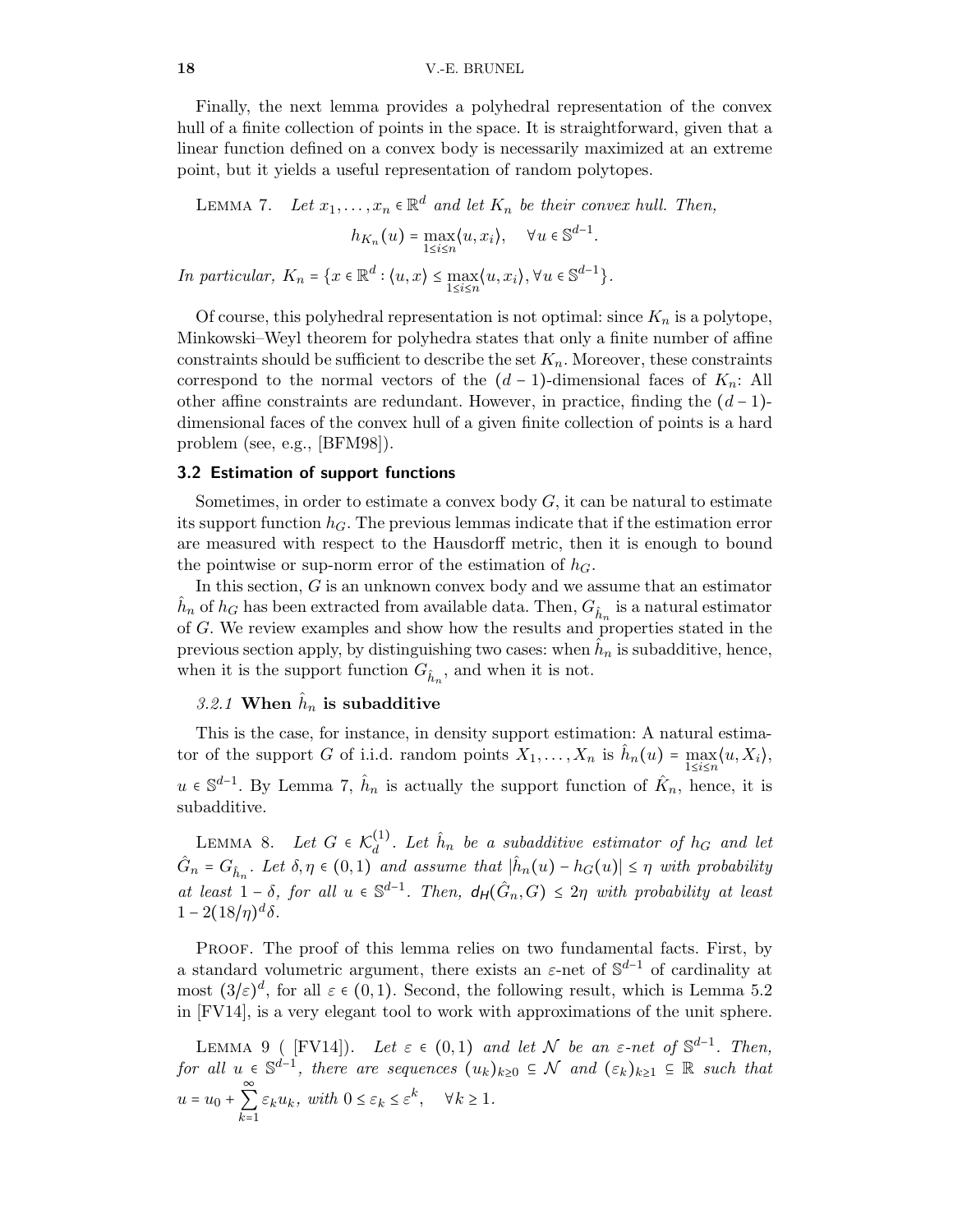Let  $\varepsilon = \eta/6$  and let  $\mathcal N$  be an  $\varepsilon$ -net of  $\mathbb S^{d-1}$ . Denote by  $-\mathcal N = \{-u : u \in \mathcal N\}$ . Let A be the event when  $|\hat{h}_n(u) - h_G(u)| \leq \eta$ , simultaneously for all  $u \in \mathcal{N} \cup (-\mathcal{N})$ . By a union bound,

$$
\mathbb{P}[\mathcal{A}] \geq 1 - \sum_{u \in \mathcal{N} \cup (-\mathcal{N})} \mathbb{P}[\left|\hat{h}_n(u) - h_G(u)\right| \leq \eta] \geq 1 - 2(\#\mathcal{N})\delta \geq 1 - 2(18/\eta)^d \delta.
$$

Now, assume that A is satisfied and let  $u \in \mathbb{S}^{d-1}$ . Then, with the notation of Lemma [9,](#page-17-1) using subadditivity of support functions and the fact that  $h_G \leq 1$ (since  $G \subseteq B(0,1)$ ),

$$
\hat{h}_n(u) \ge \hat{h}_n(u_0) - \sum_{k \ge 1} \varepsilon^k \hat{h}_n(-u_k) \ge h_G(u_0) - \eta - \sum_{k \ge 1} \varepsilon^k (h_G(-u_k) + \eta)
$$
\n
$$
\ge h_G(u_0) - \eta - 2 \sum_{k \ge 1} \varepsilon^k = h_G(u_0) - \eta - \frac{2\varepsilon}{1 - \varepsilon}
$$
\n
$$
\ge h_G(u) - \sum_{k \ge 1} \varepsilon^k h_G(u_k) - \eta - \frac{2\varepsilon}{1 - \varepsilon} \ge h_G(u) - \eta - \frac{3\varepsilon}{1 - \varepsilon} \ge h_G(u) - 2\eta
$$

and similarly,  $h_G(u) \ge \hat{h}_n(u) - 2\eta$ . Thus, if A is satisfied, then  $d_H(\hat{G}_n, G)$  =  $\sup_{u \in \mathbb{S}^{d-1}} |\hat{h}_n(u) - h_G(u)| \le 2\eta$ , which finishes the proof of the lemma. □

This technique is applied in [\[Bru18b\]](#page-24-6) for support estimation under smoothness conditions (see Assumption [3](#page-18-1) below), where ideas from [\[DW96\]](#page-24-15) are refined in order to obtain non-asymptotic deviation inequalities. The general framework considered in that work is the following. Let  $G \in \mathcal{K}_d^{(1)}$  $\mu_d^{(1)}$  and  $\mu$  a probability measure on  $\mathbb{R}^d$ , satisfying the following assumption.

<span id="page-18-1"></span>ASSUMPTION 3. For all  $u \in \mathbb{R}^d$  and all  $t \in [0, r]$ ,  $\mu(C_G(u,t)) \geq L t^{\alpha}$ , where:

- $r, L, \alpha$  are given positive numbers with  $r < 1$ ;
- $C_G(u, t)$  is the cap of G in the direction u and with height t, i.e.,

$$
C_G(u,t) = \{x \in G : \langle u, x \rangle \ge h_G(u) - t\}.
$$

Particular cases of such pairs  $(G, \mu)$  include uniform distributions on general convex bodies ( $\alpha = d$ ) or smooth convex bodies ( $\alpha = (d+1)/2$ ), uniform distributions on the boundary of smooth convex bodies ( $\alpha = (d-1)/2$ ), linear projections of uniform distributions that are supported on higher dimensional smooth convex bodies, distributions with densities supported on a convex body with polynomial decay near the boundary, etc.

It is easy to show that under Assumption [3,](#page-18-1) for all  $u \in \mathbb{S}^{d-1}$  and all  $t \in [0, r]$ ,  $|\hat{h}_n(u) - h_G(u)| \leq t$  with probability at least  $1 - e^{-Lnt^{\alpha}}$ . Hence, the following theorem is shown, using Lemma [8.](#page-17-2) Set  $\tau_{\alpha} = \begin{cases} \end{cases}$ 1 if  $\alpha \geq 1$  $2^{\alpha-1}$  if  $0 < \alpha < 1$ .

<span id="page-18-0"></span>THEOREM 11 ( [\[Bru18b\]](#page-24-6)). Let  $r \in (0,1)$  and  $L, \alpha > 0$ . There exists a positive constant C such that the following holds. Set  $a_n = \left(\frac{C \ln n}{n}\right)^n$  $\frac{1}{n}$  $\frac{1}{\alpha}$  and  $b_n = n^{\frac{-1}{\alpha}}$ . Let  $G \in \mathcal{K}_d^{(1)}$  $\mathbb{R}^{d}$  and  $\mu$  be a probability measure on  $\mathbb{R}^{d}$  and let Assumption [3](#page-18-1) hold. Then, for all  $x \geq 0$  such that  $a_n + b_n x \leq r$ ,

$$
d_H(\hat{K}_n, G) \le 2a_n + 2b_n x
$$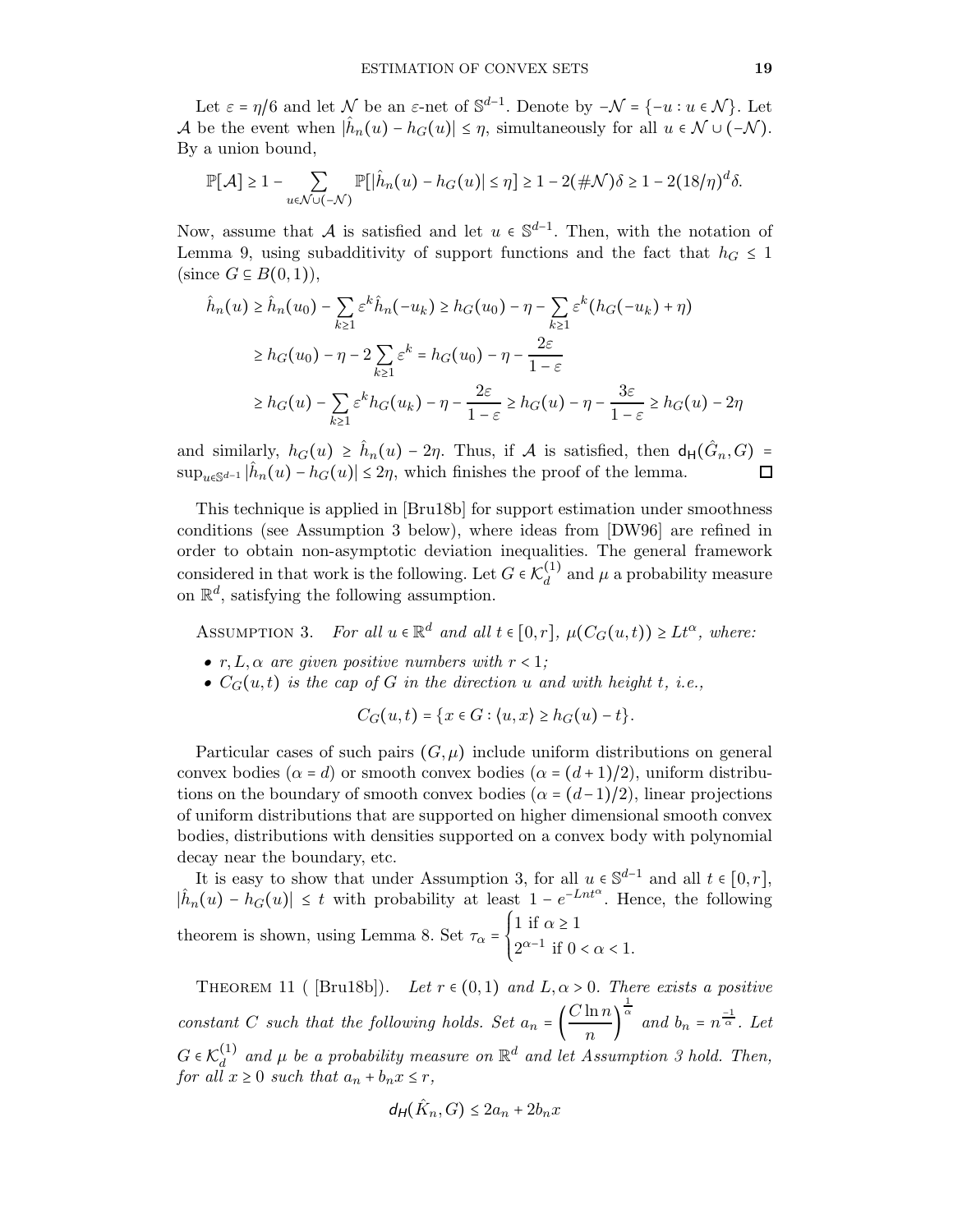with  $\mu$ -probability at least  $1 - 12^d \exp(-C_\alpha L x^\alpha)$ .

As a consequence, under Assumption [3,](#page-18-1)  $\hat{K}_n$  satisfies  $d_H(\hat{K}_n, G) = O_\mathbb{P}\left(\left(\frac{\ln n}{n}\right)^n\right)$  $\frac{1}{n}$  $\left( \frac{-1}{\alpha} \right)$ .

REMARK 1. •  $[Bru18b]$  uses a different technique in order to bound the error of  $\hat{K}_n$  when G is a polytope that satisfies a standardness condition. Using the technique shown above would yield the rate  $((\ln n)/n)^{1/d}$  ( $\alpha = d$ ), which is suboptimal. Indeed, the following inequality is shown when  $G$  is a polytope with at most p vertices  $(p \geq d+1)$  and satisfies a v-standardness condition, for some  $\nu \in (0,1)$ :

$$
\mathbb{P}_G\left[n^{1/d}\mathsf{d}_{\mathsf{H}}(K,\hat{K}_n)\geq x\right]\leq pe^{-\nu\beta_dx^d},\forall x\geq 0.
$$

• Surprisingly, the adaptive feature of  $\hat{K}_n$  disappears under the Hausdorff metric. As discussed in Section [2,](#page-3-0)  $\hat{K}_n$  adapts to polytopal supports under the Nikodym metric, and its rate of convergence in that metric is the fastest when G is a polytope. On the contrary, the rate of  $\hat{K}_n$  in the Hausdorff metric is the worst when the support G is a polytope.

Another model where the same ideas could be applied has been considered in [\[GKM06,](#page-25-2) [Gun12\]](#page-25-3). Given independent observations  $Y_i = h_G(u_i) + \varepsilon_i$ , where  $u_i \in \mathbb{S}^{d-1}$  is either deterministic or random and  $\varepsilon_i$  is a zero mean error term, independent of  $u_i$ , [\[Gun12\]](#page-25-3) estimates  $h_G$  by the least squares estimator on the class of all subadditive functions  $h: \mathbb{S}^{d-1} \to \mathbb{R}$ . This produces an estimator  $\hat{h}_n$ that is a support function itself. In general,  $L^2$ -type metrics are natural to measure the performance of least squares estimators. [\[GKM06,](#page-25-2) [Gun12\]](#page-25-3) prove rates of convergence of their estimator with respect to the  $L^2$ -distance, with minimax optimality proven in [\[Gun12\]](#page-25-3). However, the  $L^2$ -distance between the support functions of convex bodies does not translate into a natural and geometric measurement of a distance between the convex bodies themselves. [\[GKM06\]](#page-25-2) uses elegant norm inequalities for subadditive functions, which show that the  $L^{\infty}$  distance is dominated by the  $L^2$  distance in some sense (see [\[Gro96,](#page-25-11) Proposition 2.3.1] and [\[GKM06,](#page-25-2) Proposition 2.2]). In turn, they obtain error bounds for the  $L^{\infty}$  metric between the support functions, and hence, for the Hausdorff distance between the convex sets. Nevertheless, as remarked in [\[Gun12\]](#page-25-3), these error bounds are very loose, and the optimal rate of estimation of  $G \in \mathcal{K}_d^{(1)}$  with respect to the Hausdorff distance in that model is still an unsolved problem.

# <span id="page-19-0"></span>3.2.2 When the estimator  $\hat{h}_n$  is not subadditive

There are many problems where an estimator of an unknown convex body G is defined as  $\hat{G}_n = G_{\hat{h}_n}$  for some estimator  $\hat{h}_n$  of  $h_G$ , that is not necessarily subadditive. Lemmas [5](#page-16-1) and [6](#page-16-2) are two key results to deal with this case. Lemma [5](#page-16-1) is useful when  $\hat{h}_n$  is continuous almost surely and its error can be bounded uniformly on the unit sphere  $\mathbb{S}^{d-1}$ . Indeed, if  $|\hat{h}_n(u) - h_G(u)| \leq \eta$  simultaneously for all  $u \in \mathbb{S}^{d-1}$  with high probability, then, if G satisfies the assumptions of Lemma [5](#page-16-1) and  $\eta$  is small enough,  $d_H(G_{\hat{h}_n}, G) \leq \eta'$  with high probability, where  $\eta'$ is a small number that depends on  $\eta$  and other parameters. We apply Lemma [6](#page-16-2) in two cases: when the true support function  $h<sub>G</sub>$  cannot be described simply, i.e.,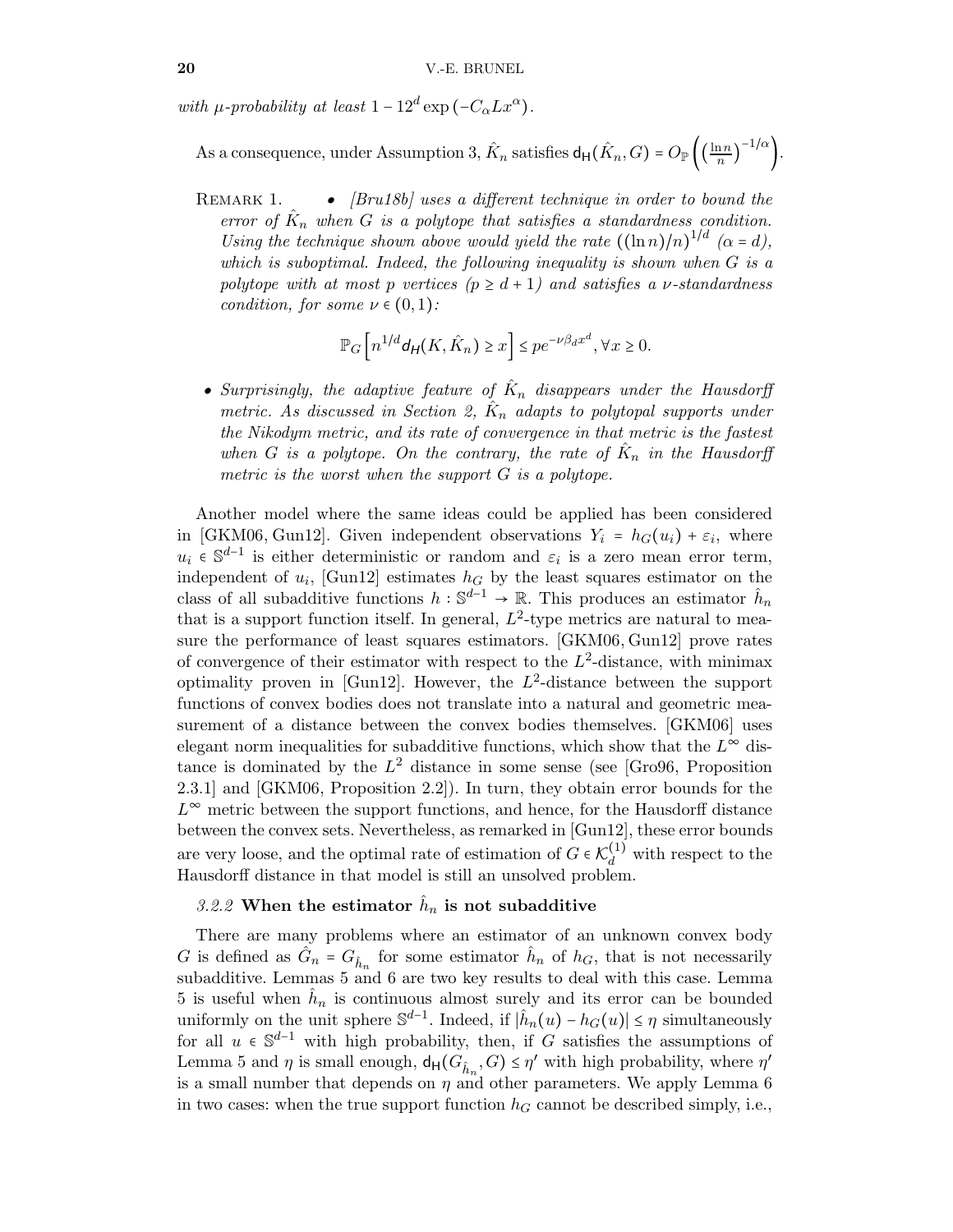when  $G = G_{\phi}$  for some function  $\phi$  that is not necessarily subadditive, and when the error of  $\hat{h}_n$  can only be controlled pointwise, i.e., for each  $u \in \mathbb{S}^{d-1}$  separately. By a union bound, pointwise deviations transfer to uniform deviations on  $\varepsilon$ -nets of  $\mathbb{S}^{d-1}$ . We give two examples, borrowed from [\[Bru18a\]](#page-24-7) and [\[BKY\]](#page-23-1), where these results are used.

#### Multivariate quantile estimation: level sets of the Tukey depth [\[Bru18a\]](#page-24-7)

As already pointed out in [\[FJ66,](#page-25-12) [Fis69,](#page-25-13) [FV14\]](#page-25-10), the study of the convex hull of a cloud of points is a multivariate extension of extreme value theory. Indeed, by Lemma [7,](#page-17-0) the support function of  $\hat{K}_n$  in any direction  $u \in \mathbb{S}^{d-1}$  is given by the maximum of i.i.d. real random variables. In this regard, the definition of the random polytope  $\hat{K}_n$  can be extended to that of the k-hull of the sample, for  $0 \le$  $k \leq n-1$ . For each direction  $u \in \mathbb{S}^{d-1}$ , instead of considering the extreme statistic  $\max_{i=1,\dots,n} \langle u, X_i \rangle$ , take the k-th order statistics  $X_{(k)}(u)$ , where  $X_i(u) = \langle u, X_i \rangle$  and  $X_{(1)}(u) \geq X_{(2)}(u) \geq \ldots \geq X_{(n)}(u)$  is the reordered list of  $X_1(u), \ldots, X_n(u)$  in nonincreasing order. The k-hull of  $X_1, \ldots, X_n$  is the convex set  $\hat{K}_n^{(k)} = \{x \in \mathbb{R}^d :$  $\langle u, x \rangle \leq X_{(k)}(u), \forall u \in \mathbb{S}^{d-1}$  [\[CSY84\]](#page-24-16). The convex hull is the 0-hull. In [\[Bru18a\]](#page-24-7), khulls are used as estimators of the Tukey depth level sets of probability measures in  $\mathbb{R}^d$ .

Let  $\mu$  be a probability measure on  $\mathbb{R}^d$ . The Tukey depth  $D_{\mu}(x)$  of a point  $x \in \mathbb{R}^d$  with respect to  $\mu$  is defined as the smallest probability mass of a closed halfspace containing  $x$ :

<span id="page-20-0"></span>
$$
D_\mu(x)=\inf_{x\in H\in\mathcal H_d}\mu(H),
$$

where  $\mathcal{H}_d$  is the collection of closed half-spaces in  $\mathbb{R}^d$ . For  $\alpha \in (0,1)$ , the  $\alpha$ -level set of  $D_{\mu}$  is the set  $G = \{x \in \mathbb{R}^d : D_{\mu}(x) \ge \alpha\}$ . It is a closed convex set and it has the following polyhedral representation (see [\[KM12,](#page-25-14) Theorem 2] and [\[Bru18a,](#page-24-7) Lemma 1]):

(3) 
$$
G = \{x \in \mathbb{R}^d : \langle u, x \rangle \le q_u, \forall u \in \mathbb{S}^{d-1}\},
$$

where  $q_u$  is the upper  $(1 - \alpha)$ -quantile of  $\langle u, X \rangle$  with  $X \sim \mu$ . Let  $X_1, \ldots, X_n$ be i.i.d. random points with distribution  $\mu$  and let  $\mu_n$  be the corresponding empirical measure:  $\mu_n(A) = \frac{1}{n}$ n n  $\sum_{i=1}$  $\mathbb{1}_{X_i \in A}$ , for all Borel sets  $A \subseteq \mathbb{R}^d$ . The empirical  $\alpha$ -level set of the Tukey depth is  $\hat{G}_{n_{\alpha}} = \{x \in \mathbb{R}^d : D_{\mu_n}(x) \geq \alpha\}$ , which also has a simple polyhedral representation:  $\hat{G}_n = \{x \in \mathbb{R}^d : \langle u, x \rangle \leq \hat{q}_u, \forall u \in \mathbb{S}^{d-1}\},$ where  $\hat{q}_u = \sup\{t \in \mathbb{R} : \#\{i = 1, \ldots, n : \langle u, X_i \rangle \ge t\} \ge n\alpha\}$  is the empirical upper  $(1-\alpha)$ -quantile of the sample  $\langle u, X_1 \rangle, \ldots, \langle u, X_n \rangle$ , for all  $u \in \mathbb{S}^{d-1}$ . With the above notation,  $\hat{q}_u = X_{(k)}(u)$ , for  $k = \lceil n\alpha \rceil$ , where, for  $x \in \mathbb{R}$ ,  $\lceil x \rceil$  stands for the smallest integer larger or equal to x. Hence, the empirical level set  $\hat{G}_n$  of the Tukey depth coincides with the k-hull of  $X_1, \ldots, X_n$ . At the population level, there is another very important connection to the theory of random polytopes: As shown in [\[Bru18a\]](#page-24-7), if  $\mu$  is the uniform distribution on a convex body  $K \in \mathcal{K}_d$ , the population level set G coincides with the  $\alpha$ -floating body of K, as defined in Section [2.1.](#page-3-1)

In general, neither  $u \mapsto q_u$  nor  $u \mapsto \hat{q}_u$  are subadditive, and hence, they are not the support functions of the sets G and  $\hat{G}_n$  respectively. However,  $u \mapsto \hat{q}_u$  is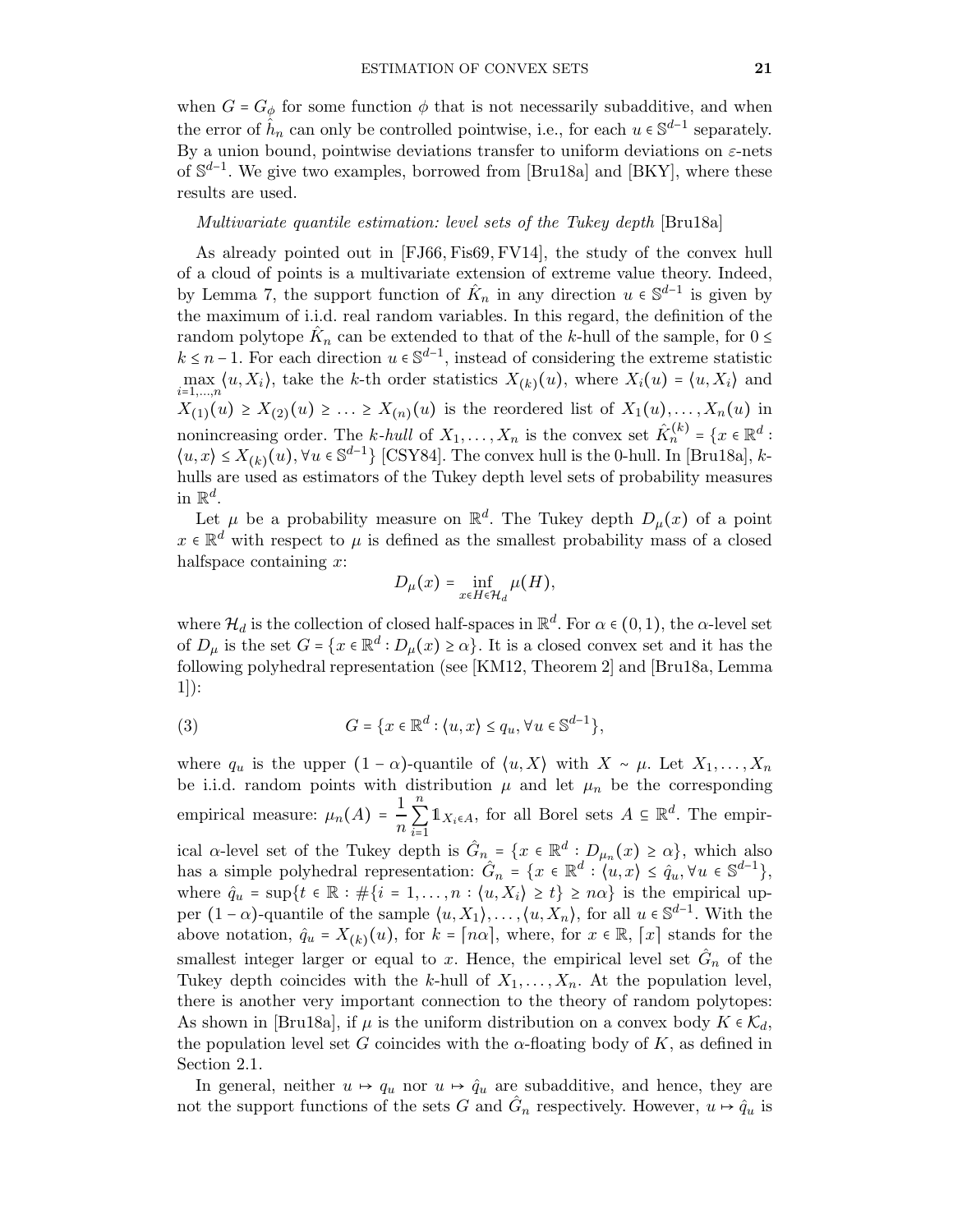always continuous, as a consequence of [\[Bru18a,](#page-24-7) Lemma 15] and  $u \mapsto q_u$  is continuous under some weak assumptions on  $\mu$  (see [\[Bru18a,](#page-24-7) Lemma 11]). Building on standard results from empirical process theory, [\[Bru18a\]](#page-24-7) shows that under some assumption on  $\mu$ , sup<sub>u $\epsilon s^{d-1}$ </sub> | $\hat{q}_u - q_u$  | is small, with high probability. Hence, using Lemma [6,](#page-16-2) this yields the following result.

THEOREM 12.  $\left|$ Bru18a, Corollary 2 $\right|$ 

Let  $\mu$  have a density f with respect to the Lebesgue measure and let  $0 < \alpha <$  $\max_{x \in \mathbb{R}^d} D_\mu(x)$ . Assume that f satisfies one of the following conditions:

- 1. f is continuous and positive everywhere and there exist  $C > 0$  and  $\nu > d 1$ such that  $|f(x)| \leq C(1 + ||x||)^{-\nu}$ ,  $\forall x \in \mathbb{R}^d$ .
- 2. f is supported on a bounded convex set and is uniformly continuous on its support.

Then, 
$$
d_H(\hat{G}_n, G) = O_{\mathbb{P}}\left(n^{-1/2}\right)
$$
.

More precise deviation inequalities are proven in [\[Bru18a\]](#page-24-7) but here, we only state the result in this form for simplicity of the development. Note that any log-concave distribution satisfies one of the two conditions imposed on  $f$  in this theorem and, as a particular case, the uniform distribution on a convex body  $K \in \mathcal{K}_d$  satisfies the second condition. Computational questions are tackled in Section [4.](#page-21-0)

#### Estimation of the convex support of a density from noisy observations [\[BKY\]](#page-23-1)

The last model that we present here is an extension to density support estimation, where the observations are contaminated with some additive noise. Consider a convex body  $G \in \mathcal{K}_d$  and let  $X_1, \ldots, X_n$  be i.i.d. random points uniformly distributed in G. Assume that only  $Y_i = X_i + \xi_i, i = 1, \ldots, n$ , are observed, where the  $\xi_i$ 's are i.i.d. centered Gaussian vectors with covariance matrix  $\sigma^2 I_d$  $(I_d$  is the identity matrix and  $\sigma^2 > 0$  is known), independent of the  $X_i$ 's. For  $u \in \mathbb{S}^{d-1}$ , a consistent estimator of  $h_G(u)$  is given by  $\hat{h}_n(u) = \max_{1 \le i \le n} \langle u, Y_i \rangle - b_n$ where  $b_n \approx \sqrt{2\sigma^2 \ln n}$  is a deterministic debiasing term, and the set estimator of G is defined as  $\hat{G}_n = G_{\hat{h}_n}$ . By extending some results on extreme value statis-tics [\[GT04\]](#page-25-15), [\[BKY\]](#page-23-1) proves that  $|\hat{h}_n(u) - h_G(u)|$  is small with high probability, for every single  $u \in \mathbb{S}^{d-1}$ . However, due to the constant term  $b_n$  in its definition,  $\hat{h}_n$ is not subadditive in general. In [\[BKY\]](#page-23-1), Lemma [6](#page-16-2) is used in order to show that

$$
\mathsf{d}_{\mathsf{H}}(\hat{G}_n,G)=O_{\mathbb{P}}\left(\frac{\ln\ln n}{\sqrt{\ln n}}\right).
$$

A stronger deviation inequality is proven in [\[BKY\]](#page-23-1), which uses the same ideas described above. Moreover, building on techniques developped in [\[GPPVW12\]](#page-25-16), it is also shown that the minimax rate of estimation of  $G$  in this model is very slow and that  $\hat{G}_n$  is nearly rate optimal in a minimax sense.

# 4. APPROXIMATING CONVEX SET ESTIMATORS: A STATISTICAL/COMPUTATIONAL TRADE-OFF

<span id="page-21-0"></span>The computational complexity of a set estimator can be very large, and some estimators may not even be computable in practice. For instance, computing the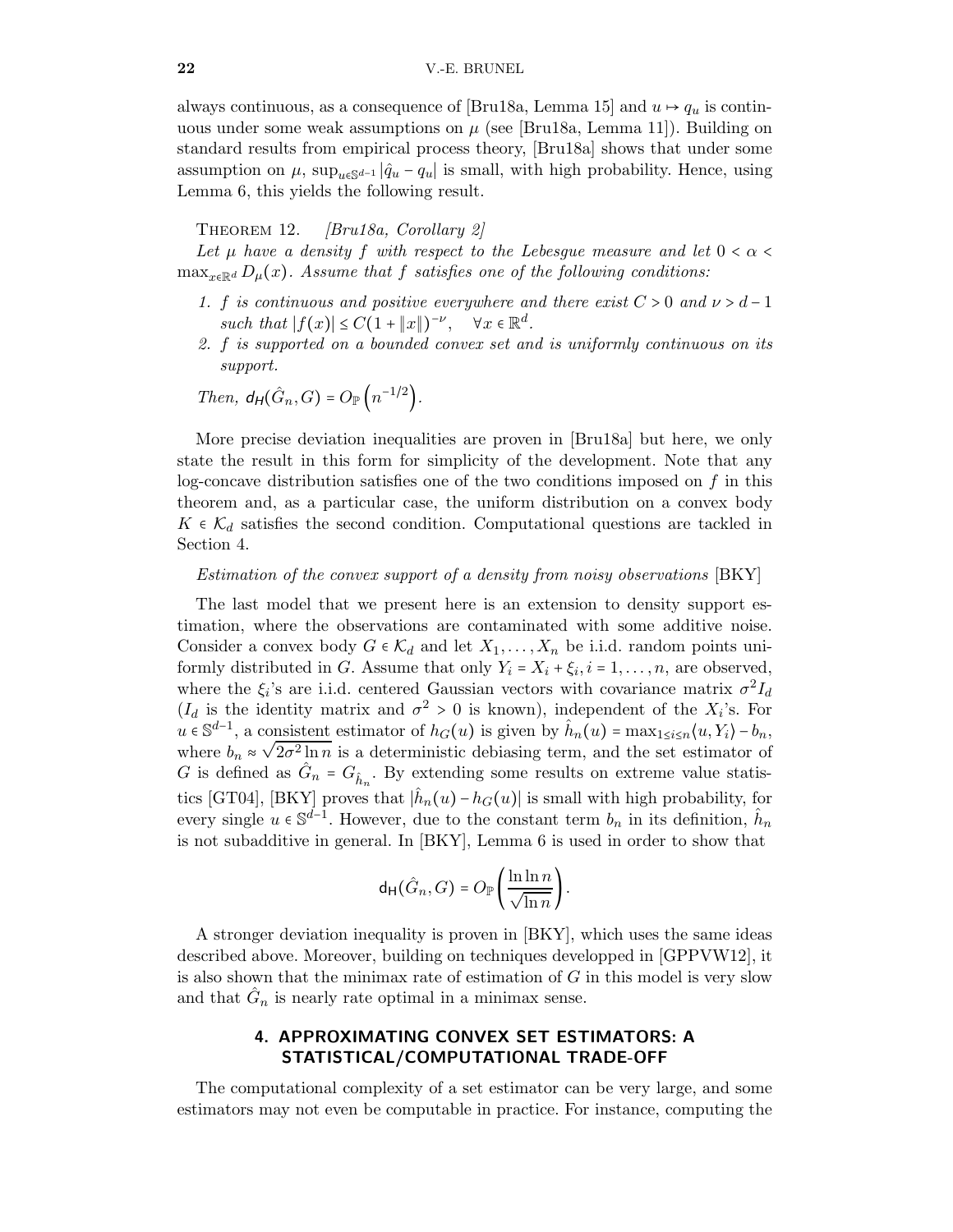convex hull of *n* points in  $\mathbb{R}^d$  requires approximately  $n^{d/2}$  operations (see, e.g., [\[Cha93\]](#page-24-17), and [\[BDH96\]](#page-23-15) for a description of the Quickhull algorithm, implemented by the function convhulln in the  $R$  package geometry), which is not doable if the dimension is too large. Note, though, that in many applications that require the estimation of a set, the dimension is typically small: In spatial data analysis such as home range estimation, convex hulls or local convex hulls [\[GW04\]](#page-25-17), or  $\alpha$ -hulls [\[BF03\]](#page-23-16) are computed with  $d = 2$ ; In econometrics, the efficient boundary problem deals with the feasible productivity domain of a firm, and  $d$  is roughly the number of inputs at the firm [\[SW00\]](#page-27-20); In image reconstruction, e.g., from satellite data  $[RCSN16]$ ,  $d = 2$ , typically. As for the empirical level sets of the Tukey depth, aka k-hulls [\[CSY84\]](#page-24-16), there is no available algorithm to compute them in high dimensions. As we have seen above (Lemma [7](#page-17-0) and  $(3)$ ), k-hulls (including convex hulls, for  $k = 0$ ) can be easily written using infinitely many affine constraints. When  $k = 0$ , those constraints define a subadditive function, which turns out to be the support function of the random polytope, by Lemma [3.](#page-16-0) n Section [3.2.2,](#page-19-0) when  $k \geq 1$ , we saw that in general, the function defined by these constraints is not subadditive, hence, the support function of the  $k$ -hull is not simply determined by the univariate order statistics  $X_{(k)}(u), u \in \mathbb{S}^{d-1}$ .

The idea exploited in [\[Bru18b\]](#page-24-6) for convex hulls and in [\[Bru18a\]](#page-24-7) for k-hulls  $(k \geq 1)$  is to select a finite number of these constraints, leading to a larger approximating polytope, using a discretization of the unit sphere. One must bear in mind the purpose of approximating these sets, which is the estimation of an underlying set: The support of a density, or a population level set of the Tukey depth. Hence, an acceptable approximation error may be as large as the statistical error of the initial estimator.

In order to discretize  $\mathbb{S}^{d-1}$ , the idea is to sample enough independent random unit vectors. The following lemma, proven in [\[Bru18a\]](#page-24-7), shows that with high probability this procedure provides an  $\varepsilon$ -net of  $\mathbb{S}^{d-1}$ , where  $\varepsilon$  depends on the number of sampled unit vectors.

LEMMA 10 ( [\[Bru18a\]](#page-24-7)). Let M be a positive integer and  $U_1, \ldots, U_M$  be i.i.d. uniform vectors in  $\mathbb{S}^{d-1}$ . Let  $\varepsilon \in (0,1)$  and let C be the event satisfied when the collection  $\{U_1, \ldots, U_M\}$  is an  $\varepsilon$ -net of  $\mathbb{S}^{d-1}$ . Then,

$$
\mathbb{P}[\mathcal{C}]\geq 1-6^d\exp\left(-\frac{M\varepsilon^{d-1}}{2d8^{\frac{d-1}{2}}}+d\ln\left(\frac{1}{\varepsilon}\right)\right).
$$

Together with Lemma [6,](#page-16-2) this result is used in [\[Bru18b\]](#page-24-6) in order to compute an approximate convex hull in  $O\left(d^28^{\frac{d}{2}}n^{2-1/d}(\ln n)^{1/d}\right)$  steps if the data are uniformly distributed in a general convex body and  $O\left(d^28^{\frac{d}{2}}n^{\frac{3d-1}{d+1}}(\ln n)^{-\frac{d-3}{d+1}}\right)$  steps if the data are uniformly distributed in a smooth convex body. In [\[Bru18a\]](#page-24-7), an approximate *k*-hull is computed in  $O\left(8^{\frac{d}{2}}d^3n^d\ln n\right)$  operations, under some extra assumptions on the population level set, when  $k = \alpha n$  for some fixed number  $\alpha \in (0, 1)$ . Even though [\[Bru18a\]](#page-24-7) provides an algorithm to approximate the  $k$ -hull, it still suffers the curse of dimensionality, because of the factor  $(\sqrt{8}n)^d$  in its complexity.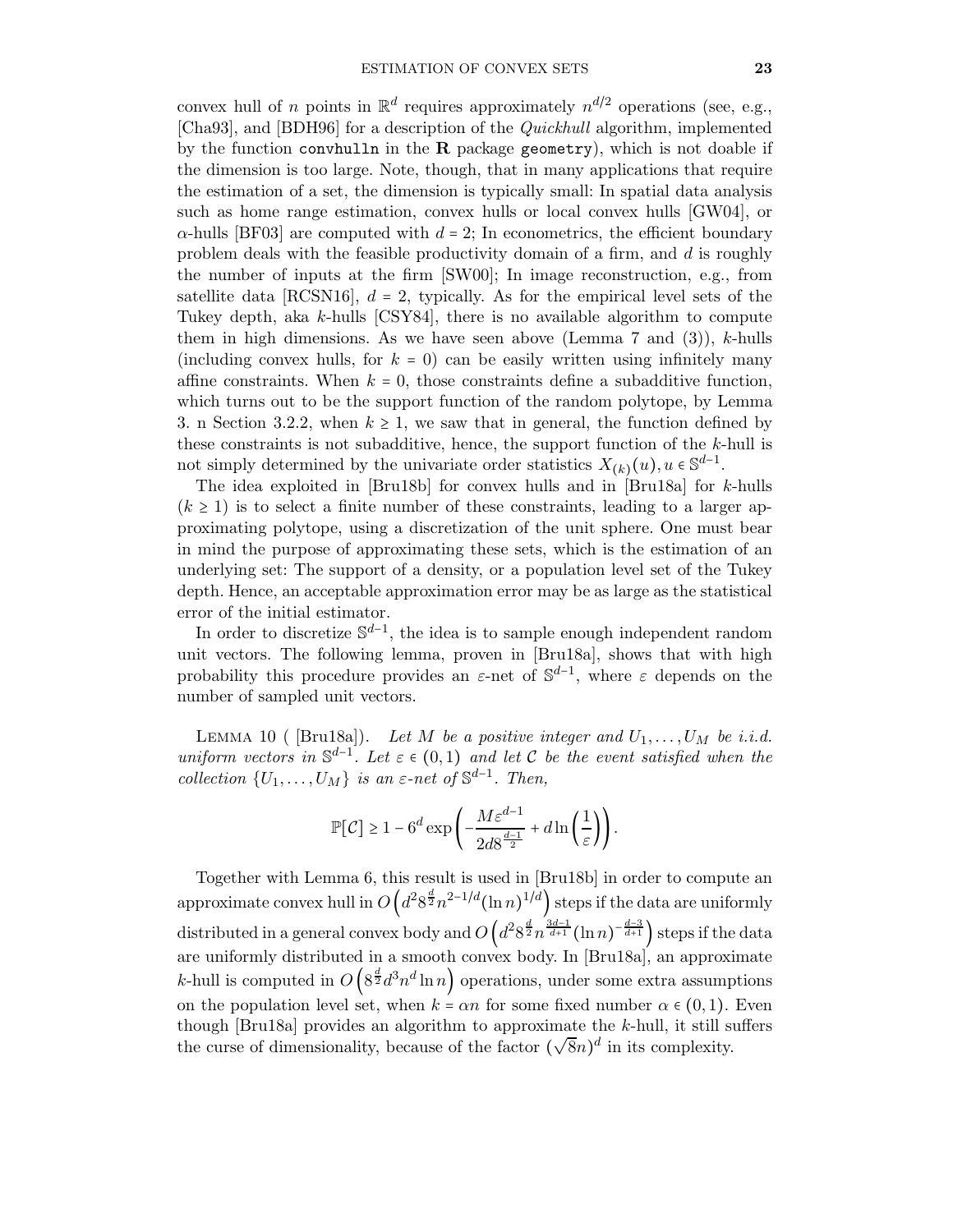#### REFERENCES

- <span id="page-23-10"></span>[B92] I. Brny. Random polytopes in smooth convex bodies. *Mathematika*, 39:81–92, 1992.
- <span id="page-23-12"></span>[Bal92] K. Ball. Ellipsoids of maximal volume in convex bodies. Geometriae Dedicata, 41(2):241–250, 1992.
- <span id="page-23-7"></span>[BB93] I. Bárány and C. Buchta. Random polytopes in a convex polytope, independence of shape, and concentration of vertices. Mathematische Annalen, 297(1):467–497, 1993.
- <span id="page-23-15"></span>[BDH96] C. B. Barber, D. P. Dobkin, and H. Huhdanpaa. The quickhull algorithm for convex hulls. ACM Transactions on Mathematical Software (TOMS), 22(4):469–483, 1996.
- <span id="page-23-6"></span>[Bel18] P. Bellec. Sharp oracle inequalities for least squares estimators in shape restricted regression. The Annals of Statistics, 46(2):745–780, 2018.
- <span id="page-23-16"></span>[BF03] M. A. Burgman and J. C. Fox. Bias in species range estimates from minimum convex polygons: implications for conservation and options for improved planning. In Animal Conservation forum, volume 6, pages 19–28. Cambridge University Press, 2003.
- <span id="page-23-14"></span>[BFM98] D. Bremner, K. Fukuda, and A. Marzetta. Primal-dual methods for vertex and facet enumeration. Discrete  $\mathcal C$  Computational Geometry, 20(3):333–357, 1998.
- <span id="page-23-11"></span>[BHH08] K. J. Brczky, L. M. Hoffmann, and D. Hug. Expectation of intrinsic volumes of random polytopes. Periodica Mathematica Hungaricas, 57:143–164, 2008.
- <span id="page-23-1"></span>[BKY] V.-E. Brunel, J. Klusowski, and D. Yang. Estimation of convex supports from noisy measurements. Preprint, submitted: arXiv:1804.09879.
- <span id="page-23-3"></span>[BL88] I. Brny and D. G. Larman. Convex bodies, economic cap coverings, random polytopes. Mathematika, 35:274–291, 1988.
- <span id="page-23-4"></span>[Bla23] W. Blaschke. *Vorlesungen über Differentialgeometrue II*. Springer-Verlag, 1923.
- <span id="page-23-9"></span>[BR10] I. Bárány and M. Reitzner. Poisson polytopes. The Annals of Probability, pages 1507–1531, 2010.
- <span id="page-23-5"></span>[BR16] N. Baldin and M. Reiß. Unbiased estimation of the volume of a convex body. Stochastic Processes and their Applications, 126(12):3716–3732, 2016.
- <span id="page-23-13"></span>[Bro76] E. M. Bronshtein.  $\epsilon$ -entropy of convex sets and functions. Siberian Mathematical Journal, 17:303–398, 1976.
- <span id="page-23-0"></span>[Bru] V.-E. Brunel. Uniform deviation and moment inequalities for random polytopes with general densities in arbitrary convex bodies. submitted, [arXiv:1704.01620](https://arxiv.org/abs/1704.01620).
- <span id="page-23-2"></span>[Bru13] V.-E. Brunel. Adaptive estimation of convex polytopes and convex sets from noisy data. *Electronic Journal of Statistics*, 7:1301–1327, 2013.
- <span id="page-23-8"></span>[Bru14] V.-E. Brunel. Non parametric estimation of convex bodies and convex polytopes. PhD Thesis, Université Pierre et Marie Curie and University of Haifa, 2014.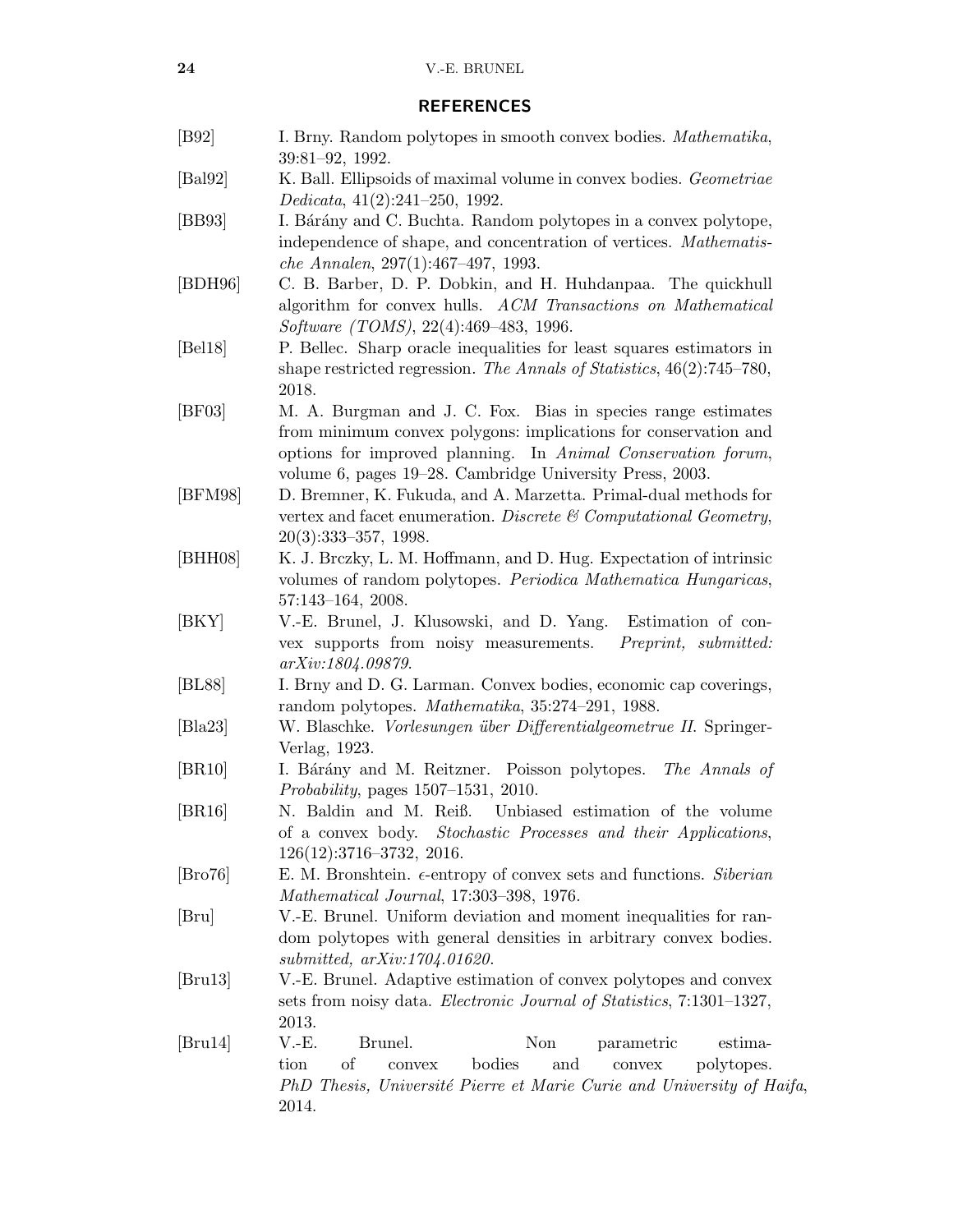- <span id="page-24-1"></span>[Bru16] V.-E. Brunel. Adaptive estimation of convex and polytopal density support. Probability Theory and Related Fields, 164(1-2):1–16, 2016.
- <span id="page-24-7"></span>[Bru18a] V.-E. Brunel. Concentration of the empirical level sets of Tukeys halfspace depth. To appear in Probability Theory and Related Fields, 2018.
- <span id="page-24-6"></span>[Bru18b] V.-E. Brunel. Uniform behaviors of random polytopes under the hausdorff metric. To appear in Bernoulli, 2018.
- <span id="page-24-11"></span>[Buc05] C. Buchta. An identity relating moments of functionals of convex hulls. Discrete & Computational Geometry,  $33(1):125-142$ , 2005.
- <span id="page-24-3"></span>[CFPL12] A. Cuevas, R. Fraiman, and B. Pateiro-L´opez. On statistical properties of sets fulfilling rolling-type conditions. Advances in Applied Probability, 44(2):311–329, 2012.
- <span id="page-24-0"></span>[CGS15] S. Chatterjee, A. Guntuboyina, and B. Sen. On risk bounds in isotonic and other shape restricted regression problems. The Annals of Statistics, 43(4):1774–1800, 2015.
- <span id="page-24-17"></span>[Cha93] B. Chazelle. An optimal convex hull algorithm in any fixed dimension. Discrete Computational Geometry, 10:377–409, 1993.
- <span id="page-24-4"></span>[Che76] J. Chevalier. Estimation du support et du contour du support dune loi de probabilité. Annales de l'Institut Henri Poincaré, Sect. B (NS), 12(4):339–364, 1976.
- <span id="page-24-10"></span>[CL15] S. Chatterjee and J. Lafferty. Adaptive risk bounds in unimodal regression.  $arXiv$  preprint  $arXiv:1512.02956$ , 2015.
- <span id="page-24-13"></span>[CM17] F. Chazal and B. Michel. An introduction to topological data analysis: fundamental and practical aspects for data scientists. arXiv preprint arXiv:1710.04019, 2017.
- <span id="page-24-14"></span>[CPP13] B. Cadre, B. Pelletier, and P. Pudlo. Estimation of density level sets with a given probability content. Journal of Nonparametric Statistics, 25(1):261–272, 2013.
- <span id="page-24-16"></span>[CSY84] R. Cole, M. Sharir, and C. K. Yap. On k-hulls and related problems. In Proceedings of the sixteenth annual ACM symposium on Theory of computing, pages 154–166. ACM, 1984.
- <span id="page-24-2"></span>[Cue09] A. Cuevas. Set estimation : Another bridge between statistics and geometry. Sociedad de Estadística e Investigación Operativa, 25:71– 85, 2009.
- <span id="page-24-12"></span>[Dud14] R. M. Dudley. Uniform central limit theorems, volume 142 of Cambridge Studies in Advanced Mathematics. Cambridge University Press, New York, second edition, 2014.
- <span id="page-24-9"></span> $[Dup22]$  C. Dupin. Applications de géométrie et de méchanique à la marine. Ponts et Chaussées, Paris, 1822.
- <span id="page-24-5"></span>[DW80] L. Devroye and G. L. Wise. Detection of abnormal behavior via nonparametric estimation of the support. SIAM Journal on Applied Mathematics, 38(3):480–488, 1980.
- <span id="page-24-15"></span>[DW96] L. Dümbgen and G. Walther. Rates of convergence for random approximations of convex sets. Advances in applied probability, 28(2):384–393, 1996.
- <span id="page-24-8"></span>[Efr65] B. Efron. The convex hull of a random set of points. Biometrika, 52:331–343, 1965.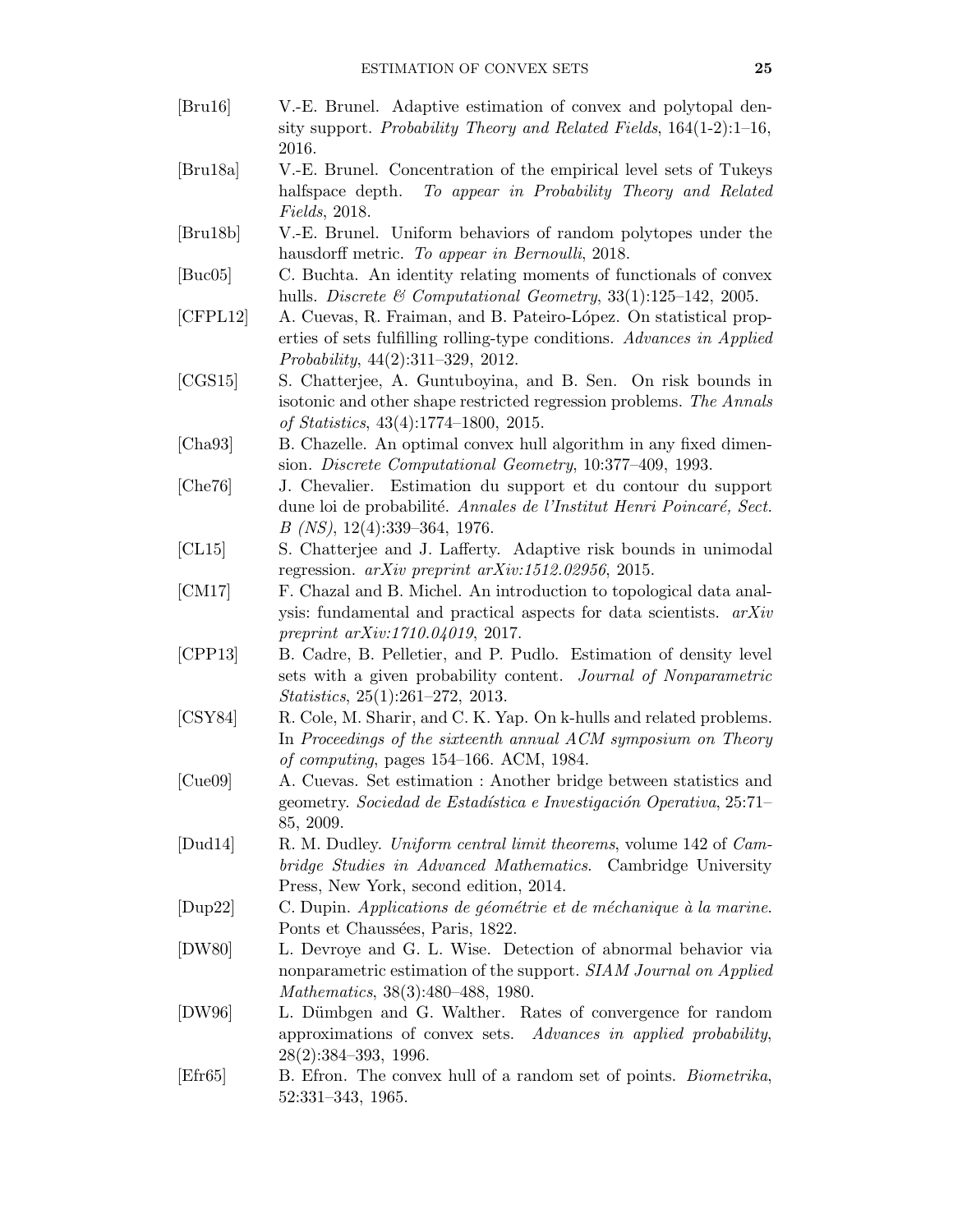<span id="page-25-17"></span><span id="page-25-16"></span><span id="page-25-15"></span><span id="page-25-14"></span><span id="page-25-13"></span><span id="page-25-12"></span><span id="page-25-11"></span><span id="page-25-10"></span><span id="page-25-9"></span><span id="page-25-8"></span><span id="page-25-7"></span><span id="page-25-6"></span><span id="page-25-5"></span><span id="page-25-4"></span><span id="page-25-3"></span><span id="page-25-2"></span><span id="page-25-1"></span><span id="page-25-0"></span>

| 26               | V.-E. BRUNEL                                                                                                                                                                                             |
|------------------|----------------------------------------------------------------------------------------------------------------------------------------------------------------------------------------------------------|
| [ES81]           | B. Efron and C. Stein. The jackknife estimate of variance.<br><i>The</i><br>Annals of Statistics, pages 586-596, 1981.                                                                                   |
| $[{\rm Fis69}]$  | L. Fisher. Limiting sets and convex hulls of samples from product<br>measures. The Annals of Mathematical Statistics, pages 1824–1832,<br>1969.                                                          |
| $[$ FJ66 $]$     | L. D. Fisher Jr. The convex hull of a sample. Bulletin of the<br>American Mathematical Society, 72(3):555-558, 1966.                                                                                     |
| $[$ FV14 $]$     | D. Fresen and R. Vitale. Concentration of random polytopes around<br>the expected convex hull. <i>Electronic Communications in Probabil-</i><br><i>ity</i> , $19:1-8$ , $2014$ .                         |
| [Gay97]          | G. Gayraud. Estimation of functionals of density support. Mathe-<br>matical Methods of Statistics, 6:26-47, 1997.                                                                                        |
| [Gef64]          | J. Geffroy. Sur un problme d'estimation gomtrique. Publications de<br>l'Institut de Statistique des Universits de Paris, 13:191-210, 1964.                                                               |
| [GKM06]          | R. J. Gardner, M. Kiderlen, and P. Milanfar. Convergence of algo-<br>rithms for reconstructing convex bodies and directional measures.<br>The Annals of Statistics, 34(3):1331-1374, 2006.               |
| [GPPVW12]        | C. R. Genovese, M. Perone-Pacifico, I. Verdinelli, and L. Wasser-<br>man. Manifold estimation and singular deconvolution under haus-<br>dorff loss. The Annals of Statistics, $40(2):941-963$ , 2012.    |
| [Gro74]          | H. Groemer. On the mean value of the volume of a random polytope<br>in a convex set. Archiv der Mathematik, $25(1)$ :86-90, 1974.                                                                        |
| [Gro96]          | H. Groemer. Geometric applications of Fourier series and spheri-<br>cal harmonics, volume 61 of Encyclopedia of Mathematics and its<br><i>Applications.</i> Cambridge University Press, Cambridge, 1996. |
| [GT04]           | A. Goldenshluger and A. Tsybakov. Estimating the endpoint of a<br>distribution in the presence of additive observation errors. Statistics<br>$\mathcal{C}$ probability letters, 68(1):39–49, 2004.       |
| [Gun12]          | A. Guntuboyina. Optimal rates of convergence for convex set esti-<br>mation from support functions. The Annals of Statistics, $40(1)$ :385–<br>411, 2012.                                                |
| [GW04]           | W. M. Getz and C. C. Wilmers. A local nearest-neighbor convex-<br>hull construction of home ranges and utilization distributions. <i>Ecog-</i><br>raphy, $27(4):489-505$ , $2004$ .                      |
| $[\text{Har87}]$ | J. A. Hartigan.<br>Estimation of a convex density contour in<br>two dimensions. Journal of the American Statistical Association,<br>$82(397):267-270, 1987.$                                             |
| [HW16]           | Q. Han and J. A. Wellner. Multivariate convex regression: global<br>$arXiv$ preprint $arXiv:1601.06844,$<br>risk bounds and adaptation.<br>2016.                                                         |
| [HWCS17]         | Q. Han, T. Wang, S. Chatterjee, and R. J. Samworth. Isotonic<br>regression in general dimensions. $arXiv$ preprint $arXiv:1708.09468$ ,<br>2017.                                                         |
| [KGS17]          | A. K. H. Kim, A. Guntuboyina, and R. J. Samworth. Adaptation in<br>log-concave density estimation. The Annals of Statistics, to appear,<br>2017.                                                         |
| [KM12]           | L. Kong and I. Mizera. Quantile tomography: using quantiles with<br>multivariate data. Statistica Sinica, pages 1589-1610, 2012.                                                                         |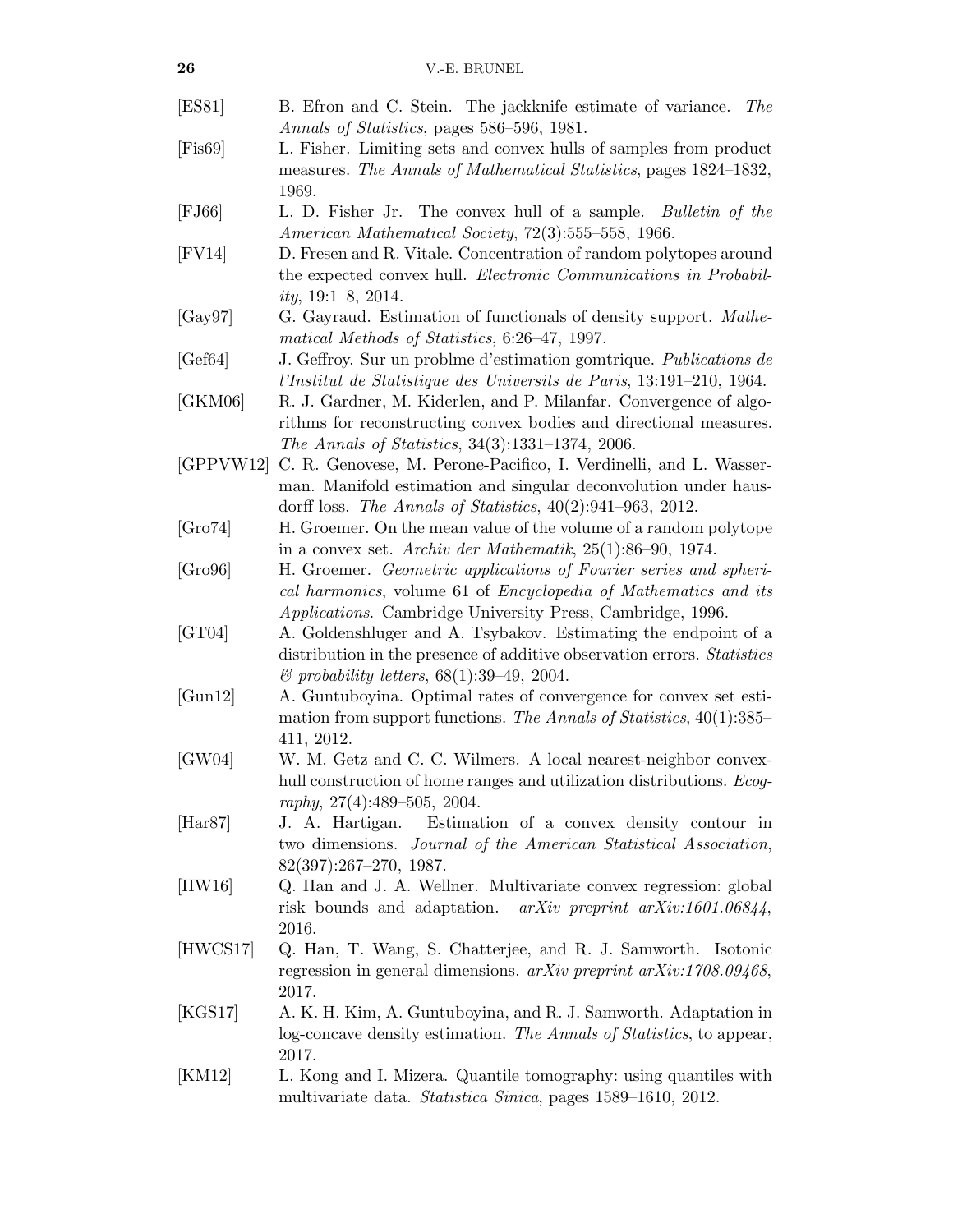- <span id="page-26-1"></span>[KS16] A. K. Kim and R. J. Samworth. Global rates of convergence in logconcave density estimation. The Annals of Statistics, 44(6):2756– 2779, 2016.
- <span id="page-26-2"></span>[KST95a] A. P. Korostelev, L. Simar, and A. B. Tsybakov. Efficient estimation of monotone boundaries. The Annals of Statistics, 23:476–489, 1995.
- <span id="page-26-4"></span>[KST95b] A. P. Korostelev, L. Simar, and A. B. Tsybakov. On estimation of monotone and convex boundaries. Publications de l'Institut de Statistique de l'Universit de Paris, 39:3–18, 1995.
- <span id="page-26-9"></span>[KT93a] A. P. Korostelev and A. B. Tsybakov. Estimation of the density support and its functionals (in Russian). Problemy Peredachi Informatsii, 29(1):3–18, 1993.
- <span id="page-26-11"></span>[KT93b] A. P. Korostelëv and A. B. Tsybakov. *Minimax theory of image* reconstruction, volume 82 of Lecture Notes in Statistics. Springer-Verlag, New York, 1993.
- <span id="page-26-3"></span>[KT94] A. P. Korostelev and A. B. Tsybakov. Asymptotic efficiency in estimation of a convex set (in Russian). Problems of Information Transmission, 30:317–327, 1994.
- <span id="page-26-18"></span>[LM15] S. Loustau and C. Marteau. Noisy discriminant analysis with boundary assumptions. Journal of Nonparametric Statistics, 27(4):425–441, 2015.
- <span id="page-26-5"></span>[ML93] P. Mani-Levitska. Characterizations of convex sets. In Handbook of Convex Geometry, Part A, pages 19–41. Elsevier, 1993.
- <span id="page-26-12"></span>[Mol05] I. Molchanov. Theory of Random Sets. Springer Verlag, 2005.
- <span id="page-26-13"></span>[Moo84] M. Moore. On the estimation of a convex set. The Annals of Probability, 12:1090–1099, 1984.
- <span id="page-26-16"></span>[MS91] D. W. Müller and G. Sawitzki. Excess mass estimates and tests for multimodality. Journal of the American Statistical Association, 86(415):738–746, 1991.
- <span id="page-26-0"></span>[MT95] E. Mammen and A. B. Tsybakov. Asymptotical minimax recovery of sets with smooth boundaries. The Annals of Statistics, pages 502–524, 1995.
- <span id="page-26-17"></span>[MT99] E. Mammen and A. B. Tsybakov. Smooth discrimination analysis. The Annals of Statistics, 27(6):1808–1829, 1999.
- <span id="page-26-14"></span>[Par11] J. Pardon. Central limit theorems for random polygons in an arbitrary convex set. The Annals of Probability, 39:881–903, 2011.
- <span id="page-26-15"></span>[Par12] J. Pardon. Central limit theorems for uniform random polygons. Journal of Theoretical Probability, 25:823–833, 2012.
- <span id="page-26-7"></span>[PL08] B. Pateiro-Lopez. Set estimation under convexity type restrictions. [PhD Thesis](http://eio.usc.es/pub/pateiro/files/THESIS_BeatrizPateiroLopez.pdf), 2008.
- <span id="page-26-10"></span>[Pol95] W. Polonik. Measuring mass concentrations and estimating density contour clusters - an excess mass approach. The Annals of Statistics, 23:855–881, 1995.
- <span id="page-26-6"></span>[RC07] A. Rodríguez Casal. Set estimation under convexity type assumptions. Annales de l'Institut Henri Poincaré. Probabilités et Statistiques, 43(6):763–774, 2007.
- <span id="page-26-8"></span>[RCSN16] A. Rodríguez-Casal and P. Saavedra-Nieves. A fully data-driven method for estimating the shape of a point cloud. *ESAIM: Proba-*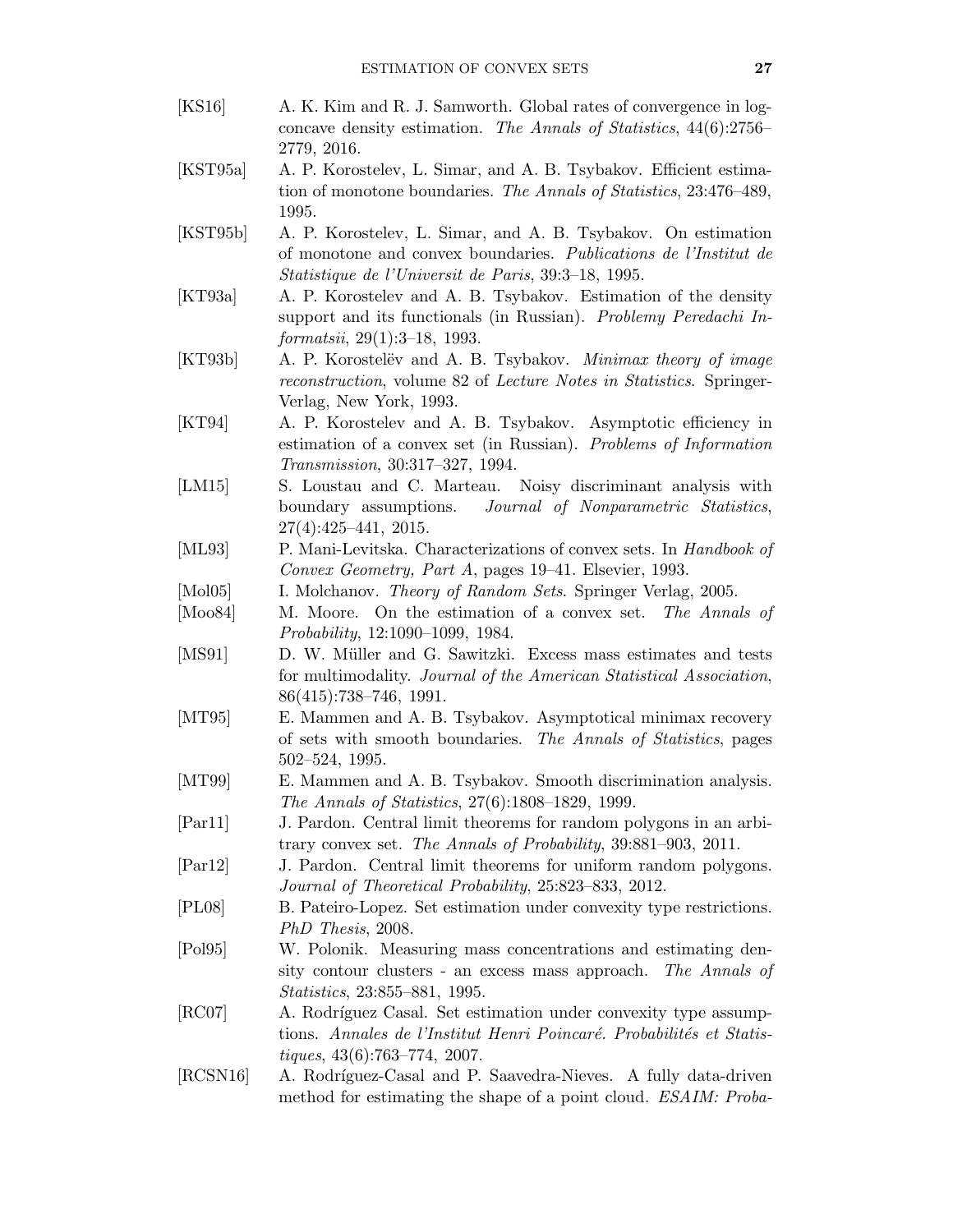bility and Statistics, 20:332–348, 2016.

- <span id="page-27-12"></span>[Rei03] M. Reitzner. Random polytopes and the Efron-Stein jackknife inequality. The Annals of Probability, 31:2136–2166, 2003.
- <span id="page-27-14"></span>[Rei04] M. Reitzner. Stochastical approximation of smooth convex bodies. Mathematika, 51(1-2):11–29, 2004.
- <span id="page-27-13"></span>[Rei05] M. Reitzner. Central limit theorems for random polytopes. Probability theory and related fields, 133(4):483–507, 2005.
- <span id="page-27-11"></span>[RR77] B. Ripley and J.-P. Rasson. Finding the edge of a poisson forest. Journal of Applied probability, 14(3):483–491, 1977.
- <span id="page-27-7"></span>[RS63] A. Rnyi and R. Sulanke. ber die konvexe Hlle von n zufllig gewhlten Punkten. Zeitschrift fr Wahrscheinlichkeitstheorie und verwandte Gebiete, 2:75–84, 1963.
- <span id="page-27-8"></span>[RS64] A. Rnyi and R. Sulanke. ber die konvexe Hlle von n zufllig gewhlten Punkten. ii. Zeitschrift fr Wahrscheinlichkeitstheorie und verwandte Gebiete, 3:138–147, 1964.
- <span id="page-27-19"></span>[Sag79] T. W. Sager. An iterative method for estimating a multivariate mode and isopleth. Journal of the American Statistical Association, 74(366a):329–339, 1979.
- <span id="page-27-5"></span>[Sch93] R. Schneider. Convex bodies: the Brunn-Minkowski theory. Cambridge University Press, 1993.
- <span id="page-27-10"></span>[Sch94] C. Schtt. Random polytopes and affine surface area. Mathematische Nachrichten, 170:227–249, 1994.
- <span id="page-27-9"></span>[SW90] C. Schtt and E. Werner. The convex floating body. Mathematica Scandinavica, 66:275–290, 1990.
- <span id="page-27-20"></span>[SW00] L. Simar and P. W. Wilson. Statistical inference in nonparametric frontier models: The state of the art. Journal of productivity analysis, 13(1):49–78, 2000.
- <span id="page-27-4"></span>[Thä08] C. Thäle. 50 years sets with positive reach - a survey. Surveys in Mathematics and its Applications, 3:123–165, 2008.
- <span id="page-27-1"></span>[Tsy94] A. B. Tsybakov. Multidimensional change-point problems and boundary estimation. In Change-point problems (South Hadley, MA, 1992), volume 23 of IMS Lecture Notes Monogr. Ser., pages 317–329. Inst. Math. Statist., Hayward, CA, 1994.
- <span id="page-27-6"></span>[Tsy97] A. Tsybakov. On nonparametric estimation of density level sets. The Annals of Statistics, 25:948–969, 1997.
- <span id="page-27-18"></span>[Tsy04] A. B. Tsybakov. Optimal aggregation of classifiers in statistical learning. The Annals of Statistics, 32(1):135–166, 2004.
- <span id="page-27-0"></span>[Tsy09] A. B. Tsybakov. Introduction to nonparametric estimation. Springer, 2009.
- <span id="page-27-16"></span>[VdG98] S. Van de Geer. Empirical Processes in M-estimation. Cambridge University Press, 1998.
- <span id="page-27-15"></span>[VdV00] A. W. Van der Vaart. Asymptotic Statistics. Cambridge University Press, 2000.
- <span id="page-27-17"></span>[Vu05] V. H. Vu. Sharp concentration of random polytopes. Geometric  $\mathcal{C}$ Functional Analysis GAFA, 15:1284–1318, 2005.
- <span id="page-27-2"></span>[Wal97] G. Walther. Granulometric smoothing. The Annals of Statistics, pages 2273–2299, 1997.
- <span id="page-27-3"></span>[Wal99] G. Walther. On a generalization of blaschkes rolling theorem and